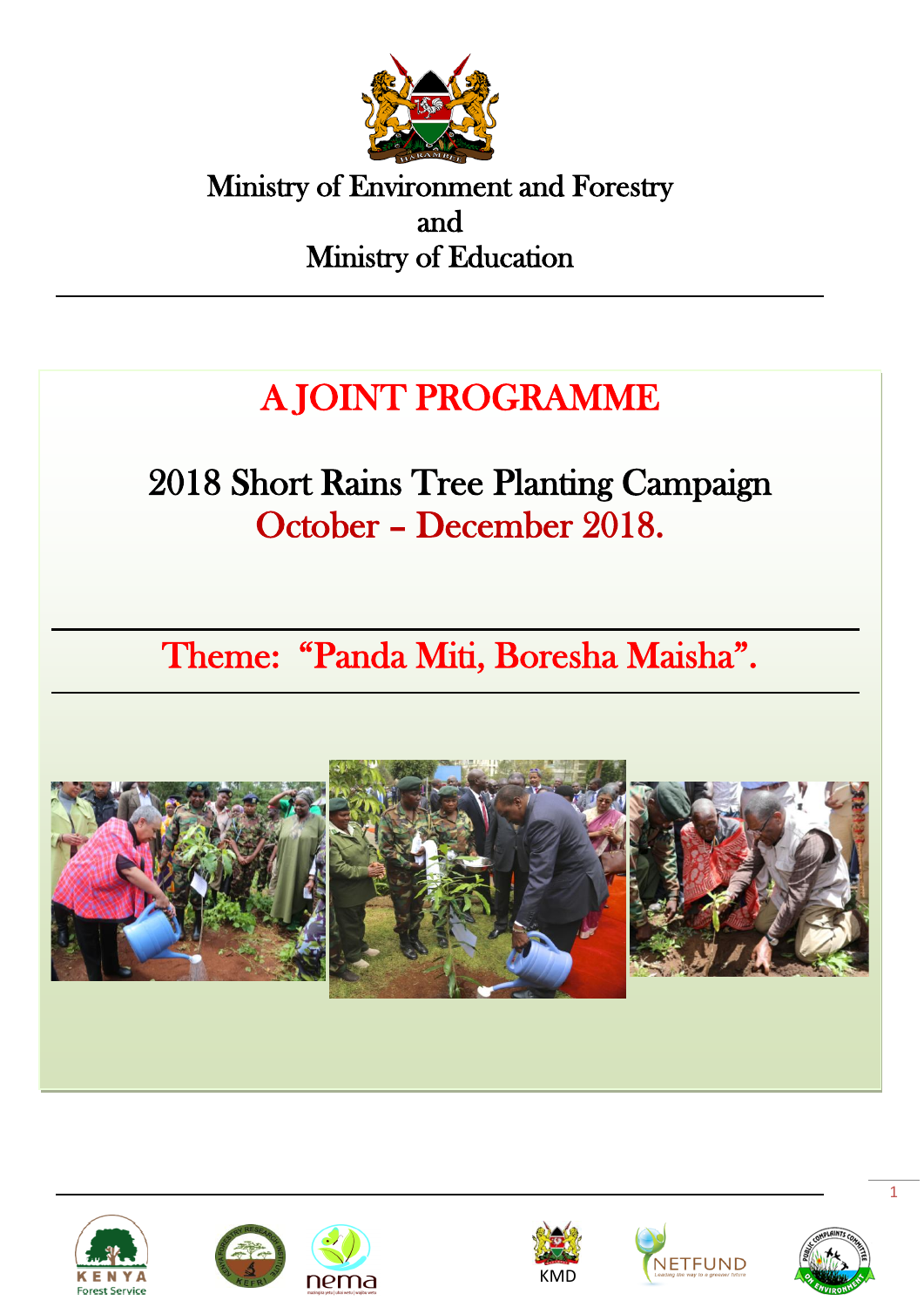#### 1. CONTEXT

The 2018 short rainfall season is here with us and the Ministry of Environment and Forestry in partnership with Ministry of Education is coordinating tree planting campaign through build-up activities which will culminate in the national tree planting season launch. The theme for the tree planting season is, "Panda Miti, Boresha Maisha".

The build-up tree planting activities will be conducted in Bungoma, Kakamega, Vihiga, Kisumu, Siaya, Migori, Kisii, Nyamira for the Western region of Kenya; while the build-up activities for the Eastern region whose main tree planting season is the short rains, will be done in the following 14 counties: Kitui, Narok, Tana River, Embu, Kajiado, Garissa, Tharaka Nithi, Makueni, Wajir, Meru, Machakos, Mandera, Isiolo and Marsabit.

The Cabinet Secretary, Ministry of Environment and Forestry (MEF) has constituted national teams from among its departments and Semi Autonomous Government Agencies which will move to the identified counties and link-up with County-level tree planting committees led by County Commissioners and Kenya Forest Service officers, County Governments and the other National Government officers in the counties to create synergies and to sensitise Kenyans on the need to undertake tree growing by taking advantage of the short rains.

Through the participation and commitment of the national and county governments, land owners, the private sector, communities and the civil society organisations, Kenya will be able to move rapidly towards achievement of the constitutional target of 10% national forest cover. His Excellency the President has directed that all efforts for the achievement of this national forest cover be made so that this constitutional threshold can be achieved by 2022.

Subsequently, through his circular Ref. No. OP/CAB/26/1/3A dated 4<sup>th</sup> June 2018 and addressed to all Cabinet Secretaries and the Hon. Attorney General, the Head of Public Service directed all parastatals to allocate 10% of their CSR budgets for the raising of tree seedlings for distribution to Kenyans to support implementation of this directive. In-order to effectively implement the directive, consultations, collaboration and creation of synergy on this national agenda of tree growing is the way to go.

The MEF estimates that in order to realize the 10% national forest cover by 2022, the government, private sector and communities require to produce and plant 360 million seedlings every year for the next 5 years (Total 1.8 billion seedlings for 5 years). The estimated cost of producing these seedlings at a conservative cost of KES 20 per seedling is KES 7.2 billion annually (Total KES 37.5 billion for next 5 years).

In this regard, the Ministry of Environment and Forestry will continue to mobilise Kenyans to promote investments in tree growing. The contribution of other ministries in









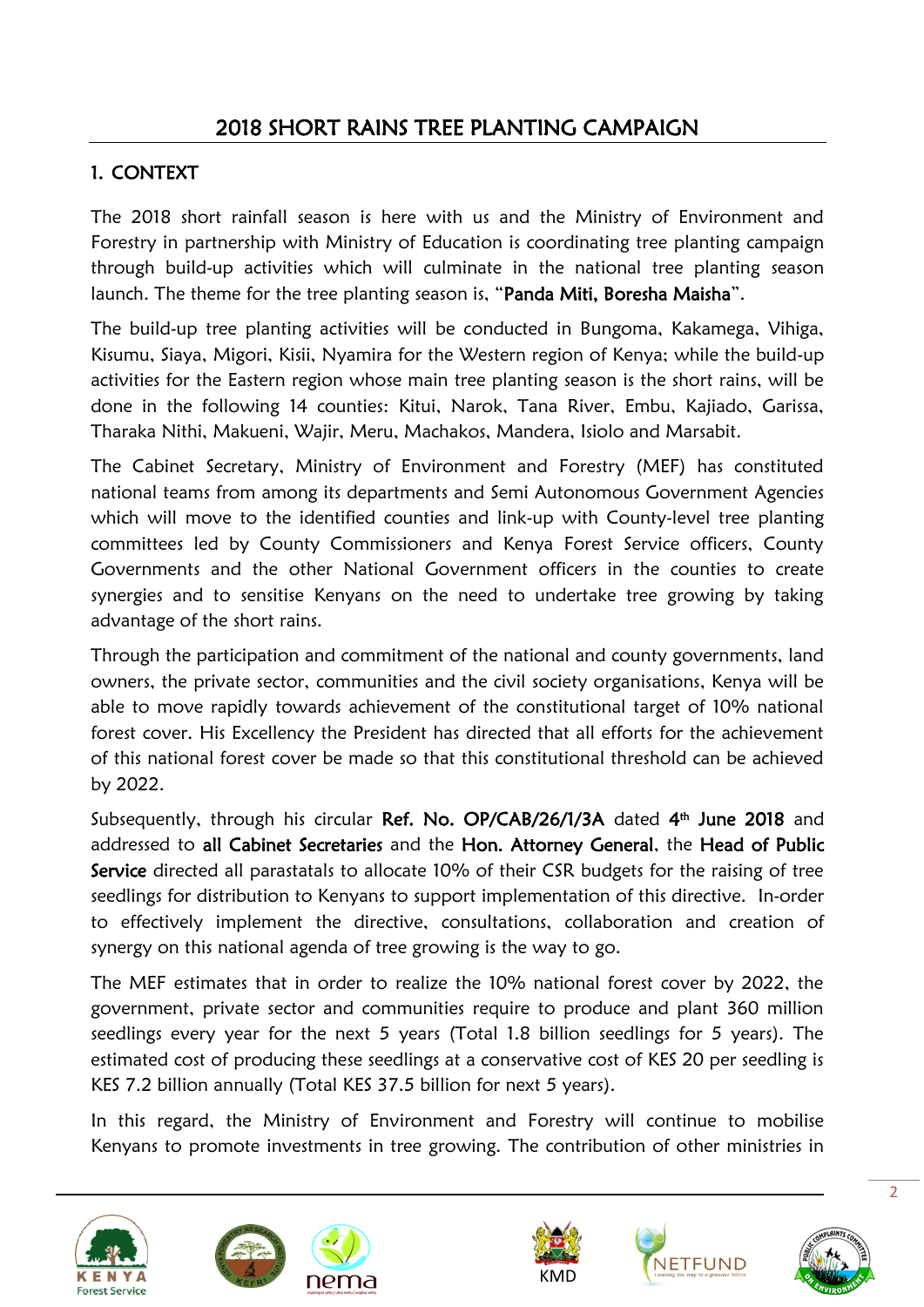this noble cause is vital. This is why the MEF is appealing to all the Ministries to set aside resources to support investments in tree growing to attain the 10% forest cover, and the achievement of the big 4 agenda.

As we move to implement tree planting build-up activities and the national launch for the 2018 short rains, my ministry will continue to encourage Kenyans to devote land, labour and other resources for tree growing and environmental conservation as part of the wider agenda for promoting environmental sustainability.

#### 2. PROGRAMME FOR THE 2018 TREE PLANTING CAMPAIGN

This tree planting build-up roll-out programme is designed to mobilize Kenyans mainly in the regions whose main tree planting season is the short rainfall season so that as many trees as possible are planted during the current short rains throughout the republic.

| Day /Date                    | County      | Sub County           | Specific public<br>$site(s)$ for<br>planting             | <b>Planting target</b><br>Seedling<br>s (No.) | Area<br>(Ha.) | Team<br>leader                                          | Team<br>members                                                                                                |
|------------------------------|-------------|----------------------|----------------------------------------------------------|-----------------------------------------------|---------------|---------------------------------------------------------|----------------------------------------------------------------------------------------------------------------|
| Monday<br>22/10/2018         | 1. Bungoma  | <b>Bungoma South</b> | Sangalo<br><b>Technical</b><br><b>Training Institute</b> | 10,000                                        | 8.3           | Team 1:<br>CS/MEF <sup>1</sup> ,<br>CS/MoE <sup>2</sup> | PS MoE:<br>DG Edu<br><b>MoE</b><br>Officers;<br>$CCF$ :<br>NECC:<br><b>NETFUND</b><br>; DRSRS.<br><b>SDCCF</b> |
| October/Nov<br>ember/Decem   |             | Cheptais             | Cheptais Forest<br>station                               | 10,000                                        | 8.3           | Ecosystem<br>Conservat                                  | KFS.<br>County                                                                                                 |
| ber (OND)                    |             | <b>Bumula</b>        | Kisawai Dam                                              | 10,000                                        | 8.3           | or                                                      | tree<br>planting<br>committee                                                                                  |
|                              |             | Sub-total            |                                                          | 30,000                                        | 24.9          |                                                         |                                                                                                                |
| <b>Tuesday</b><br>23/10/2018 | 2. Kakamega | Kakamega North       | Sharnderema<br><b>Technical Training</b><br>Institute    | 10,000                                        |               | $8.3$ Team 1:<br>CS/MoE                                 | PS MoE; DG<br>Edu MoE<br>Officers:<br>NECC,<br><b>NETFUND</b>                                                  |
|                              |             | Kakamega Central     | Kakamega Forest<br>Station                               | 10,000                                        |               | $8.3$ Team 1:<br>CS/MEF                                 | PS MEF.<br>CCF, DRSRS,<br>KWT.<br><b>NEMA</b>                                                                  |
| <b>OND</b>                   |             | Kakamega Central     | Kakamega Forest<br>Station                               | 10,000                                        |               | 8.3 Ecosystem<br>Conservator                            | KFS, County<br>tree planting                                                                                   |
|                              |             | Bunyala              | <b>Bunyala Forest</b><br>Station                         | 12,000                                        | 10.0          |                                                         | committee                                                                                                      |

| Table 1: Programme for rolling out 2018 short rains tree planting build-up activities and season launches in |  |  |
|--------------------------------------------------------------------------------------------------------------|--|--|
| the 47 counties                                                                                              |  |  |

1 <sup>1</sup> CS/MEF: Cabinet Secretary, Ministry of Environment and Forestry

<sup>2</sup> CS/MoE: Cabinet Secretary, Ministry of Education.









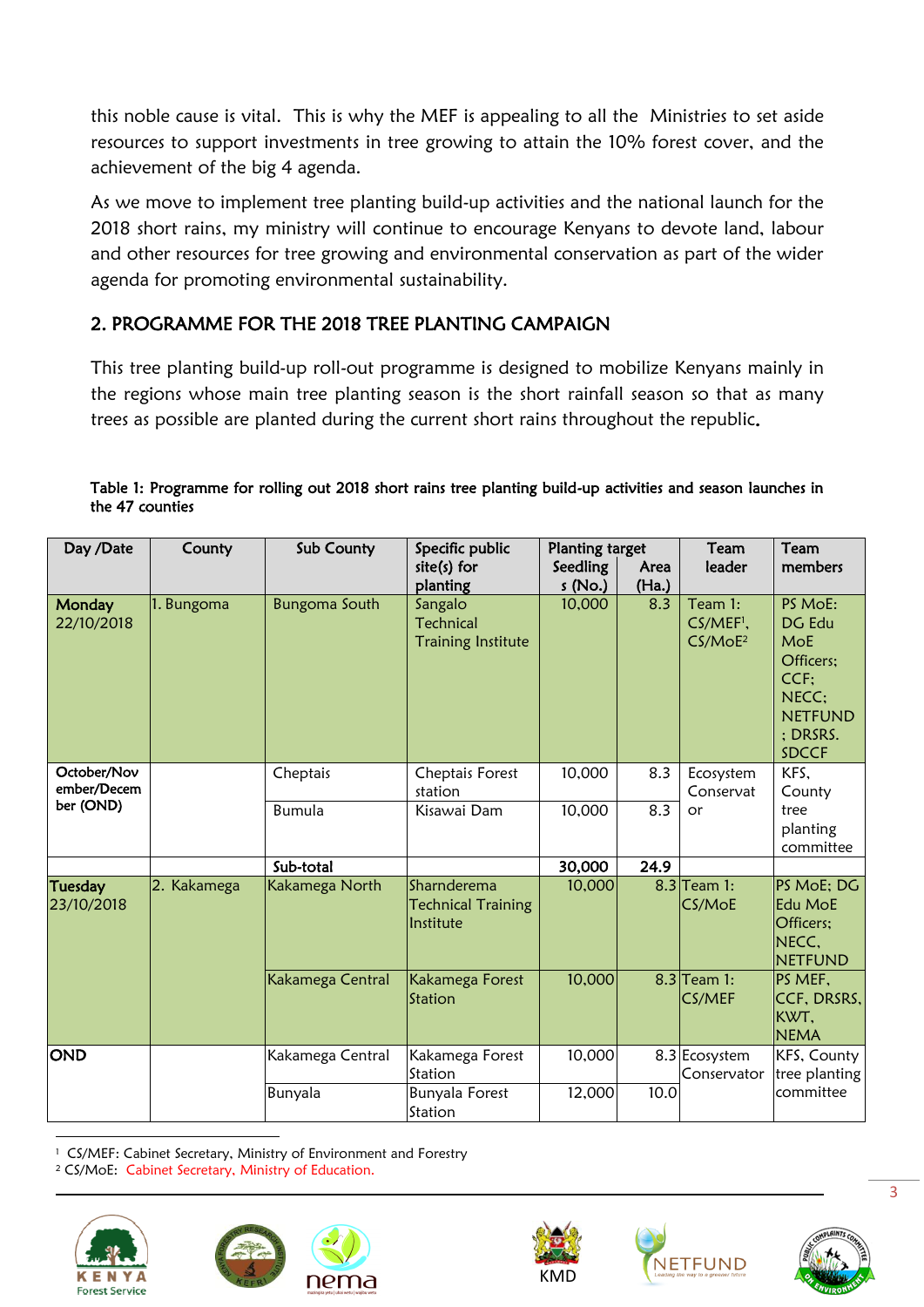| Day /Date                    | County      | Sub County    | Specific public                                                                        | <b>Planting target</b> |               | Team                              | Team                                                                                                |
|------------------------------|-------------|---------------|----------------------------------------------------------------------------------------|------------------------|---------------|-----------------------------------|-----------------------------------------------------------------------------------------------------|
|                              |             |               | $site(s)$ for<br>planting                                                              | Seedling<br>s (No.)    | Area<br>(Ha.) | leader                            | members                                                                                             |
|                              |             | Lugari        | Turbo Forest<br>Station                                                                | 10,000                 | 8.3           |                                   |                                                                                                     |
|                              |             | Shinyalu      | Sigalagala<br>polytechnic                                                              | 7,273                  | 6.1           |                                   |                                                                                                     |
|                              |             | Lurambi       | Rosterman<br>Rehabilitation<br>centre                                                  | 11,900                 | 10.0          |                                   |                                                                                                     |
|                              |             | Nabakholo     | Chebyusi Primary<br>School, Misango<br>Hills                                           | 5,000                  | 4.2           |                                   |                                                                                                     |
|                              |             | Malava        | Shamberere TTI                                                                         | 5,400                  | 4.5           |                                   |                                                                                                     |
|                              |             | Lugari        | St. Mukassa Sec<br>School                                                              | 6,300                  | 5.3           |                                   |                                                                                                     |
|                              |             | Likuyani      | Sango Primary<br>School                                                                | 5,900                  | 4.9           |                                   |                                                                                                     |
|                              |             | Mumias East   | Shianda TTI                                                                            | 6,000                  | 5.0           |                                   |                                                                                                     |
|                              |             | <b>Butere</b> | <b>Bukolwe Primary</b><br>Schl                                                         | 6,500                  | 5.4           |                                   |                                                                                                     |
|                              |             | Sub-total     |                                                                                        | 106,273                | 84.1          |                                   |                                                                                                     |
| <b>Tuesday</b><br>23/10/2018 | Siaya<br>3. | Bondo         | Siaya Technical<br><b>Training Institute</b>                                           | 5,000                  |               | $4.2$ Team 2:<br>Director/KM<br>D | <b>KMD</b><br>Officers,<br>SDCCF; KFS<br>Officers;<br><b>Officers</b><br>of<br><b>SAGAs</b>         |
|                              |             |               |                                                                                        |                        |               |                                   | <b>Departments</b><br>the<br>in<br>regions.                                                         |
| <b>OND</b>                   |             | Gem           | Lihanda Health<br>Centre, Ragea<br><b>Community Hill</b>                               | 3,600                  |               | 3.0 Ecosystem<br>Conservator      | KFS, County<br>tree planting<br>committee                                                           |
|                              |             | Ugunja        | Nasanda<br>Techical institute,                                                         | 2,800                  | 2.3           |                                   |                                                                                                     |
|                              |             | Ugenya        | Proposed<br>Forestry college                                                           | 3,500                  | 2.9           |                                   |                                                                                                     |
|                              |             | Bondo         | Bondo MTC,<br><b>Bondo Teachers</b><br>College, Bondo<br>Technical<br>Training college | 6,900                  | 5.8           |                                   |                                                                                                     |
|                              |             | Rarieda       | Proposed MTC                                                                           | 3,200                  | 2.7           |                                   |                                                                                                     |
|                              |             | Sub-totals    |                                                                                        | 25,000                 | 20.9          |                                   |                                                                                                     |
| <b>Tuesday</b>               | Kitui<br>4. | Lower Yatta   | <b>Border Police</b>                                                                   | 5,000                  |               | $4.2$ Team 3:                     | <b>Director</b>                                                                                     |
| 23/10/2018                   |             |               | <b>Training Camp,</b><br>Kanyonyo                                                      |                        |               | DG/NEMA                           | KEFRI,<br>NEMA,<br>KFS <sub>.</sub> ;<br>Officers of<br>SAGAs /<br>Departments<br>in the<br>regions |
|                              |             | Mwingi North  | Kiambere KEFRI                                                                         | 3,000                  |               | $2.5$ Team 3:                     | <b>KEFRI</b>                                                                                        |





 $\mathbf{Q}$ 





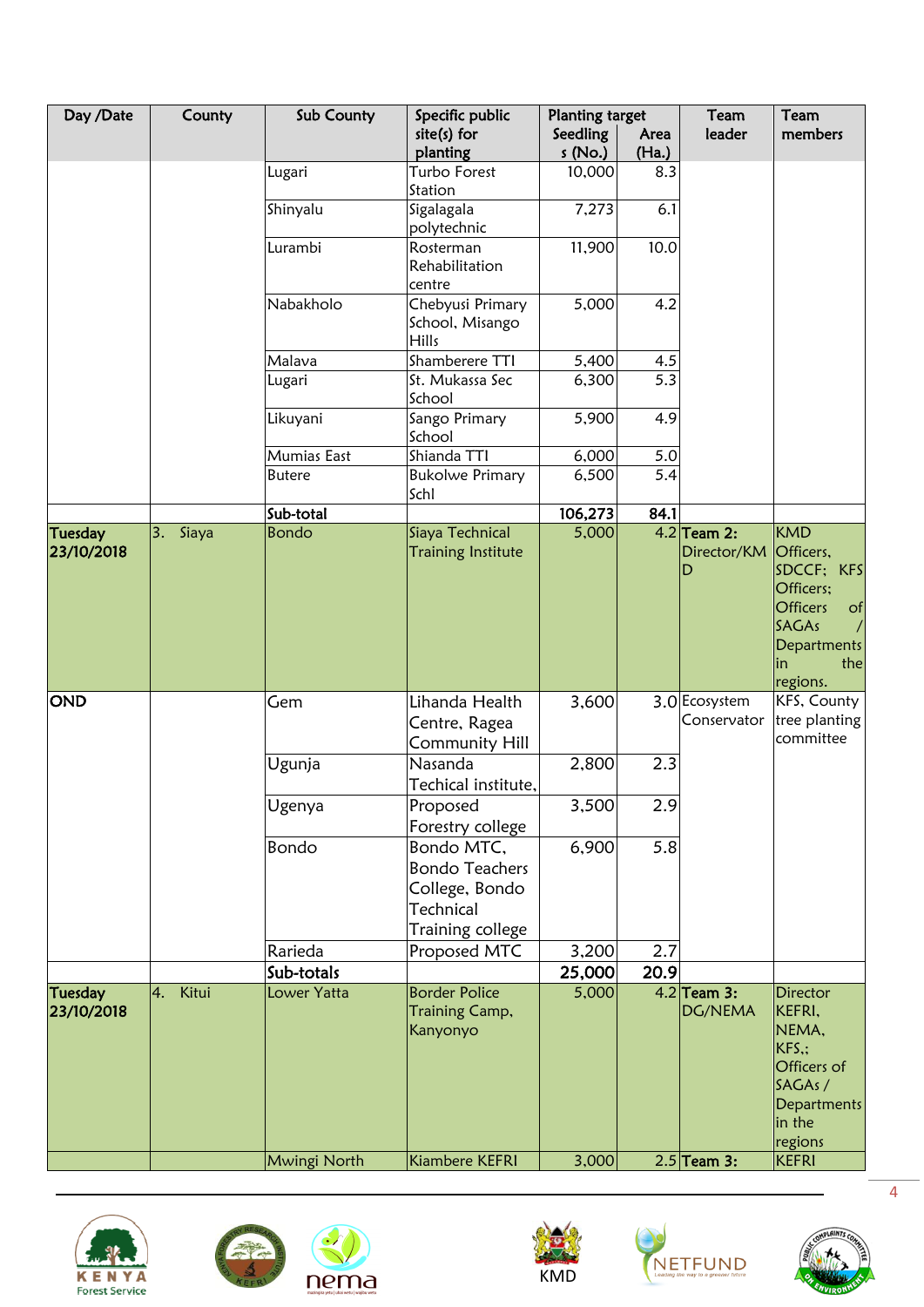| Day /Date             | County                  | Sub County          | Specific public                                                                            | <b>Planting target</b> |               | Team                               | Team                                                                                                                                |
|-----------------------|-------------------------|---------------------|--------------------------------------------------------------------------------------------|------------------------|---------------|------------------------------------|-------------------------------------------------------------------------------------------------------------------------------------|
|                       |                         |                     | $site(s)$ for<br>planting                                                                  | Seedling<br>s (No.)    | Area<br>(Ha.) | leader                             | members                                                                                                                             |
|                       |                         |                     | Better Globe site                                                                          |                        |               | Director,<br><b>KEFRI</b>          | Officers, KFS<br>Officers;<br>Officers of<br>SAGAs /<br>Departments<br>in the                                                       |
|                       |                         |                     |                                                                                            |                        |               |                                    | regions.                                                                                                                            |
| <b>OND</b>            |                         | Kitui Central       | Kitui Forest<br>Station                                                                    | 12,000                 |               | 10.0 Ecosystem<br>Conservator      | KFS, County<br>tree planting                                                                                                        |
|                       |                         | Mutitu              | Mutitu Forest<br>Station                                                                   | 10,000                 | 8.3           |                                    | committee                                                                                                                           |
|                       |                         | Kitui Central       | Kitui Teachers<br>College, Kitui<br>water training<br>institute                            | 7,000                  | 5.8           |                                    |                                                                                                                                     |
|                       |                         | Kitui West          | Mavulo Primary<br>School                                                                   | 5,000                  | 4.2           |                                    |                                                                                                                                     |
|                       |                         | Kitui Rural         | Matulani<br>Secondary<br>School, Maliku<br>Sec School                                      | 4,000                  | 3.3           |                                    |                                                                                                                                     |
|                       |                         | Mwingi Central      | Kaai Girls<br>Secondary<br>school, Ithumbi<br>Secondary Sch                                | 4,000                  | 3.3           |                                    |                                                                                                                                     |
|                       |                         | Kitui South         | Kyatune Boys<br>Sec School,<br>Kyenze Primary<br>Schl                                      | 5,000                  | 4.2           |                                    |                                                                                                                                     |
|                       |                         | Mwingi North        | Ngai Primary<br>School, Kyuso<br>Sec. School                                               | 7,000                  | 5.8           |                                    |                                                                                                                                     |
|                       |                         | Mwingi East         | Nuu Sec School,<br>Nzanzu Primary<br>School, Itulani<br>Primary Schl,<br>Ngulani Pri. Schl | 5,435                  | 4.5           |                                    |                                                                                                                                     |
|                       |                         | Sub-total           |                                                                                            | 67,435                 | 56.1          |                                    |                                                                                                                                     |
| Tuesday<br>23/10/2018 | <b>Tana River</b><br>5. | <b>Tana Central</b> | Chanamaro CPA                                                                              | 3,000                  |               | $2.5$ Team 4:<br>DCCF-<br>FDFP/KFS | <b>MEF</b><br>Officers; and<br>KFS Officers,<br><b>Officers</b><br>of<br>SAGAs<br>$\sqrt{ }$<br>Departments<br>in<br>the<br>regions |
| <b>OND</b>            |                         | Tana North          | Mbalamabala<br>Primary Schl,<br>Fayya<br>Polytechnic                                       | 3,000                  |               | 2.5 Ecosystem<br>Conservator       | KFS, County<br>tree planting<br>committee                                                                                           |









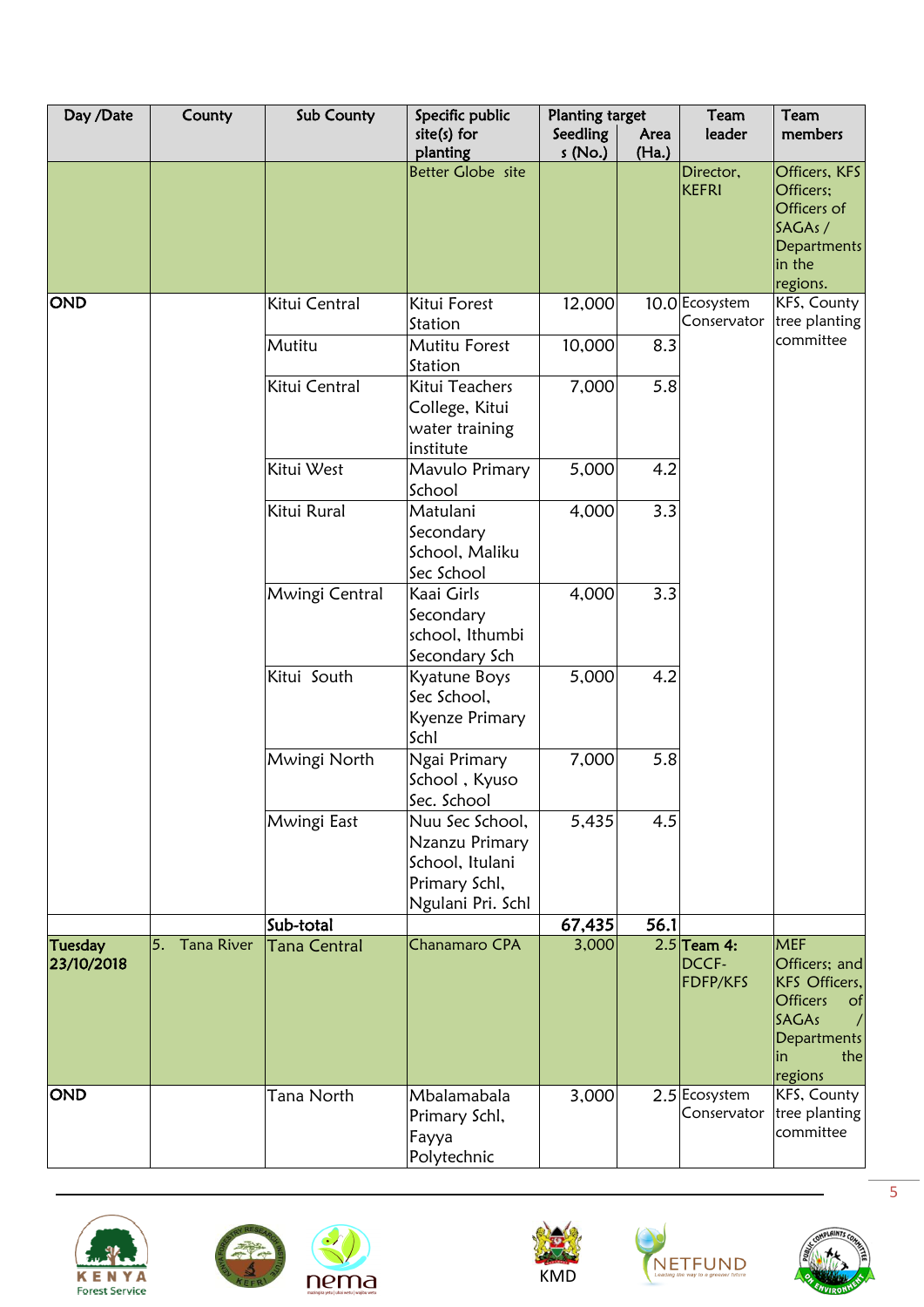| Day /Date                    | County                   | Sub County                        | Specific public                                                                                    | <b>Planting target</b> |               | Team                               | Team                                                                                                                                                                      |
|------------------------------|--------------------------|-----------------------------------|----------------------------------------------------------------------------------------------------|------------------------|---------------|------------------------------------|---------------------------------------------------------------------------------------------------------------------------------------------------------------------------|
|                              |                          |                                   | $site(s)$ for<br>planting                                                                          | Seedling<br>s(No.)     | Area<br>(Ha.) | leader                             | members                                                                                                                                                                   |
|                              |                          | <b>Tana Central</b>               | Ghalamani<br>Primary Schl,<br>Shika Adabu<br>Primary,                                              | 4,000                  | 3.3           |                                    |                                                                                                                                                                           |
|                              |                          | Tana Delta                        | Kurawa Primary<br>schl, Maua<br>Primary Schl,<br>Witu Nyongoro<br>Ranches,<br>Mpeketoni,<br>Mukowe | 8,000                  | 6.7           |                                    |                                                                                                                                                                           |
|                              |                          | Sub-total                         |                                                                                                    | 18,000                 | 15            |                                    |                                                                                                                                                                           |
| <b>Tuesday</b><br>23/10/2018 | <b>Narok</b><br>6.       | Narok East                        | Enoospukia Forest                                                                                  | 20,000                 |               | 16.7 Team 5:<br>DG/KWTA            | <b>KWTA</b><br>Officers, KFS<br>Officers;<br><b>Officers</b><br>of<br><b>SAGAs</b><br>Departments<br>the<br>lin<br>regions.<br><b>KWTA</b><br>to<br>provide<br>seedlings) |
|                              |                          | Narok South                       | Oleshapani<br>Vocational<br><b>Training Centre</b>                                                 | 5,000                  |               | 4.2 Ecosystem<br>Conservator       | KFS, County<br>tree planting<br>committee                                                                                                                                 |
|                              |                          | Transmara East<br>(Emuria Dikirr) | Kimananga Hill                                                                                     | 2,500                  | 2.1           |                                    |                                                                                                                                                                           |
|                              |                          | Narok North                       | Narok Teachers<br><b>Training College</b>                                                          | 2,500                  | 2.1           |                                    |                                                                                                                                                                           |
|                              |                          | Sub-total                         |                                                                                                    | 30,000                 | 25.1          |                                    |                                                                                                                                                                           |
| Wednesday<br>24/10/2018      | $\overline{7}$<br>Vihiga | Hamisi                            | Kaimosi Technical<br><b>Training Institute</b>                                                     | 13,000                 |               | $10.8$ Team 1:<br>CS/MEF<br>CS/MoE | PS MEF; PS<br>MoE; DG<br>Edu, MoE<br>Officers,<br>CCF; NECC;<br>NETFUND;<br>DRSRS.<br>SDCCF                                                                               |
| <b>OND</b>                   |                          | Sabatia                           | Simboyi Primary<br>School                                                                          | 6,500                  |               | 5.4 Ecosystem<br>Conservator       | <b>KFS, County</b><br>tree planting                                                                                                                                       |
|                              |                          | Vihiga                            | Moki Primary<br>School                                                                             | 5,000                  | 4.2           |                                    | committee                                                                                                                                                                 |
|                              |                          | Luanda                            | Mwambeva<br>Vocational<br>Institute                                                                | 5,500                  | 4.6           |                                    |                                                                                                                                                                           |
|                              |                          | Sub-total                         |                                                                                                    | 30,000                 | 25.0          |                                    |                                                                                                                                                                           |
| Wednesday<br>24/10/2018      | Migori<br>8.             | Suna West                         | Migori<br>Teachers' Training<br>College                                                            | 4,000                  |               | $3.3$ Team 2:<br>Director/KM<br>D  | <b>KMD</b><br>Officers, KFS<br>Officers;<br><b>Officers</b><br>$\circ$ f                                                                                                  |





 $\mathbf{Q}$ 



KMD



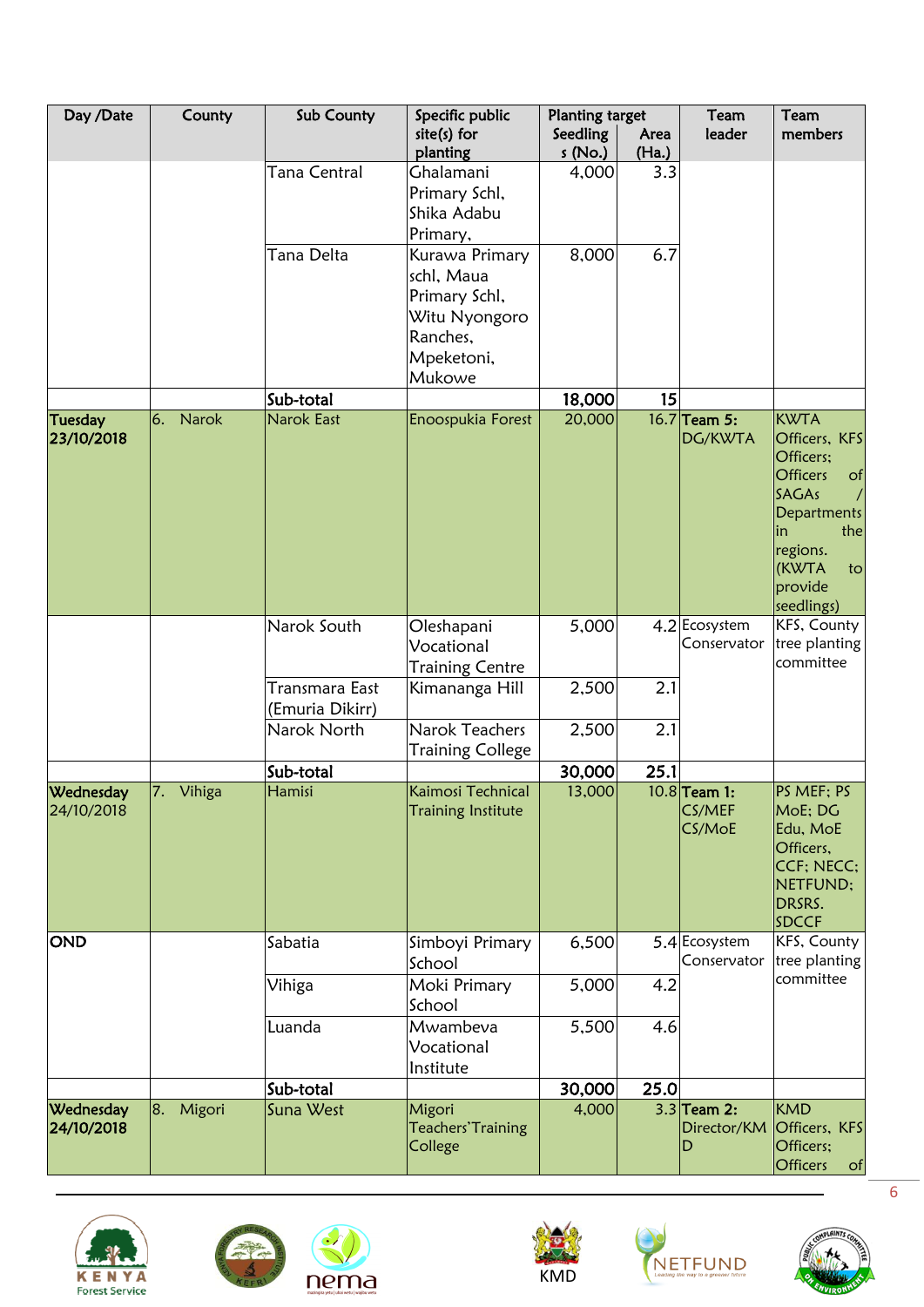| Day /Date  | County      | Sub County                 | Specific public                        | <b>Planting target</b> |               | Team                         | Team                               |
|------------|-------------|----------------------------|----------------------------------------|------------------------|---------------|------------------------------|------------------------------------|
|            |             |                            | $site(s)$ for<br>planting              | Seedling<br>s(No.)     | Area<br>(Ha.) | leader                       | members                            |
|            |             |                            |                                        |                        |               |                              | SAGAs                              |
|            |             |                            |                                        |                        |               |                              | Department                         |
|            |             |                            |                                        |                        |               |                              | the<br>in<br>regions.              |
|            |             | Suna East                  | <b>Otacho Forest</b>                   | 16,000                 |               | $13.3$ Team 5:               | <b>KWTA</b>                        |
|            |             |                            | Reserve                                |                        |               | DG/KWTA                      | Officers, and                      |
|            |             |                            |                                        |                        |               |                              | <b>KFS</b> Officers<br>(KWTA<br>to |
|            |             |                            |                                        |                        |               |                              | provide                            |
|            |             |                            |                                        |                        |               |                              | 20,000                             |
|            |             |                            |                                        |                        |               |                              | seedlings)                         |
| <b>OND</b> |             | Rongo                      | Rongo KEFRI                            | 5,000                  |               | 4.2 Ecosystem<br>Conservator | KFS, County<br>tree planting       |
|            |             | Awendo                     | station,                               |                        |               |                              | committee                          |
|            |             | <b>Nyatike</b>             | Kuja Bull Camp,<br><b>World Vision</b> | 6,000<br>4,000         | 5.0<br>3.3    |                              |                                    |
|            |             |                            | offices, Nyatike                       |                        |               |                              |                                    |
|            |             | Uriri                      | Osogo Health                           | 3,600                  | 3.0           |                              |                                    |
|            |             |                            | Centre,                                |                        |               |                              |                                    |
|            |             | Suna East                  | Otacho                                 | 3,800                  | 3.2           |                              |                                    |
|            |             |                            | <b>Community Hill</b>                  |                        |               |                              |                                    |
|            |             | Suna West                  | Migori TTC                             | 5,200                  | 4.3           |                              |                                    |
|            |             | Kuria East                 | Kiendege TVET                          | 6,200                  | 5.2           |                              |                                    |
|            |             | Kuria West                 | Kehancha Police<br>Station             | 6,200                  | 5.2           |                              |                                    |
|            |             | Sub-total                  |                                        | 60,000                 | 50.0          |                              |                                    |
| Wednesday  | 9.<br>Embu  | <b>Mbeere South</b>        | Jeremiah Nyaga                         | 7,000                  |               | $5.8$ Team 3:                | KEFRI;                             |
| 24/10/2018 |             |                            | TTI                                    |                        |               | DG/NEMA                      | <b>NEMA &amp;</b><br><b>KFS</b>    |
|            |             |                            |                                        |                        |               |                              | Officers';                         |
|            |             |                            |                                        |                        |               |                              | Officers of                        |
|            |             |                            |                                        |                        |               |                              | SAGAs/                             |
|            |             |                            |                                        |                        |               |                              | Dept in the<br>regions.            |
| <b>OND</b> |             | Embu North                 | Njukiini East                          | 80,000                 |               | 40 Ecosystem                 | KFS, County                        |
|            |             |                            | Forest Station                         |                        |               | Conservator                  | tree planting                      |
|            |             | Embu East                  | Karari Sec Schl                        | 26,000                 | 21.7          |                              | committee                          |
|            |             | Embu West                  | ACK St. Stephens                       | 23,000                 | 19.2          |                              |                                    |
|            |             |                            | Children's home,                       |                        |               |                              |                                    |
|            |             |                            | Gatondo                                |                        |               |                              |                                    |
|            |             | Embu North<br>Mberee South | Keria Sec Schl                         | 21,053                 | 17.5<br>16.7  |                              |                                    |
|            |             |                            | Mutungu New<br>apostolic church        | 20,000                 |               |                              |                                    |
|            |             |                            | (NAC), Meka                            |                        |               |                              |                                    |
|            |             |                            | Primary School                         |                        |               |                              |                                    |
|            |             | <b>Mberee North</b>        | Itururu Primary                        | 33,000                 | 27.5          |                              |                                    |
|            |             |                            | schl (Ishiara)                         |                        |               |                              |                                    |
|            |             | Sub-total                  |                                        | 210,053                | 175.0         |                              |                                    |
| Wednesday  | 10. Garissa | Garissa                    | Garissa teacher                        | 3,000                  |               | $2.5$ Team 4:<br>DCCF-       | <b>MEF</b>                         |
| 24/10/2018 |             |                            | training College,<br>North Eastern     |                        |               | FDFP/KFS                     | Officers; and<br>KFS Officers,     |









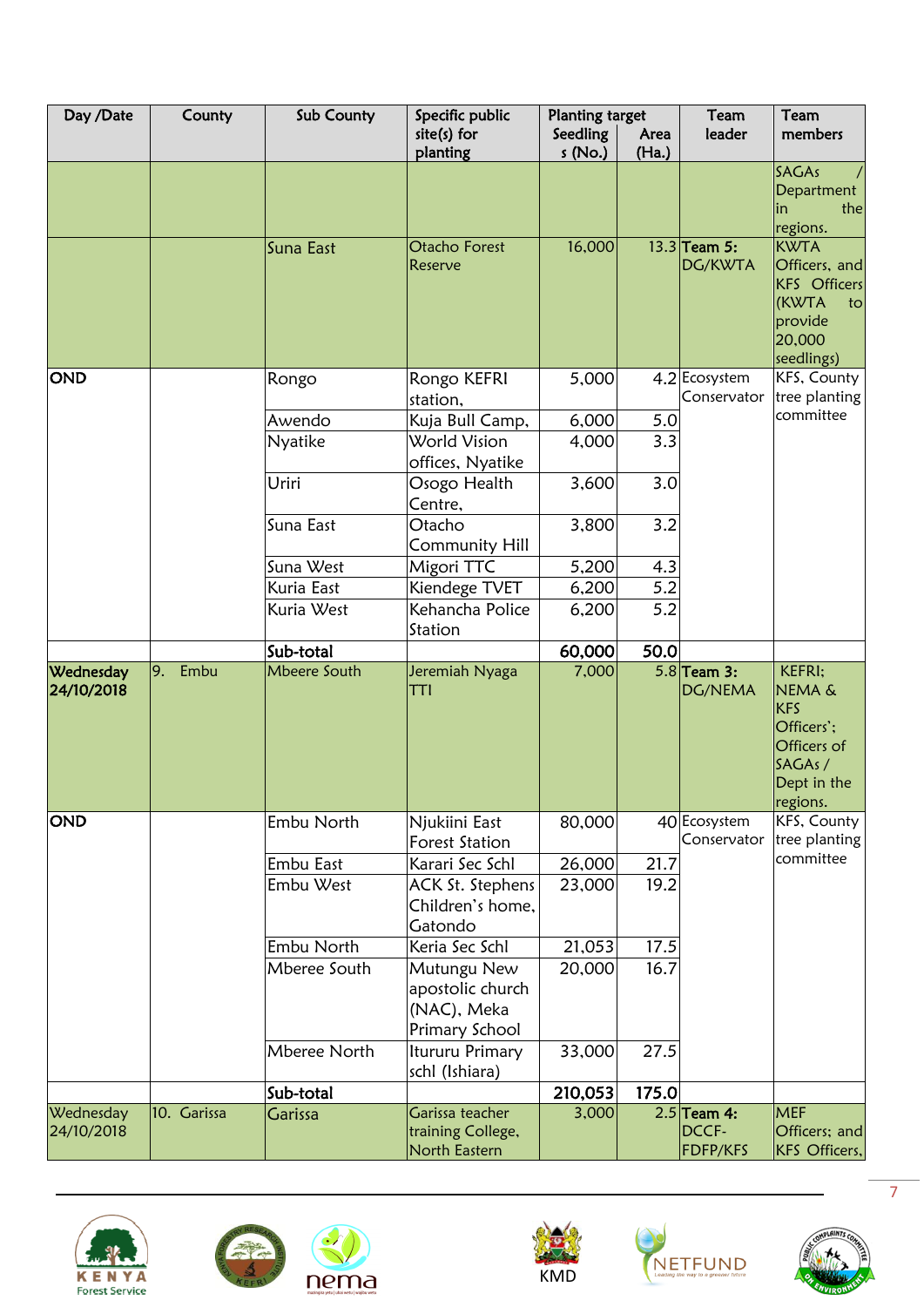| Day /Date              | County     | Sub County           | Specific public<br>$site(s)$ for                                                                      | <b>Planting target</b><br>Seedling | Area  | Team<br>leader                    | Team<br>members                                                                             |
|------------------------|------------|----------------------|-------------------------------------------------------------------------------------------------------|------------------------------------|-------|-----------------------------------|---------------------------------------------------------------------------------------------|
|                        |            |                      | planting                                                                                              | s (No.)                            | (Ha.) |                                   |                                                                                             |
|                        |            |                      | <b>National</b><br>Polytechnic, ACK<br>Church                                                         |                                    |       |                                   | <b>Officers</b><br>$\circ$ f<br><b>SAGAs</b><br><b>Departments</b><br>the<br>in<br>regions. |
|                        |            | Dadaab               | In<br>camps/blocks/gre<br>en belt                                                                     | 30,000                             |       | 25.0 Ecosystem<br>Conservator     | KFS, County<br>tree planting<br>committee                                                   |
|                        |            | ljara                | Masalani<br>National Library                                                                          | 2,000                              | 1.7   |                                   |                                                                                             |
|                        |            | Fafi                 | Bura Sub county<br>hospital                                                                           | 2,820                              | 2.4   |                                   |                                                                                             |
|                        |            | Lagdera              | Sub county<br>commissioners<br>compound                                                               | 1,500                              | 1.3   |                                   |                                                                                             |
|                        |            | Garissa              | <b>ACK Church</b>                                                                                     | 7,000                              | 5.8   |                                   |                                                                                             |
|                        |            | Hulugho              | Admin Police<br>compound                                                                              | 2,500                              | 2.1   |                                   |                                                                                             |
|                        |            | Balambala            | Ministry of Agric<br>Compound                                                                         | 5,000                              | 4.2   |                                   |                                                                                             |
|                        |            | Sub-total            |                                                                                                       | 53,820                             | 45.0  |                                   |                                                                                             |
| Thursday<br>25/10/2018 | 11. Kisumu | Kisumu Central       | <b>Uzima University</b>                                                                               | 10,000                             |       | $8.3$ Team 1:<br>CS/MEF<br>CS/MoE | PS MEF; PS<br>MoE; DG<br>Edu, MoE<br>Officers,<br>CCF/SDCCF;<br>NECC:<br>NETFUND;<br>DRSRS. |
| <b>OND</b>             |            | Kisumu West          | Chulaimbo<br>Primary school                                                                           |                                    |       | 3.3 Ecosystem<br>Conservator      | KFS, County<br>tree planting<br>committee                                                   |
|                        |            | Kisumu Central       | Joel Omino                                                                                            | 3,860<br>20,000                    | 16.7  |                                   |                                                                                             |
|                        |            | Seme                 | Primary School,<br>Mbaka Oromo<br>Primary school,<br>Nyantigo Sec.<br>School, Serwe<br>Primary School | 2,000                              | 1.7   |                                   |                                                                                             |
|                        |            | Nyando               | Pala Primary<br>School,                                                                               | 7,640                              | 6.4   |                                   |                                                                                             |
|                        |            | Muhoroni             | Hill view<br>Primary                                                                                  | 2,600                              | 2.2   |                                   |                                                                                             |
|                        |            | Nyakach              | Bugra High<br>School                                                                                  | 3,900                              | 3.3   |                                   |                                                                                             |
|                        |            | Sub-total            |                                                                                                       | 50,000                             | 41.9  |                                   |                                                                                             |
| Thursday<br>25/10/2018 | 12. Kisii  | Bomanchoge<br>Borabu | Kenyenya<br><b>Teachers Training</b><br>College                                                       | 5,000                              |       | $4.2$ Team 2:<br>Director/KM<br>D | <b>KWTA</b><br>Officers, KFS<br>Officers;<br><b>Officers</b><br>of                          |





 $\bullet$ 







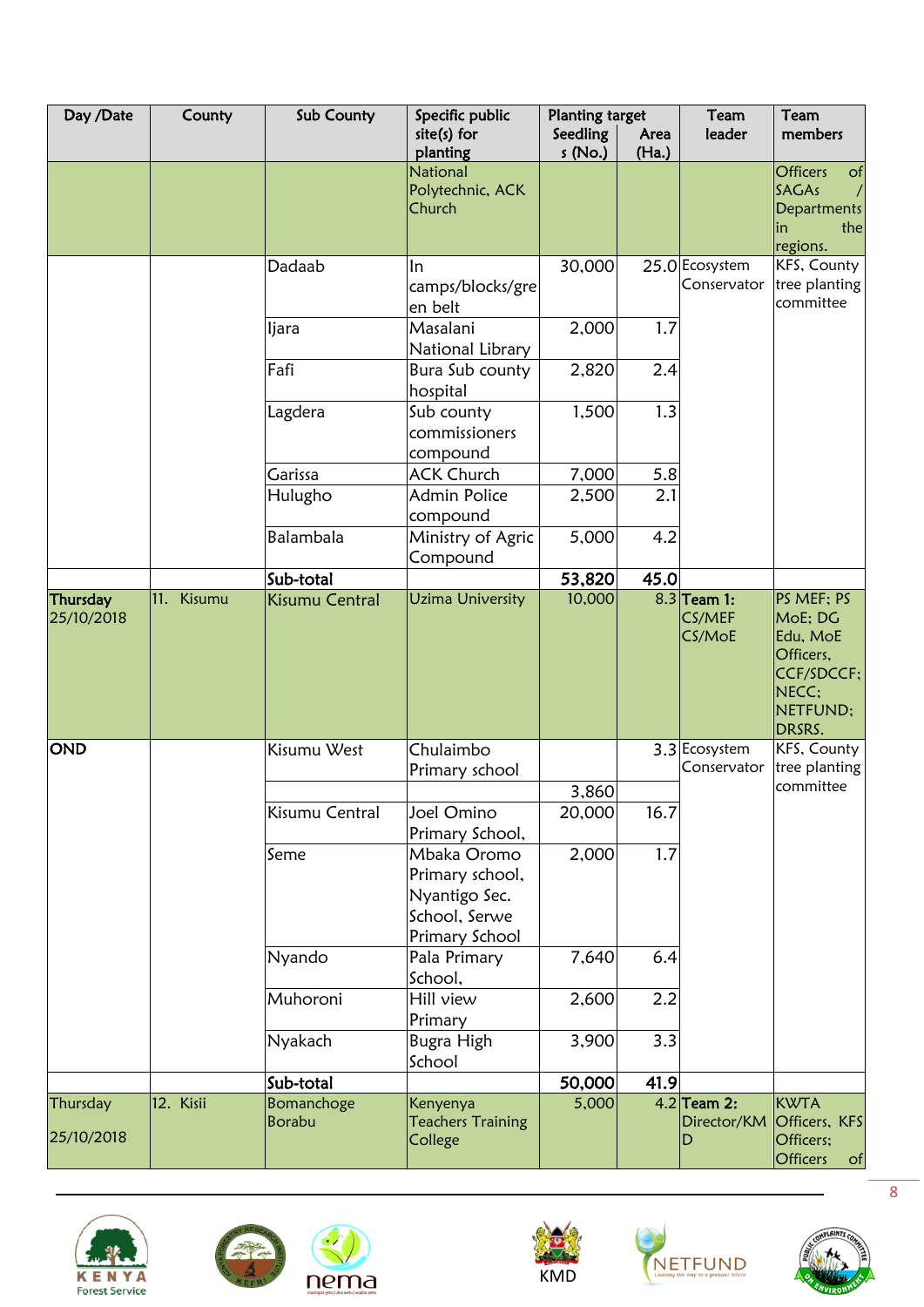| Day /Date              | County               | Sub County                           | Specific public                                                                                   | <b>Planting target</b> |                  | Team                                        | Team                                                                                                       |
|------------------------|----------------------|--------------------------------------|---------------------------------------------------------------------------------------------------|------------------------|------------------|---------------------------------------------|------------------------------------------------------------------------------------------------------------|
|                        |                      |                                      | $site(s)$ for<br>planting                                                                         | Seedling<br>s(No.)     | Area<br>(Ha.)    | leader                                      | members                                                                                                    |
|                        |                      |                                      |                                                                                                   |                        |                  |                                             | <b>SAGAs</b><br><b>Departments</b><br>the<br>in<br>regions.                                                |
| <b>OND</b>             |                      | Nyaribari Masaba<br>Nyaribari Chache | <b>Getare River</b><br>Kisii Primary<br>School,                                                   | 2,200<br>2,000         | $1.\overline{7}$ | 1.8 Ecosystem<br>Conservator                | KFS, County<br>tree planting<br>committee                                                                  |
|                        |                      | Kitutu North                         | Engoto Primary<br>School,                                                                         | 1,900                  | 1.6              |                                             |                                                                                                            |
|                        |                      | Kitutu Chache                        | Nyanchwa<br>Primary School                                                                        | 1,800                  | 1.5              |                                             |                                                                                                            |
|                        |                      | Bobasi                               | Kionyo Health<br>Centre,<br>Basimasige tree<br>nursery                                            | 3,200                  | 2.7              |                                             |                                                                                                            |
|                        |                      | Bomachoge<br>Chache                  | Tendere Primary<br>Schl,                                                                          | 3,400                  | 2.8              |                                             |                                                                                                            |
|                        |                      | Bomachoge<br>Borabu                  | <b>Tongori Primary</b><br>School,                                                                 | 2,300                  | 1.9              |                                             |                                                                                                            |
|                        |                      | South Mugirango                      | Gekongo<br>Primary School                                                                         | 3,200                  | 2.6              |                                             |                                                                                                            |
|                        |                      | Sub-total                            |                                                                                                   | 25,000                 | 20.8             |                                             |                                                                                                            |
| Thursday<br>25/10/2018 | 13. Tharaka<br>Nithi | Meru South                           | <b>Chuka Forest</b><br>Station<br>(Kiamuriuki 1 E,<br>Kiamuriuki<br>Rahabilitation<br>site)       | 13,000                 |                  | $10.9$ Team 3:<br>Director,<br><b>KEFRI</b> | DG/NEMA;<br><b>KFS</b> Senior<br>Officers;<br>Officers of<br>SAGAs /<br>Departmen<br>ts in the<br>regions. |
|                        |                      | Maara                                | Chogoria forest<br>Station (Kirigi<br>Rehabilitation<br>site, Bairunyi<br>rehabilitation<br>site) | 7,960                  |                  | 6.6 Ecosystem<br>Conservator                | KFS, County<br>tree planting<br>committee                                                                  |
|                        |                      | Tharaka North                        | Gathangachini<br>Chief's Office,<br>Kahiga Kabiti<br>Primary                                      | 8,000                  | 6.7              |                                             |                                                                                                            |
|                        |                      | Tharaka South                        | Matangatani<br>Primary School,<br>Mungui<br>Secondary,<br>Karwamba<br>Primary                     | 2,400                  | 2.0              |                                             |                                                                                                            |
|                        |                      | Maara                                | Kajiaduthi<br>Primary Schl                                                                        | 5,000                  | 4.2              |                                             |                                                                                                            |









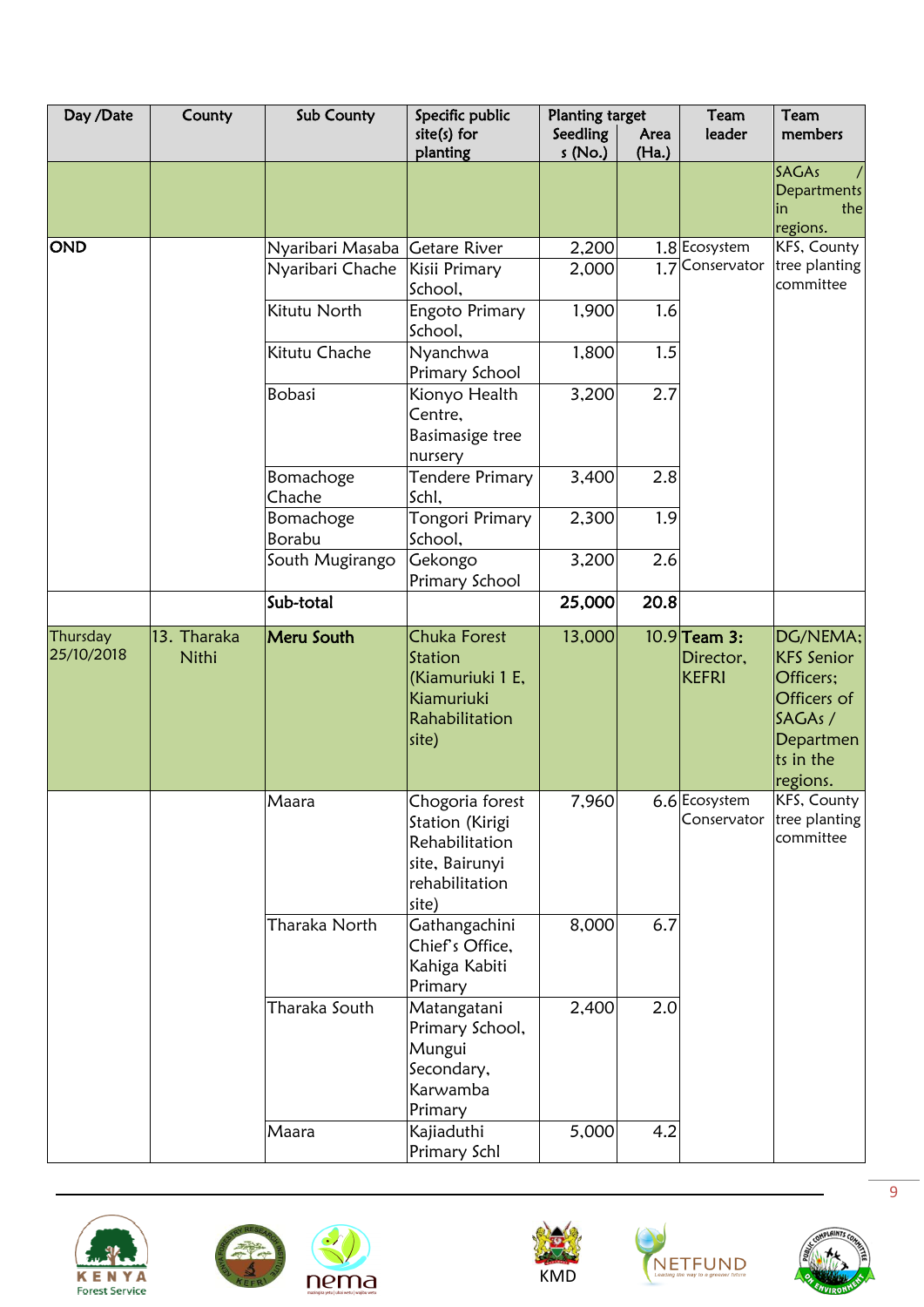| Day /Date              | County                 | Sub County   | Specific public                                                            | <b>Planting target</b> |               | Team                          | Team                                                                                                                                                               |
|------------------------|------------------------|--------------|----------------------------------------------------------------------------|------------------------|---------------|-------------------------------|--------------------------------------------------------------------------------------------------------------------------------------------------------------------|
|                        |                        |              | $site(s)$ for<br>planting                                                  | Seedling<br>s (No.)    | Area<br>(Ha.) | leader                        | members                                                                                                                                                            |
|                        |                        | Meru South   | Mukuuni<br>Primary School,                                                 | 4,500                  | 3.8           |                               |                                                                                                                                                                    |
|                        |                        |              | Ndagoni<br>Primary,                                                        |                        |               |                               |                                                                                                                                                                    |
|                        |                        |              | Ndagoni                                                                    |                        |               |                               |                                                                                                                                                                    |
|                        |                        |              | Secondary,<br>Karamani                                                     |                        |               |                               |                                                                                                                                                                    |
|                        |                        |              | Primary,                                                                   |                        |               |                               |                                                                                                                                                                    |
|                        |                        |              | Mangemuka<br>Primary                                                       |                        |               |                               |                                                                                                                                                                    |
|                        |                        | Igambangombe | Kambungu<br>Primary Schl,                                                  | 2,000                  | 1.7           |                               |                                                                                                                                                                    |
|                        |                        |              | Mbwiru primary,<br>Mwanjati                                                |                        |               |                               |                                                                                                                                                                    |
|                        |                        | Sub-totals   | Primary,                                                                   | 42,860                 | 35.9          |                               |                                                                                                                                                                    |
| Thursday               | 14. Wajir              | Wajir East   | KFS compound;                                                              | 3,000                  | 2.5           |                               |                                                                                                                                                                    |
| 25/10/2018             |                        |              | County<br>Commissioner's<br>residence; Kenya<br>Police & Admin.<br>Police. |                        |               |                               |                                                                                                                                                                    |
| <b>OND</b>             |                        | Wajir North  | <b>Buna Police line</b>                                                    | 4,000                  | 3.3           |                               |                                                                                                                                                                    |
|                        |                        | Wajir South  | Habasweni<br><b>Admin Police</b><br>line                                   | 5,000                  | 4.2           |                               |                                                                                                                                                                    |
|                        |                        | Tarbaj       | Tarbaj Admin<br>police line                                                | 1,500                  | 1.3           |                               |                                                                                                                                                                    |
|                        |                        | Wajir West   | <b>Grifitu Training</b><br>Institute                                       | 1,500                  | 1.3           |                               |                                                                                                                                                                    |
|                        |                        | Eldas        | Eldas Police line                                                          | 1,500                  | 1.3           |                               |                                                                                                                                                                    |
|                        |                        | Wajir East   | <b>Admin Police</b><br>line                                                | 1,500                  | 1.3           |                               |                                                                                                                                                                    |
|                        |                        | Sub-total    |                                                                            | 18,000                 | 15.2          |                               |                                                                                                                                                                    |
| Thursday<br>25/10/2018 | 15. Elgeyo<br>Marakwet | Keiyo North  | Kipsowen<br><b>Training Institute</b>                                      | 20,000                 |               | 16.7 Team 5:<br>DG/KWTA       | <b>KWTA</b><br>Officers,<br><b>KFS</b><br>Officers;<br>Officers of<br>SAGAs /<br>Departmen<br>ts in the<br>regions.<br>(KWTA to<br>provide<br>20,000<br>seedlings) |
|                        |                        | Keiyo North  | Elgeyo Forest<br>Station                                                   | 20,000                 |               | 16.7 Ecosystem<br>Conservator | KFS, County<br>tree planting                                                                                                                                       |







KMD



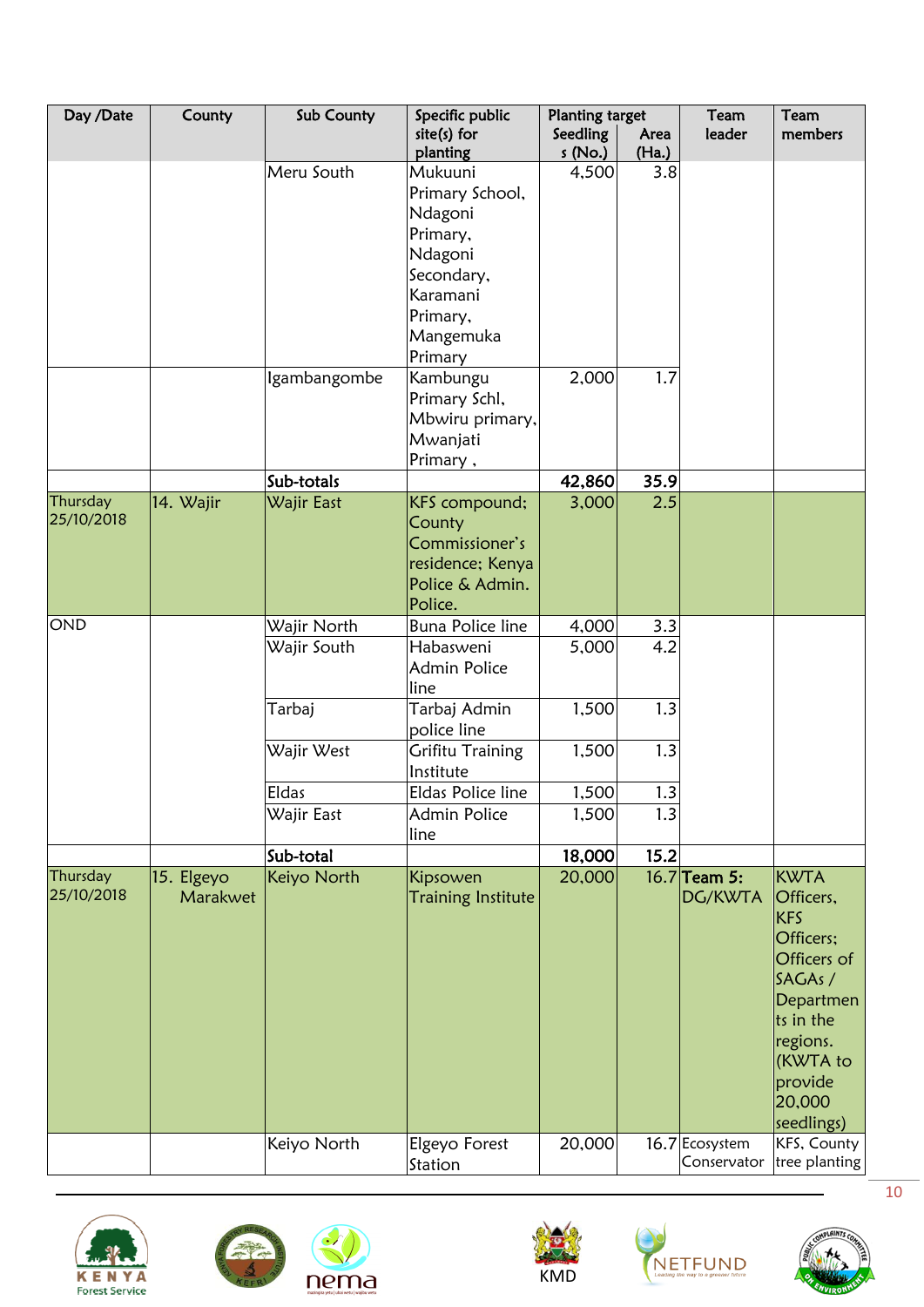| Day /Date            | County      | Sub County    | Specific public                                    | <b>Planting target</b><br>Seedling | Area  | Team<br>leader                     | Team<br>members                                                                                             |
|----------------------|-------------|---------------|----------------------------------------------------|------------------------------------|-------|------------------------------------|-------------------------------------------------------------------------------------------------------------|
|                      |             |               | $site(s)$ for<br>planting                          | s (No.)                            | (Ha.) |                                    |                                                                                                             |
|                      |             | Keiyo South   | Sabor Forest<br>Station                            | 12,000                             | 10.0  |                                    | committee                                                                                                   |
|                      |             | Keiyo South   | Penon Forest<br>Station                            | 15,000                             | 12.5  |                                    |                                                                                                             |
|                      |             | Keiyo South   | Kipkabus Forest<br>Station                         | 16,000                             | 13.3  |                                    |                                                                                                             |
|                      |             | Keiyo North   | <b>Kessup Forest</b><br>Station                    | 12,000                             | 10.0  |                                    |                                                                                                             |
|                      |             | Keiyo South   | Kaptagat Forest<br>Station                         | 22,000                             | 18.4  |                                    |                                                                                                             |
|                      |             | Marakwet East | Cherangani<br><b>Forest Station</b>                | 27,000                             | 22.5  |                                    |                                                                                                             |
|                      |             | Marakwet West | Chesoi Forest<br>Station                           | 13,000                             | 10.8  |                                    |                                                                                                             |
|                      |             | Marakwet West | Kapcherop<br>training institute,                   | 18,000                             | 15.0  |                                    |                                                                                                             |
|                      |             | Keiyo North   | Kapsoen<br>Training institute                      | 15,000                             | 12.5  |                                    |                                                                                                             |
|                      |             | Sub-total     |                                                    | 190,000                            | 158.3 |                                    |                                                                                                             |
| Friday<br>26/10/2018 | 16. Nyamira | Nyamira North | Ekerubo gie Etai<br><b>TVT College</b>             | 14,000                             |       | $11.6$ Team 1:<br>CS/MEF<br>CS/MoE | PS MEF; PS<br>MoE; DG<br>Edu, MoE<br>Officers,<br>CON SEC:<br>CCF:<br>NECC:<br>NETFUND;<br>DRSRS.<br>SDCCF. |
| <b>OND</b>           |             | Nyamira South | Masosa Primary<br>School, Etono<br>Primary School  | 4,000                              |       | 3.3 Ecosystem                      | KFS, County<br>Conservator tree planting<br>committee                                                       |
|                      |             | <b>Borabu</b> | Mogusii Primary<br>School                          | 4,000                              | 3.3   |                                    |                                                                                                             |
|                      |             | Manga         | Ekerubo Primary<br>school                          | 4,000                              | 3.3   |                                    |                                                                                                             |
|                      |             | Masaba north  | Mochenwa<br>Primary School                         | 4,000                              | 3.3   |                                    |                                                                                                             |
|                      |             | Sub-total     |                                                    | 30,000                             | 25.0  |                                    |                                                                                                             |
| Friday<br>26/10/2018 | 17. Meru    | Imenti South  | Mitunguu<br>Technical<br><b>Training Institute</b> | 7,000                              |       | $5.8$ Team 3:<br>DG/NEMA           | KFS, KEFRI,<br><b>NEMA</b><br>Senior                                                                        |
|                      |             |               | Tingania/<br>Nyambene Sites                        | 5,000                              |       | 4.2 KFS Senior<br><b>Officers</b>  | Officers',<br>and                                                                                           |
|                      |             | Imenti South  | Imenti site                                        | 5,000                              |       | 4.2 Director,<br><b>KEFRI</b>      | Officers of<br>SAGAs /<br>Departmen<br>ts in the<br>regions.                                                |









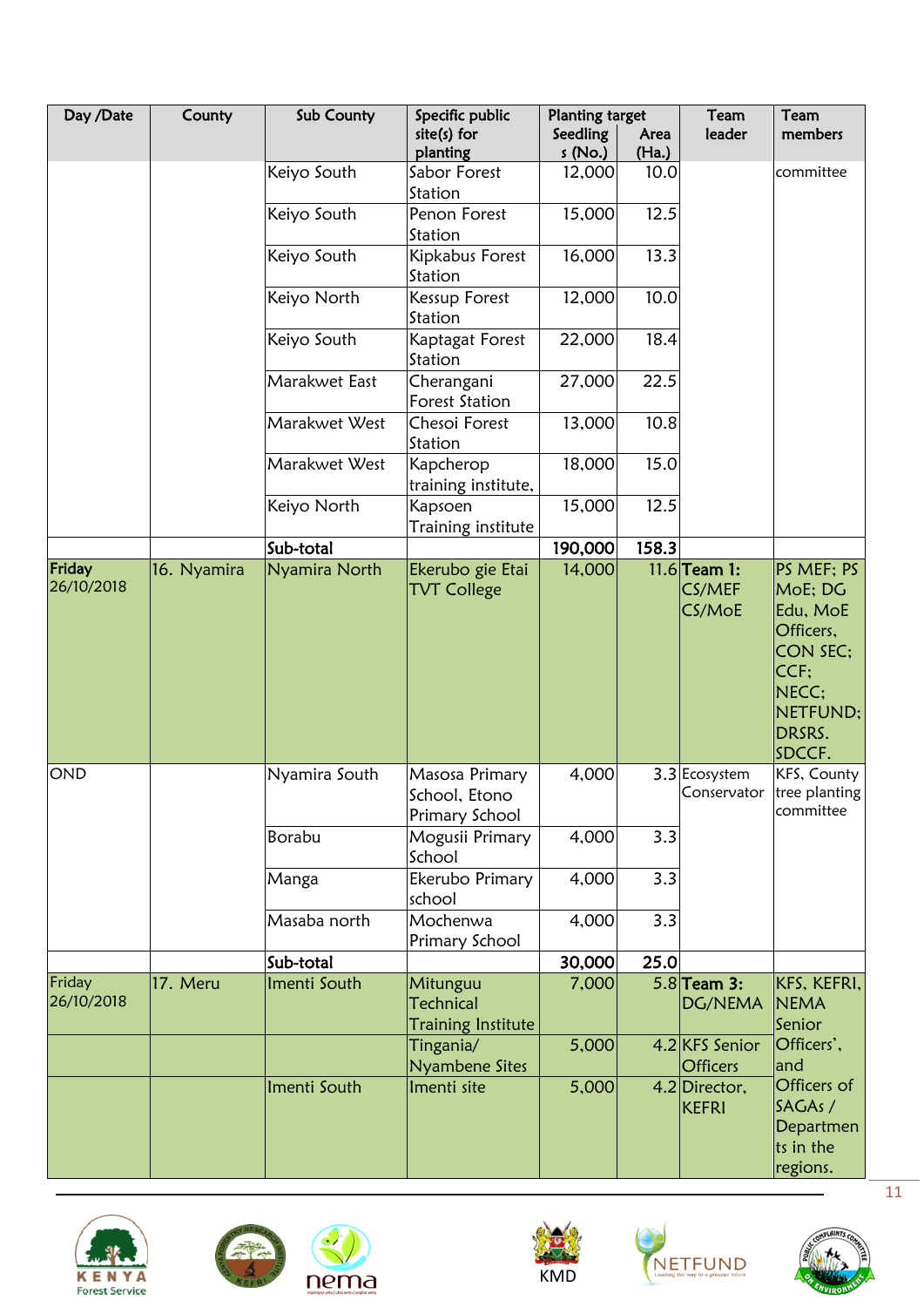| Day /Date  | County      | Sub County        | Specific public                      | <b>Planting target</b> |               | Team           | Team          |
|------------|-------------|-------------------|--------------------------------------|------------------------|---------------|----------------|---------------|
|            |             |                   | $site(s)$ for<br>planting            | Seedling<br>s(No.)     | Area<br>(Ha.) | leader         | members       |
| OND        |             | <b>Buuri</b>      | Muchene Forest                       | 14,000                 |               | 11.7 Ecosystem | KFS, County   |
|            |             |                   | Station                              |                        |               | Conservator    | tree planting |
|            |             | Imenti North      | Meru Forest                          | 30,000                 | 25.0          |                | committee     |
|            |             |                   | Station                              |                        |               |                |               |
|            |             | Buuri             | Marania Forest                       | 15,000                 | 12.5          |                |               |
|            |             |                   | Station                              |                        |               |                |               |
|            |             | Imenti South      | Ruthumbi Forest<br>Station           | 6,000                  | 5.0           |                |               |
|            |             | <b>Buuri</b>      | Ontulili forest<br>station           | 13,000                 | 10.8          |                |               |
|            |             | <b>Buuri</b>      | Ngari Ndare<br><b>Forest Station</b> | 8,000                  | 6.7           |                |               |
|            |             | Igembe Central    | Nyambene Forest                      | 12,000                 | 10.0          |                |               |
|            |             |                   | Station                              |                        |               |                |               |
|            |             | Igembe North      | Ngaya Forest                         | 9,000                  | 7.5           |                |               |
|            |             |                   | Station                              |                        |               |                |               |
|            |             | Imenti North      | Kithika beat, Meru<br>national       | 12,000                 | 10.0          |                |               |
|            |             |                   | polytechnic.                         |                        |               |                |               |
|            |             |                   | Mwerubia ngure                       |                        |               |                |               |
|            |             |                   | hill (Charia)                        |                        |               |                |               |
|            |             | Imenti South      | Marimba Primary<br>school            | 11,000                 | 9.2           |                |               |
|            |             | <b>Buuri West</b> | Ntrimiti Sec School                  | 7,100                  | 5.9           |                |               |
|            |             |                   | <b>CCM Numburi</b>                   |                        |               |                |               |
|            |             |                   | Primary school,                      |                        |               |                |               |
|            |             |                   | Kirua technical                      |                        |               |                |               |
|            |             |                   | school                               |                        |               |                |               |
|            |             | Tigania East      | Karumo Technical                     | 8,200                  | 6.8           |                |               |
|            |             | Tigania West      | Nchura Hill, Meru<br>University      | 10,000                 | 8.3           |                |               |
|            |             | Tigania Central   | Abondii mutonto                      | 9,800                  | 8.2           |                |               |
|            |             |                   | polytechnic                          |                        |               |                |               |
|            |             | Igembe Central    | Nkinyang'a                           | 12,653                 | 10.5          |                |               |
|            |             |                   | Communiy ploy,                       |                        |               |                |               |
|            |             |                   | Njia liburu tea                      |                        |               |                |               |
|            |             |                   | scheme                               |                        |               |                |               |
|            |             | Igembe North      | Ngaya Forest,<br>Meys Hill           | 13,300                 | 11.1          |                |               |
|            |             | Igembe South      | Kiegoi and Athi                      | 12,000                 | 10.0          |                |               |
|            |             | Sub-total         |                                      | 220,053                | 183.4         |                |               |
| Friday     | 18. Mandera | Mandera           | Mandera                              | 3,000                  |               | $2.5$ Team 4:  | <b>MEF</b>    |
| 26/10/2018 |             |                   | <b>Teachers</b>                      |                        |               | DCCF-          | Officers;     |
|            |             |                   | <b>Training College</b>              |                        |               | FDFP/KFS       | and KFS       |
|            |             |                   |                                      |                        |               |                | Officers,     |
|            |             |                   |                                      |                        |               |                | Officers of   |
|            |             |                   |                                      |                        |               |                | SAGAs /       |
|            |             |                   |                                      |                        |               |                | Departmen     |
|            |             |                   |                                      |                        |               |                | ts in the     |
|            |             |                   |                                      |                        |               |                | regions.      |
| OND        |             | Mandera north     | Sub county                           | 3,000                  |               | 2.5 Ecosystem  | KFS, County   |
|            |             |                   | headquarters                         |                        |               | Conservator    | tree planting |









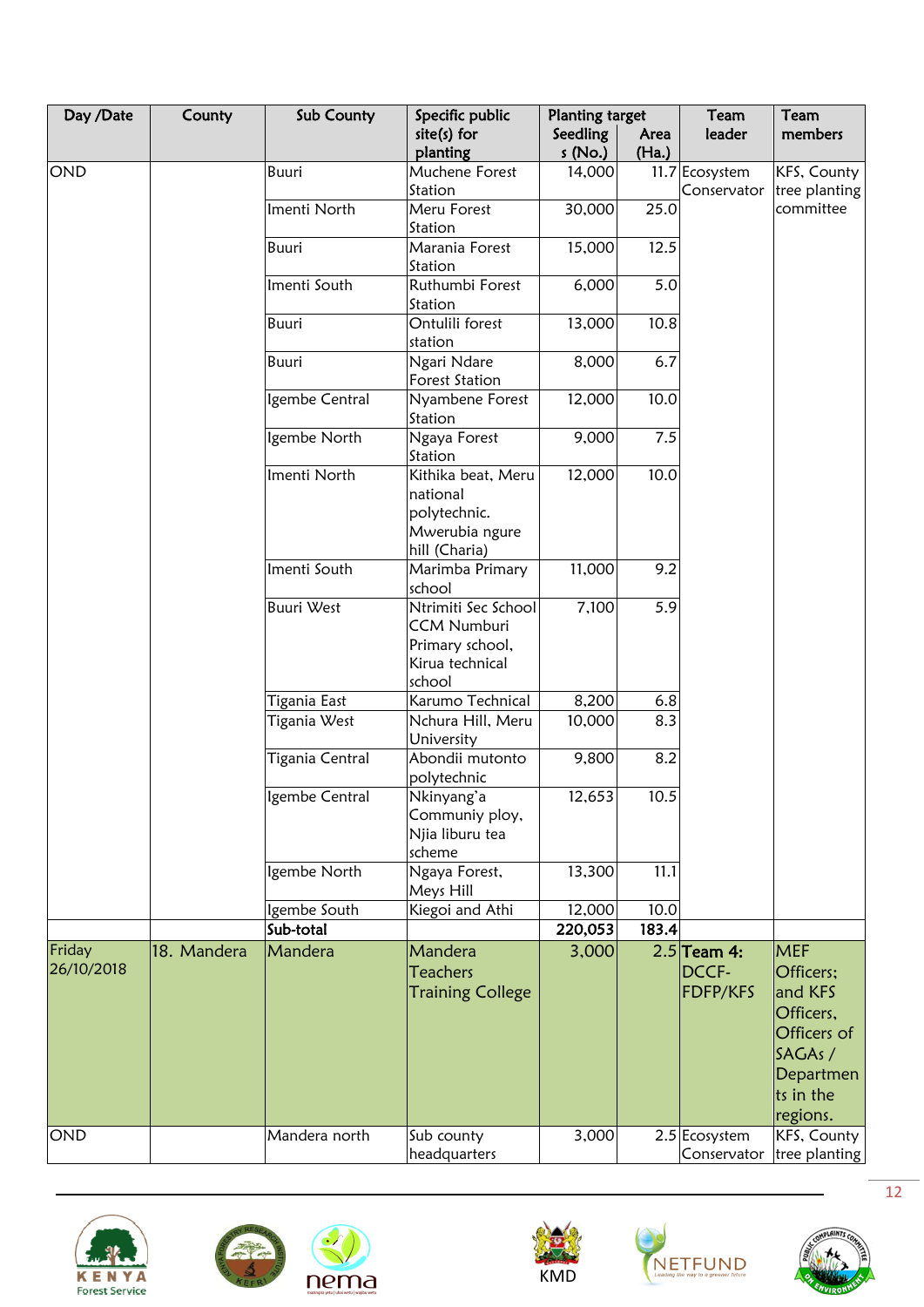| Day /Date            | County       | Sub County     | Specific public                                                                                         | <b>Planting target</b> |               | Team                              | Team                                                                                                                                   |
|----------------------|--------------|----------------|---------------------------------------------------------------------------------------------------------|------------------------|---------------|-----------------------------------|----------------------------------------------------------------------------------------------------------------------------------------|
|                      |              |                | $site(s)$ for<br>planting                                                                               | Seedling<br>s (No.)    | Area<br>(Ha.) | leader                            | members                                                                                                                                |
|                      |              | Mandera East   | Mandera village<br>polytechnic                                                                          | 3,000                  | 2.5           |                                   | committee                                                                                                                              |
|                      |              | Mandera South  | Sub county HQ                                                                                           | 2,000                  | 1.7           |                                   |                                                                                                                                        |
|                      |              | Mandera West   | Takaba Police line                                                                                      | 2,000                  | 1.7           |                                   |                                                                                                                                        |
|                      |              | Lafey          | Sub county<br>headquarters                                                                              | 1,500                  | 1.3           |                                   |                                                                                                                                        |
|                      |              | Kutulo         | Sub county<br>headquarters/hosp<br>ital compound                                                        | 1,500                  | 1.3           |                                   |                                                                                                                                        |
|                      |              | <b>Banissa</b> | Sub county<br>headquarters                                                                              | 2,000                  | 1.7           |                                   |                                                                                                                                        |
|                      |              | Sub-total      |                                                                                                         | 18,000                 | 15,0          |                                   |                                                                                                                                        |
| Friday               | 19. West     | Kapenguria     | Kaprech block,                                                                                          | 20,000                 |               | $16.7$ Team 5:                    | <b>KWTA</b> and                                                                                                                        |
| 26/10/2018           | Pokot        |                | Kapenguria<br>Forest station                                                                            |                        |               | Ag<br>DG/KWTA                     | <b>KFS</b><br>Officers';<br>Officers of<br>SAGAs /<br>Departmen<br>ts in the<br>regions.<br>(KWTA to<br>provide<br>20,000<br>seedlings |
| <b>OND</b>           |              | Kapenguria     | Kapenguria<br>Polytechnic, Kisii<br>University<br>Kapenguria<br>Campus, ASK<br>show ground<br>Kishaunet | 18,066                 |               | 15.1 Ecosystem<br>Conservator     | KFS, County<br>tree planting<br>committee                                                                                              |
|                      |              | Pokot North    | Kacheliba<br>catholic church                                                                            | 8,000                  | 6.7           |                                   |                                                                                                                                        |
|                      |              | Pokot South    | Lelan and<br>Tapach forest<br>blocks                                                                    | 10,000                 | 8.3           |                                   |                                                                                                                                        |
|                      |              | Pokot Central  | Muino Forest<br>block,                                                                                  | 10,000                 | 8.3           |                                   |                                                                                                                                        |
|                      |              | Kipkomo        | Chepareria<br>Polytechnic                                                                               | 2,000                  | 1.7           |                                   |                                                                                                                                        |
|                      |              | Sub-total      |                                                                                                         | 68,066                 | 56.7          |                                   |                                                                                                                                        |
| Monday<br>29/10/2018 | <b>Narok</b> | Transmara West | Orongai<br><b>Community Hill</b>                                                                        | 5,000                  |               | $4.2$ Team 1:<br>CS/MEF<br>CS/MoE | PS MEF; PS<br>MoE; DG<br>Edu, MoE<br>Officers,<br>CON SEC:<br>CCF<br>NECC;<br>NETFUND;<br>DRSRS.                                       |









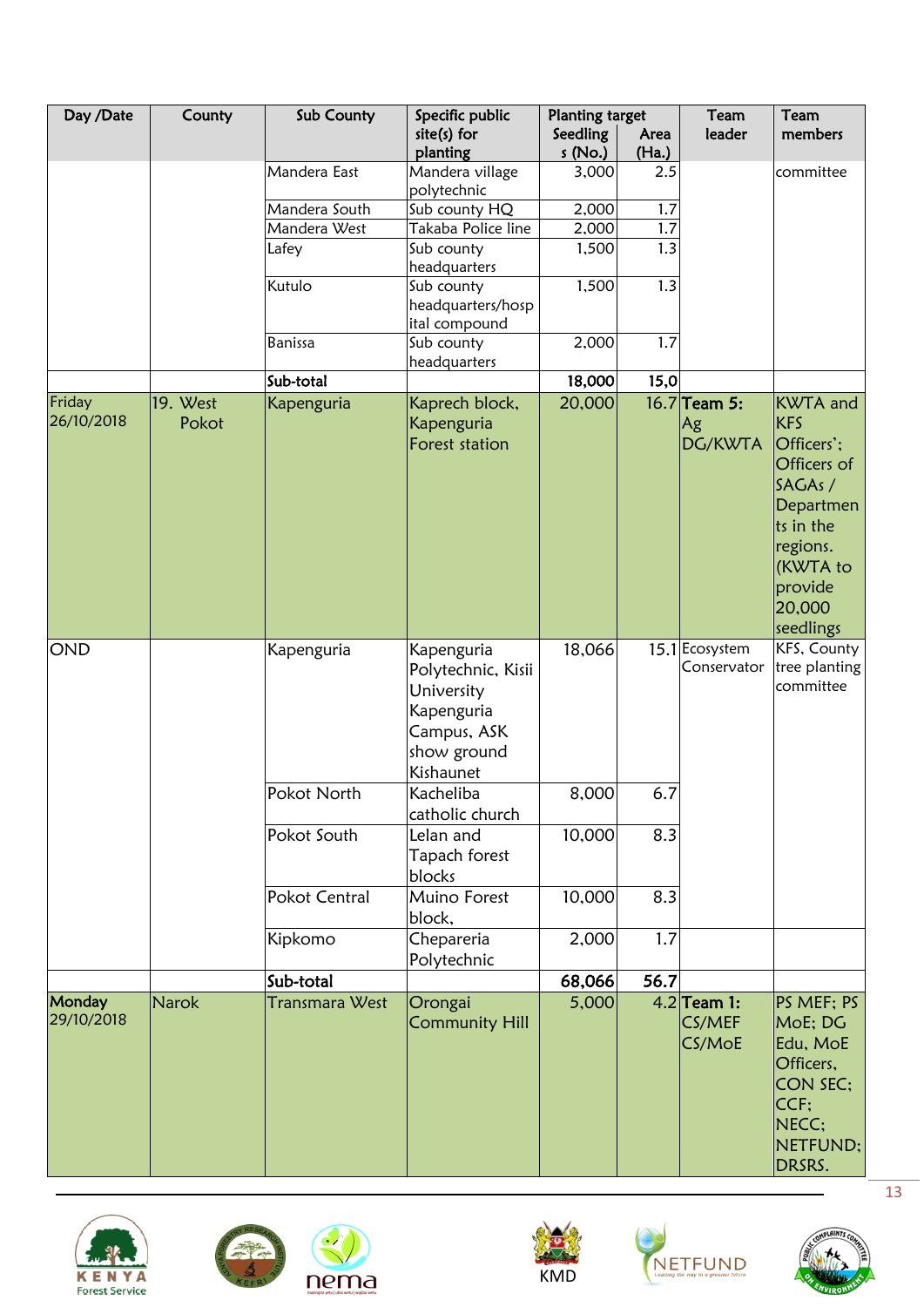| Day /Date                    | County      | Sub County   | Specific public                                                       | <b>Planting target</b> |               | Team                              | Team                                                                                                                                            |
|------------------------------|-------------|--------------|-----------------------------------------------------------------------|------------------------|---------------|-----------------------------------|-------------------------------------------------------------------------------------------------------------------------------------------------|
|                              |             |              | $site(s)$ for<br>planting                                             | Seedling<br>s(No.)     | Area<br>(Ha.) | leader                            | members                                                                                                                                         |
|                              |             |              |                                                                       |                        |               |                                   | <b>SDCCF</b>                                                                                                                                    |
|                              |             | Sub-total    |                                                                       | 5,000                  | 4,2           |                                   |                                                                                                                                                 |
| <b>Tuesday</b><br>30/10/2018 | 20. Makueni | Makueni      | Ndukuma dam<br>Wote                                                   | 8,000                  |               | $6.7$ Team 1:<br>CS/MEF<br>CS/MoE | PS MEF; PS<br>MoE; DG<br>Edu, MoE<br>Officers,<br><b>CON SEC:</b><br>CCF;<br>NECC:<br>NETFUND;<br>DRSRS.                                        |
|                              |             | Makueni      | Wote Technical<br><b>Training College</b>                             | 2,000                  |               | $1,7$ Team 5:<br>DG/KWTA          | <b>KWTA</b><br>Officers, KFS<br>Officers;<br>Officers of<br>SAGAs /<br>Departments<br>in the<br>regions                                         |
|                              |             | <b>Nzaui</b> | Makuli Forest<br>Station                                              | 10,000                 |               | $8.3$ Team 5:<br>DG/KWTA          | KWTA<br>Officers, KFS<br>Officers;<br>Officers of<br>SAGAs /<br>Departments<br>in the<br>regions<br>(KWTA to<br>provide<br>20,000<br>seedlings) |
| <b>OND</b>                   |             | Mbooni East  | Thangu Forest<br>Station                                              | 8,000                  |               | 6.7 Ecosystem<br>Conservator      | KFS, County<br>tree planting                                                                                                                    |
|                              |             | Kibwezi      | Kibwezi Forest<br>Station                                             | 5,000                  | 4.2           |                                   | committee                                                                                                                                       |
|                              |             | Makueni      | Kamunyolo<br>Dam,                                                     | 7,000                  | 5.8           |                                   |                                                                                                                                                 |
|                              |             | Mbooni East  | Kalimani Forest<br>Block, Nduluku<br>Polytechnic                      | 10,000                 | 8.3           |                                   |                                                                                                                                                 |
|                              |             | Mbooni West  | Utuneni Forest<br>Block, Kirima<br><b>Health Centre</b>               | 10,000                 | 8.3           |                                   |                                                                                                                                                 |
|                              |             | <b>Nzaui</b> | Kilili Chief's<br>Camp, Nziu<br>Polytechnic                           | 9,000                  | 7.5           |                                   |                                                                                                                                                 |
|                              |             | Mukaa        | <b>DCC</b><br>Compound, uthu<br>nzuni Primary<br>School,<br>Kwakelelo | 10,000                 | 8.3           |                                   |                                                                                                                                                 |









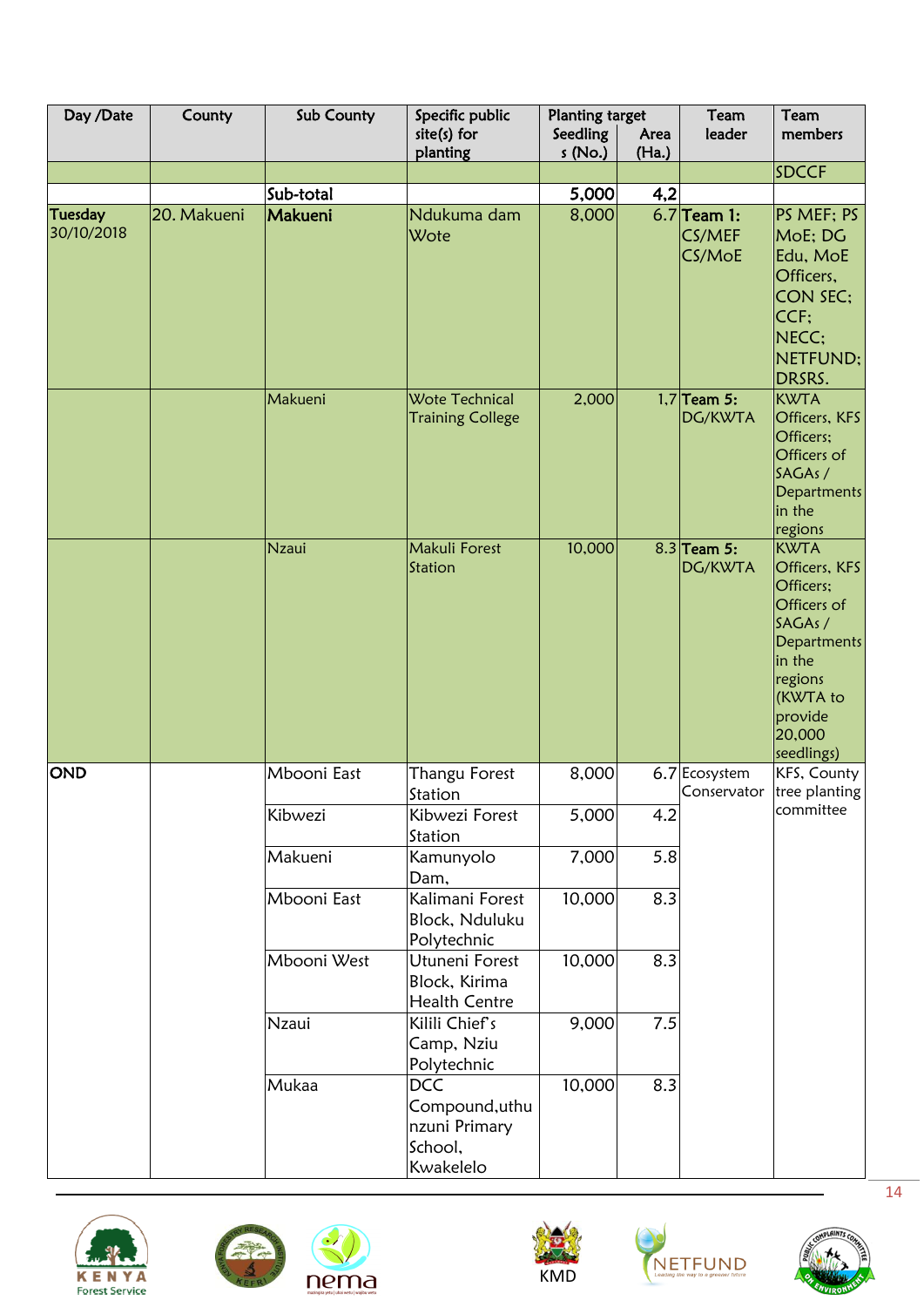| Day /Date                    | County        | Sub County        | Specific public                                                               | <b>Planting target</b> |               | Team                                           | Team                                                                                                                |
|------------------------------|---------------|-------------------|-------------------------------------------------------------------------------|------------------------|---------------|------------------------------------------------|---------------------------------------------------------------------------------------------------------------------|
|                              |               |                   | $site(s)$ for<br>planting                                                     | Seedling<br>s (No.)    | Area<br>(Ha.) | leader                                         | members                                                                                                             |
|                              |               |                   | Primary School                                                                |                        |               |                                                |                                                                                                                     |
|                              |               | Makindu           | Makindu Health<br>Centre, Makindu<br><b>KMTC</b>                              | 9,000                  | 7.5           |                                                |                                                                                                                     |
|                              |               | Kilungu           | Wautu<br>Primary/Seconda<br>ry School,<br>Ndatai/Kenze<br><b>Forest Block</b> | 14000                  | 11.7          |                                                |                                                                                                                     |
|                              |               | Sub-Total         |                                                                               | 102,000                | 85.0          |                                                |                                                                                                                     |
| <b>Tuesday</b><br>30/10/2018 | 21. Machakos  | Machakos          | Machakos<br><b>Technical Training</b><br>Institute for Blind                  | 5,000                  |               | $4.2$ Team 2:<br>Director/KM<br>D              | KWTA, KFS,<br>NEMA,<br>KEFRI,<br>Officers of<br>SAGAs/<br>Departments<br>in the<br>regions                          |
| <b>OND</b>                   |               | Machakos          | Iveti Forest<br>Station                                                       | 6,000                  |               | 5.0 Ecosystem<br>Conservator                   | KFS, County<br>tree planting                                                                                        |
|                              |               | Mwala             | Masii Earth dam                                                               | 4,000                  | 3.3           |                                                | committee                                                                                                           |
|                              |               | Yatta             | Sub County<br>Office Kithimani                                                | 6,000                  | 5.0           |                                                |                                                                                                                     |
|                              |               | Kathiani          | DCC office                                                                    | 5,000                  | 4.2           |                                                |                                                                                                                     |
|                              |               | Athi River        | <b>Meat Training</b><br>Institute                                             | 4,000                  | 3.3           |                                                |                                                                                                                     |
|                              |               | Sub-total         |                                                                               | 30,000                 | 25.0          |                                                |                                                                                                                     |
| Wednesday<br>31/10/2018      | 22. Kirinyaga | Kirinyaga Central | Kirinyaga<br>University                                                       | 10,000                 |               | $8.3$ Team 5:<br>DG/KWTA<br>Team 5:<br>DG/KWTA | <b>KWTA</b><br>Officers, KFS<br>Officers;<br><b>Officers</b><br>of                                                  |
|                              |               | Kirinyaga Central | Kangaita Forest<br>Station                                                    | 10,000                 | 8.3           |                                                | SAGAs<br>$\sqrt{ }$<br><b>Departments</b><br>the<br>in<br>regions<br>(KWTA<br>to<br>provide<br>20,000<br>seedlings0 |
| <b>OND</b>                   |               | Krinyaga East     | Njukiini West<br><b>Forest Station</b>                                        | 90,000                 |               | 75.0 Ecosystem<br>Conservator                  | KFS, County<br>tree planting                                                                                        |
|                              |               | Kirinyaga Central | Kerugoya Boys<br>High School                                                  | 62,500                 | 52.1          |                                                | committee                                                                                                           |
|                              |               | Ndia              | Gacharu<br>Primary/Seconda<br>ry School,                                      | 60,400                 | 50.3          |                                                |                                                                                                                     |
|                              |               | Gichugu           | Kabare Girls Sec,<br>Gatumbi Primary<br>Schl, ACK St.<br>Mary Academy,        | 51,200                 | 42.7          |                                                |                                                                                                                     |









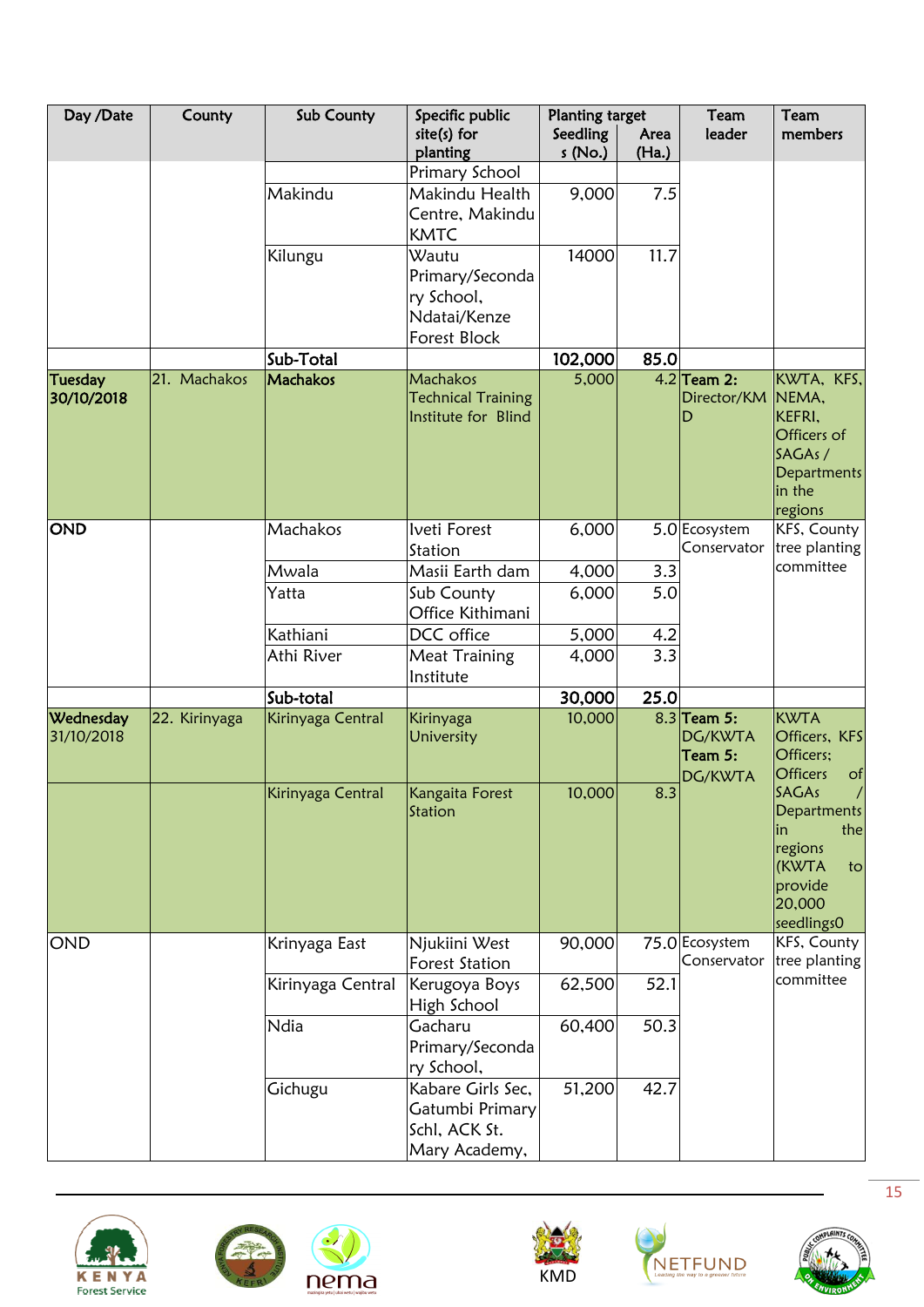| Day /Date  | County     | Sub County            | Specific public           | <b>Planting target</b> |               | Team           | Team                   |
|------------|------------|-----------------------|---------------------------|------------------------|---------------|----------------|------------------------|
|            |            |                       | $site(s)$ for<br>planting | Seedling<br>s(No.)     | Area<br>(Ha.) | leader         | members                |
|            |            |                       | ACK Mburi,                |                        |               |                |                        |
|            |            |                       | AIPCA St. james           |                        |               |                |                        |
|            |            |                       | Academy, St.              |                        |               |                |                        |
|            |            |                       | Ann GitubSec.             |                        |               |                |                        |
|            |            |                       | SChl. Kamatungu           |                        |               |                |                        |
|            |            |                       | Boys, Kavote              |                        |               |                |                        |
|            |            |                       | Primary School            |                        |               |                |                        |
|            |            | Mwea                  | Gold and                  | 43,772                 | 36.5          |                |                        |
|            |            |                       | wakanew                   |                        |               |                |                        |
|            |            |                       | Primary school,           |                        |               |                |                        |
|            |            |                       | St. Mary's                |                        |               |                |                        |
|            |            |                       | Bording, Karira,          |                        |               |                |                        |
|            |            |                       | <b>Islamic Primary</b>    |                        |               |                |                        |
|            |            |                       | School, Sagana            |                        |               |                |                        |
|            |            |                       | Technical                 |                        |               |                |                        |
|            |            |                       | Institute, Ngothi         |                        |               |                |                        |
|            |            |                       | Mixed day Sec,            |                        |               |                |                        |
|            |            |                       | Ngothi Primary,           |                        |               |                |                        |
|            |            |                       | Ithika Rianjuki P.        |                        |               |                |                        |
|            |            |                       | School, Blue              |                        |               |                |                        |
|            |            |                       | gate academy,             |                        |               |                |                        |
|            |            |                       | Kiorugari sec             |                        |               |                |                        |
|            |            |                       | Schl, St. Francis         |                        |               |                |                        |
|            |            |                       | Assis Kirwara,            |                        |               |                |                        |
|            |            |                       | Nyagati youth             |                        |               |                |                        |
|            |            |                       | polytechnic,              |                        |               |                |                        |
|            |            |                       | Allamano                  |                        |               |                |                        |
|            |            |                       | Mulanya                   |                        |               |                |                        |
|            |            |                       | Primary Schl,             |                        |               |                |                        |
|            |            |                       | Nganga                    |                        |               |                |                        |
|            |            |                       | Primary, St.              |                        |               |                |                        |
|            |            |                       | Augustine Mwea            |                        |               |                |                        |
|            |            | Sub-total             | Boys                      | 327,872                | 273.2         |                |                        |
| Thursday   | 23. Isiolo | <b>Isiolo Central</b> | Prison<br>Isiolo          | 5,000                  |               | $4.2$ Team 1:  | PS MEF: PS             |
| 1/11/2018  |            |                       | Services                  |                        |               | CS/MEF         | MoE; DG                |
|            |            |                       |                           |                        |               | CS/MoE         | Edu, MoE               |
|            |            |                       |                           |                        |               |                | Officers,              |
|            |            |                       |                           |                        |               |                | CON SEC;               |
|            |            |                       |                           |                        |               |                | CCF; NECC;<br>NETFUND; |
|            |            |                       |                           |                        |               |                | DRSRS.                 |
|            |            | <b>Isiolo Central</b> | Kina Community            | 5,000                  |               | $4.5$ Team 5:  | Staff<br>of            |
|            |            |                       | Forest                    |                        |               | DG/KWTA        | KWTA; KFS;             |
|            |            |                       |                           |                        |               |                | NEMA;                  |
|            |            |                       |                           |                        |               |                | KEFRI(KWT              |
|            |            |                       |                           |                        |               |                | A to provide           |
|            |            |                       |                           |                        |               |                | 20,000                 |
|            |            |                       |                           |                        |               |                | seedlings)             |
| <b>OND</b> |            | Isiolo Central        | Isiolo GK Prison,         | 12,800                 |               | 10.7 Ecosystem | KFS, County            |









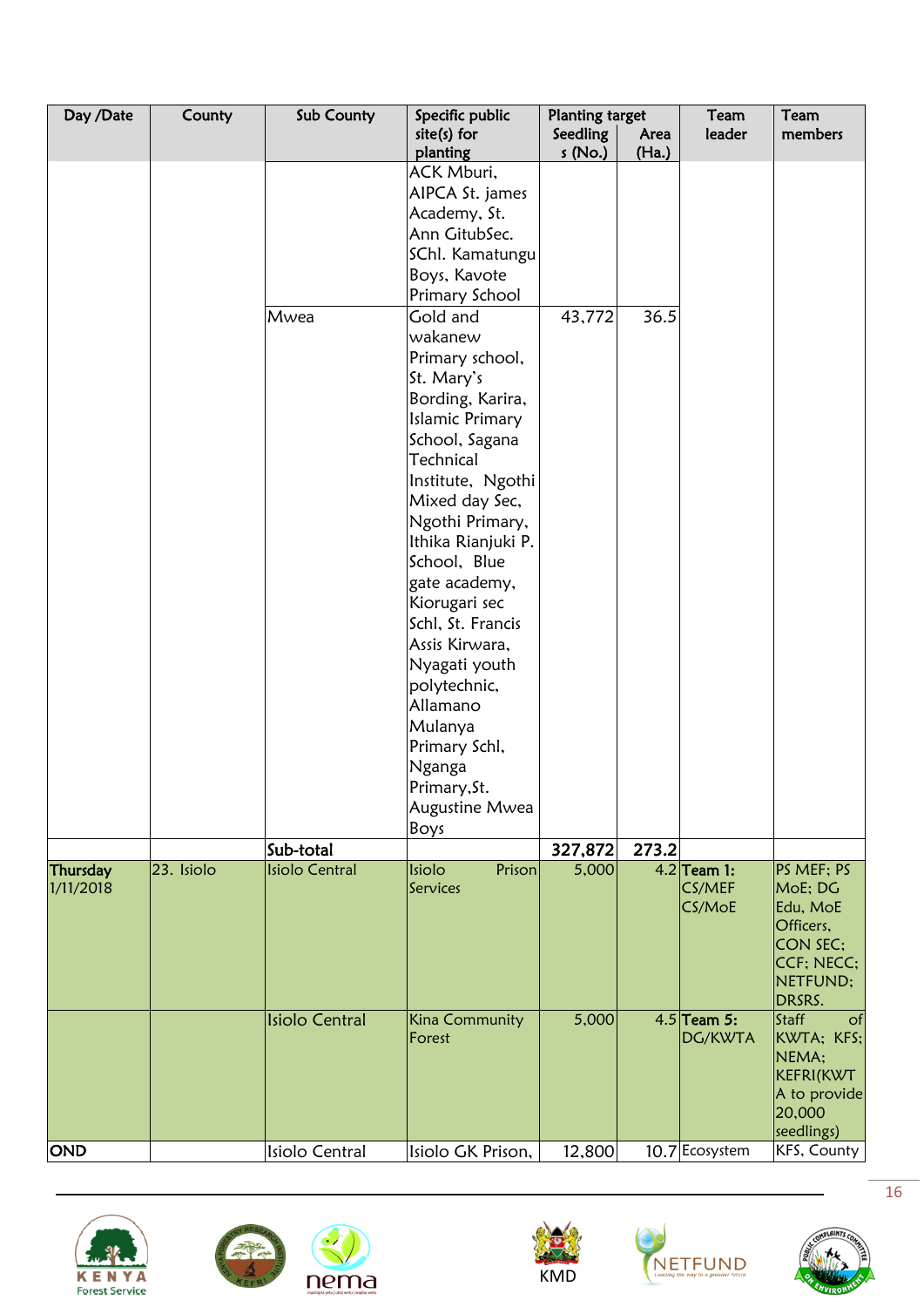| Day /Date             | County      | Sub County    | Specific public                                                                                                                                       | <b>Planting target</b> |               | Team                          | Team                                                                                                                                                                                 |
|-----------------------|-------------|---------------|-------------------------------------------------------------------------------------------------------------------------------------------------------|------------------------|---------------|-------------------------------|--------------------------------------------------------------------------------------------------------------------------------------------------------------------------------------|
|                       |             |               | $site(s)$ for<br>planting                                                                                                                             | Seedling<br>s (No.)    | Area<br>(Ha.) | leader                        | members                                                                                                                                                                              |
|                       |             |               | Mama Ngina<br>Child Welfare,                                                                                                                          |                        |               | Conservator                   | tree planting<br>committee                                                                                                                                                           |
|                       |             | Garbatula     | Kina Hospital,                                                                                                                                        | 8,200                  | 6.8           |                               |                                                                                                                                                                                      |
|                       |             | Merti         | ACC compound,<br>Catholic Mission                                                                                                                     | 5,000                  | 4.2           |                               |                                                                                                                                                                                      |
|                       |             |               | Compound                                                                                                                                              |                        |               |                               |                                                                                                                                                                                      |
|                       |             | Oldo Nyiro    | Ngaremara<br>Chiefs Camp                                                                                                                              | 9,000                  | 7.5           |                               |                                                                                                                                                                                      |
|                       |             | Sub-total     |                                                                                                                                                       | 45,000                 | 37.9          |                               |                                                                                                                                                                                      |
| Thursday<br>1/11/2018 | 24. Muranga | Muranga South | Muranga Teachers<br><b>Training College</b>                                                                                                           | 10,000                 |               | $8.3$ Team 5:<br>DG/KWTA      | KWTA,<br><b>KFS</b><br>Senior<br>Officers;<br><b>Officers</b><br>of<br><b>SAGAs</b><br><b>Departments</b><br>the<br>in<br>regions.<br>(KWTA<br>to<br>provide<br>20,000<br>seedlings) |
| <b>OND</b>            |             | Gatanga       | Kimakia forest<br>station                                                                                                                             | 16,000                 |               | 13.3 Ecosystem<br>Conservator | KFS, County<br>tree planting                                                                                                                                                         |
|                       |             | Kigumo        | <b>Gatare Forest</b><br>Station                                                                                                                       | 22,118                 | 18.4          |                               | committee                                                                                                                                                                            |
|                       |             | Muranga East  | Kimathi<br>Secondary,<br>Matungu<br>Primary                                                                                                           | 10,800                 | 9.0           |                               |                                                                                                                                                                                      |
|                       |             | Muranga South | Nguga hill,<br>Kahuho Hill,<br>Makuyu<br>Primary, Kirimiri<br>Secondary                                                                               | 10,200                 | 8.5           |                               |                                                                                                                                                                                      |
|                       |             | Kigumo        | Kariro, Gakeo,<br>Turu turu,<br>Githima,<br>Ndonga, Mairi,<br>Kigumu,<br>Gatumbi,<br>Marira,<br>Mugumu-ini,<br>Gikondi,<br>Rarakwa Primary<br>schools | 12,000                 | 10.0          |                               |                                                                                                                                                                                      |
|                       |             | Kandara       | Mukindi Primary<br>Schl, Ngurweini<br>Sec Schl, Karumo<br>Primary Schl,<br>Nguthuru Sec                                                               | 11,000                 | 9.2           |                               |                                                                                                                                                                                      |









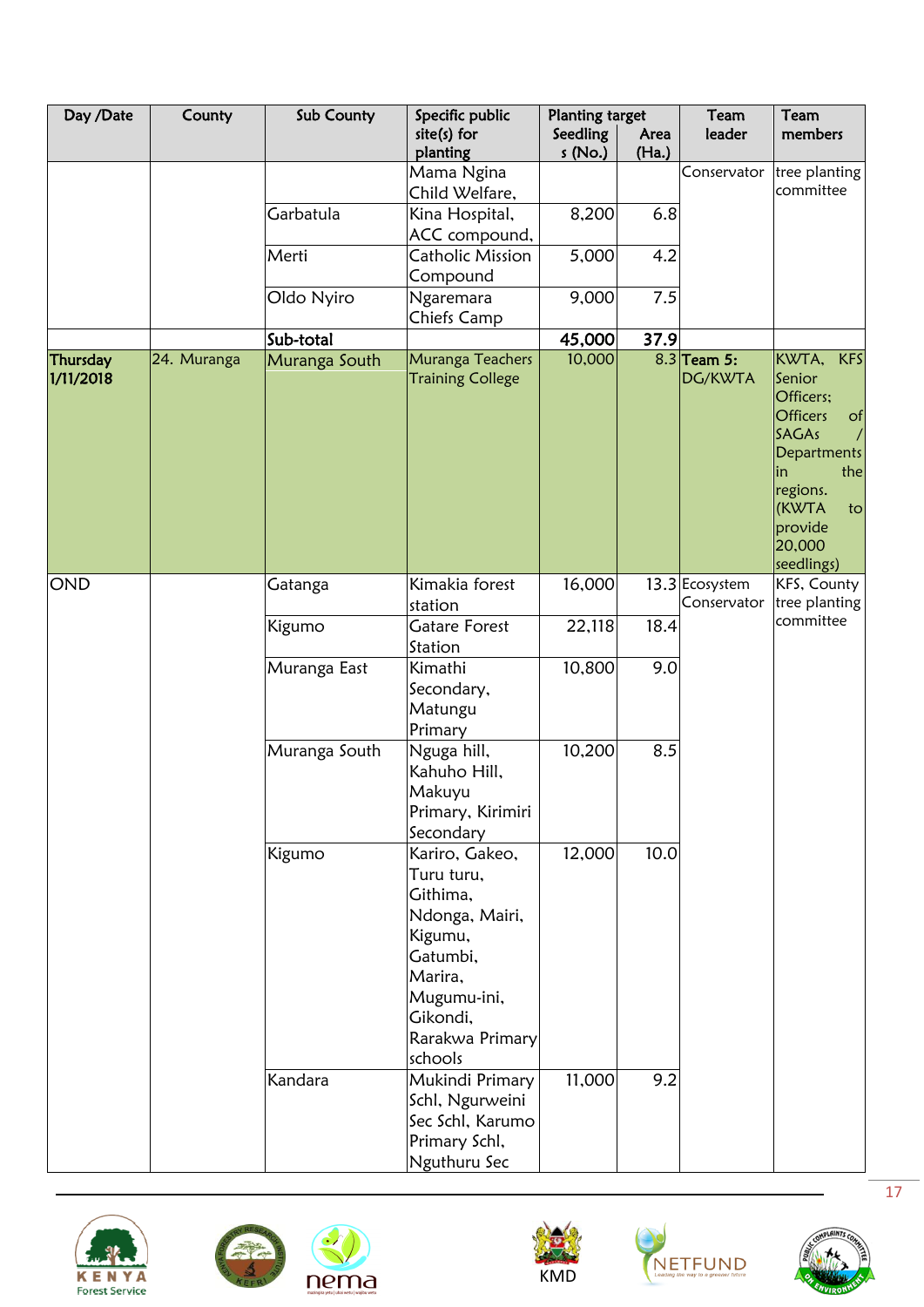| Day /Date | County       | Sub County       | Specific public            | Planting target    |               | Team                         | Team                         |
|-----------|--------------|------------------|----------------------------|--------------------|---------------|------------------------------|------------------------------|
|           |              |                  | $site(s)$ for<br>planting  | Seedling<br>s(No.) | Area<br>(Ha.) | leader                       | members                      |
|           |              |                  | Schl, Kiranga Sec.         |                    |               |                              |                              |
|           |              | Gatanga          | Gatunyu                    | 10,000             | 8.3           |                              |                              |
|           |              |                  | Primary, Thare             |                    |               |                              |                              |
|           |              |                  | Primary,                   |                    |               |                              |                              |
|           |              |                  | Gakurari Sec,              |                    |               |                              |                              |
|           |              |                  | New Nyaga Sec              |                    |               |                              |                              |
|           |              |                  | Schl, CCM sec,             |                    |               |                              |                              |
|           |              |                  | Schl, Kimandi              |                    |               |                              |                              |
|           |              |                  | Primary and                |                    |               |                              |                              |
|           |              |                  | Kimandi                    |                    |               |                              |                              |
|           |              |                  | Secondary                  |                    |               |                              |                              |
|           |              | Kangema          | Kahigaini                  | 12,400             | 10.3          |                              |                              |
|           |              |                  | Primary Scl,               |                    |               |                              |                              |
|           |              |                  | Kiairathe                  |                    |               |                              |                              |
|           |              |                  | Primary Schl,              |                    |               |                              |                              |
|           |              |                  | Kanyenyaini                |                    |               |                              |                              |
|           |              |                  | Pimary Schl,               |                    |               |                              |                              |
|           |              | Mathioya         | Wahundura                  | 11,000             | 9.2           |                              |                              |
|           |              |                  | Primary Schl,              |                    |               |                              |                              |
|           |              |                  | Thuita Primary             |                    |               |                              |                              |
|           |              |                  | Schl,                      |                    |               |                              |                              |
|           |              | Kahuro           |                            | 10,000             | 8.3           |                              |                              |
|           |              |                  | Kagenda Primary            |                    |               |                              |                              |
|           |              |                  | Schl, Karingu              |                    |               |                              |                              |
|           |              | Sub-total        | Primary Schl               | 135,518            | 112.9         |                              |                              |
| Friday    | 25. Marsabit | Marsabit Central | Badasa, Marsabit           | 5,000              |               | $4.2$ Team 1:                | PS MEF; PS                   |
| 2/11/2018 |              |                  | forest station             |                    |               | CS/MEF                       | MoE; DG                      |
|           |              |                  |                            |                    |               | CS/MoE                       | Edu, MoE                     |
|           |              |                  |                            |                    |               |                              | Officers,                    |
|           |              |                  |                            |                    |               |                              | CON SEC;                     |
|           |              |                  |                            |                    |               |                              | CCF; NECC;                   |
|           |              |                  |                            |                    |               |                              | NETFUND;                     |
|           |              |                  |                            |                    |               |                              | DRSRS.                       |
| OND       |              | Marsabit Central | Marsabit Forest<br>Station | 7,000              |               | 5.8 Ecosystem<br>Conservator | KFS, County<br>tree planting |
|           |              | Moyale           | Arbasa pan, Dr.            | 8,000              | 6.7           |                              | committee                    |
|           |              |                  | Guracha Girls,             |                    |               |                              |                              |
|           |              |                  | <b>Custom Border</b>       |                    |               |                              |                              |
|           |              |                  | point, Oda                 |                    |               |                              |                              |
|           |              |                  | Primary School             |                    |               |                              |                              |
|           |              | Sub-total        |                            | 20,000             | 16.7          |                              |                              |
| Tuesday   | 26. Mombasa  | Kisauni          | <b>Shanzu Teachers</b>     | 3,000              |               | $2.5$ Team 5:                | <b>KWTA</b>                  |
| 6/11/2018 |              |                  | <b>Training College</b>    |                    |               | DG/KWTA                      | Officers, KFS                |
|           |              |                  |                            |                    |               |                              | Officers;                    |
|           |              |                  |                            |                    |               |                              | <b>Officers</b><br>of        |
|           |              |                  |                            |                    |               |                              | <b>SAGAs</b><br>$\sqrt{2}$   |
|           |              |                  |                            |                    |               |                              | <b>Departments</b>           |
|           |              |                  |                            |                    |               |                              | the<br>in<br>regions         |
|           |              |                  |                            |                    |               |                              | (KWTA<br>to                  |









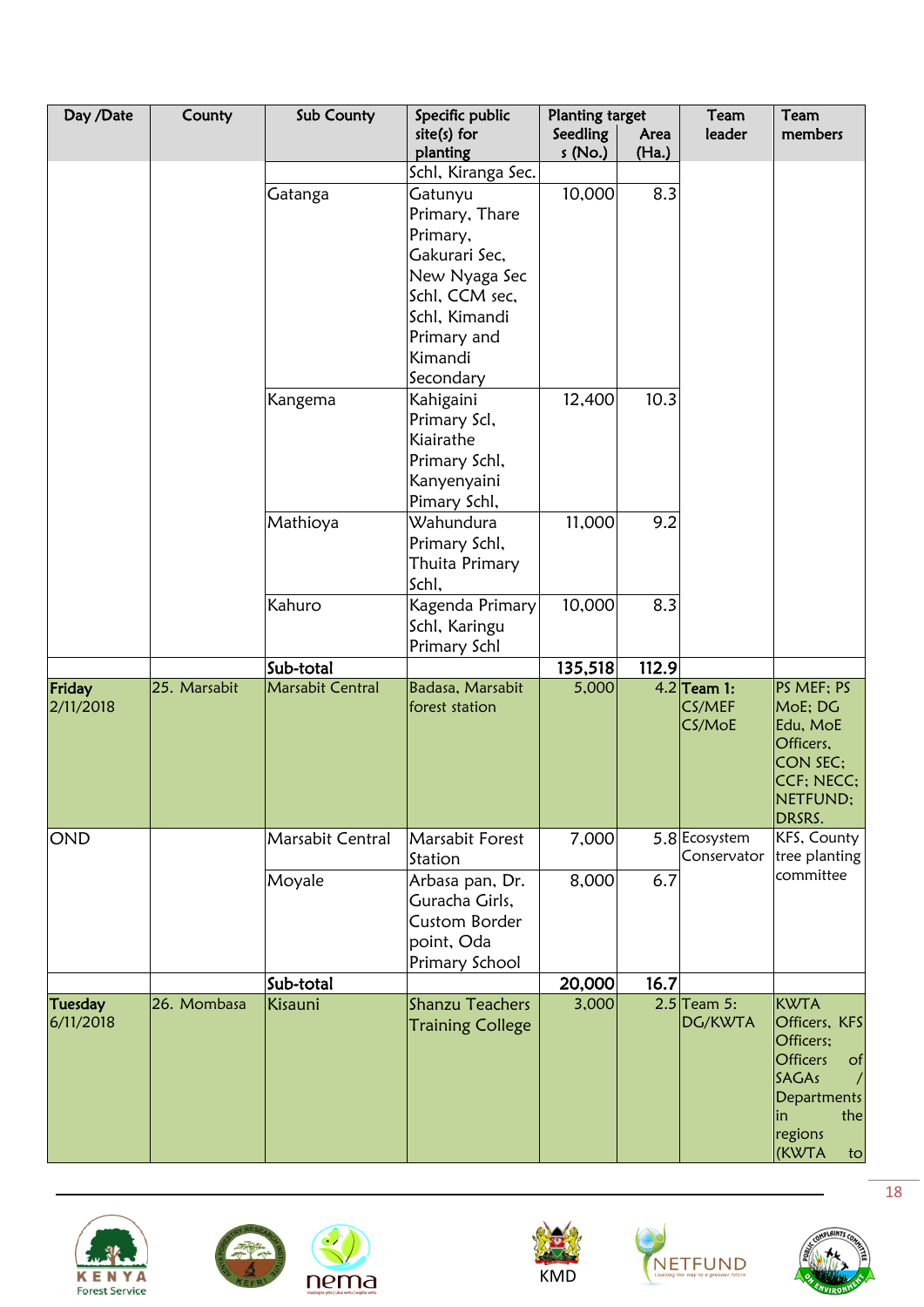| Day /Date              | County      | Sub County          | Specific public                                                                                                                                                         | <b>Planting target</b> |               | Team                          | Team                                                                                                                                                                                            |
|------------------------|-------------|---------------------|-------------------------------------------------------------------------------------------------------------------------------------------------------------------------|------------------------|---------------|-------------------------------|-------------------------------------------------------------------------------------------------------------------------------------------------------------------------------------------------|
|                        |             |                     | site(s) for<br>planting                                                                                                                                                 | Seedling<br>s (No.)    | Area<br>(Ha.) | leader                        | members                                                                                                                                                                                         |
|                        |             |                     |                                                                                                                                                                         |                        |               |                               | provide<br>20,000<br>seedlings)                                                                                                                                                                 |
| <b>OND</b>             |             | Changamwe           | Ngare, Mkube<br>Mangroove,<br>Mkube BMU,                                                                                                                                | 30,550                 |               | 15.3 Ecosystem<br>Conservator | KFS, County<br>tree planting<br>committee                                                                                                                                                       |
|                        |             | Jomvu               | Big ship<br>conservation<br>group, Bidii<br>Kwake                                                                                                                       | 5,050                  | 4.2           |                               |                                                                                                                                                                                                 |
|                        |             | Nyali               | Kongowea<br>primary school                                                                                                                                              | 2,400                  | 2,0           |                               |                                                                                                                                                                                                 |
|                        |             | Likoni              | Mbuta<br>Mazingira,<br>Dongokundu,<br>Kaya Mtongwe,<br>Makoda<br>Development,<br>Shoreline<br>conservation<br>Shimo la tewa<br>Prison, Bamburi<br><b>Cement Factory</b> | 40,000                 | 33.3          |                               |                                                                                                                                                                                                 |
|                        |             | Mvita               | Jitahidi self help<br>group, Coast<br>National<br>University,<br>Technical<br>University                                                                                | 10,300                 | 8,6           |                               |                                                                                                                                                                                                 |
|                        |             | Sub-total           |                                                                                                                                                                         | 91,300                 | 63.4          |                               |                                                                                                                                                                                                 |
| Wednesday<br>7/11/2018 | 27. Kwale   | Matuga              | <b>Kwale Forest</b><br>Station (Simba<br><b>Hills Forest</b><br>Reserve                                                                                                 | 17,000                 |               | 14.2 Team 5:<br>DG/KWTA       | <b>KWTA</b><br>Officers, KFS<br>Officers;<br><b>Officers</b><br>of<br>SAGAs<br>$\prime$<br><b>Departments</b><br>the<br>lin<br>regions.<br><b>KWTA</b><br>to<br>provide<br>20,000<br>seedlings) |
| <b>OND</b>             |             | Kinango             | Bonje Beach                                                                                                                                                             | 6,500                  |               | 5.4 Ecosystem                 | KFS, County                                                                                                                                                                                     |
|                        |             | Matuga<br>Msambweni | Bangs village<br>Technical<br>University<br>Ukunda                                                                                                                      | 7,200<br>6,300         | 6.0<br>5.3    | Conservator                   | tree planting<br>committee                                                                                                                                                                      |
|                        |             | Sub-total           |                                                                                                                                                                         | 37,000                 | 30.9          |                               |                                                                                                                                                                                                 |
| OND                    | 28. Homabay | Homabay             | Vocational<br><b>Training Institute</b>                                                                                                                                 | 3,000                  |               | 2.5 Ecosystem<br>Conservator  | KFS, County<br>tree planting                                                                                                                                                                    |









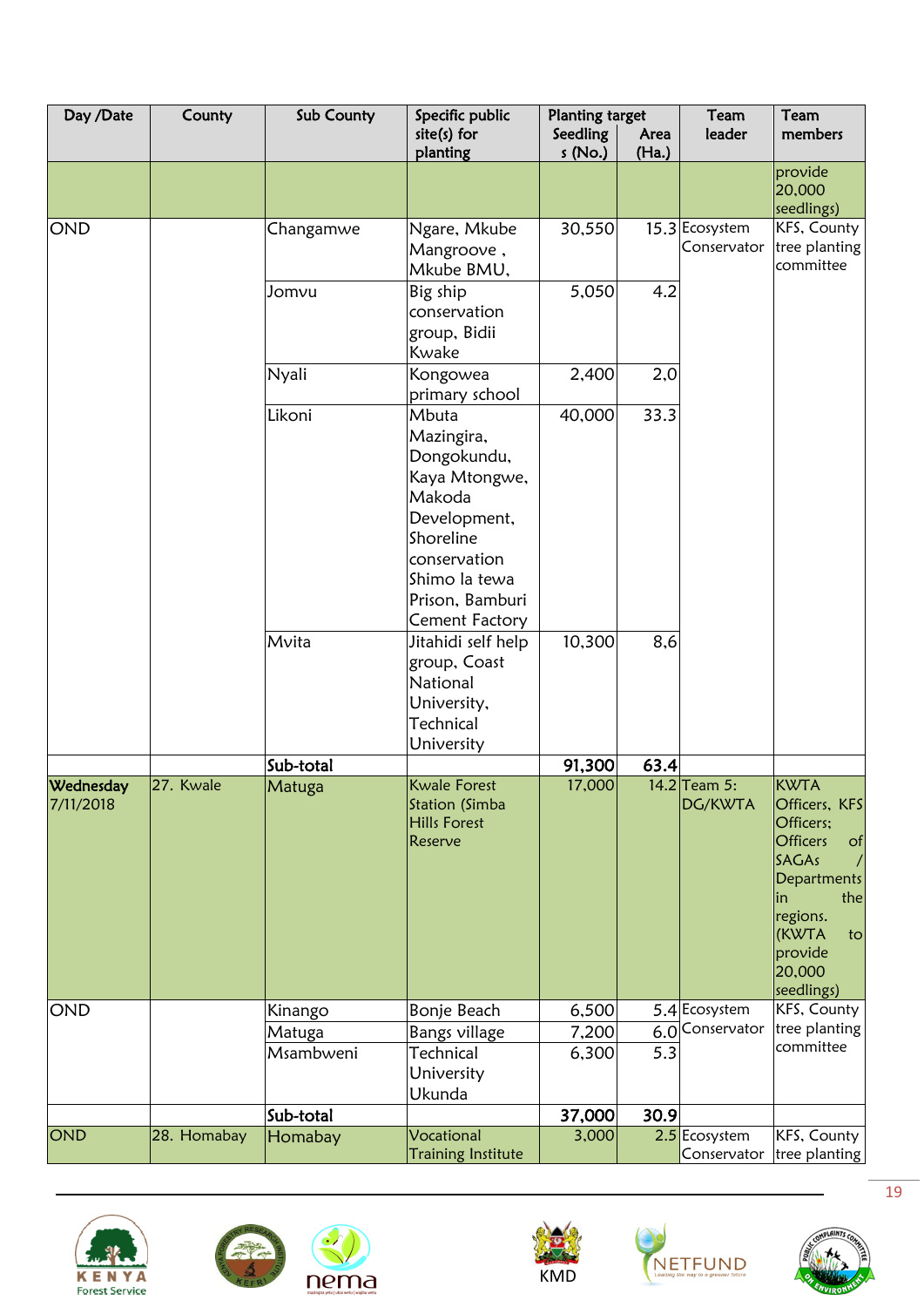| Day /Date  | County     | Sub County                    | Specific public             | <b>Planting target</b> |       | Team          | Team                       |
|------------|------------|-------------------------------|-----------------------------|------------------------|-------|---------------|----------------------------|
|            |            |                               | $site(s)$ for               | Seedling               | Area  | leader        | members                    |
|            |            |                               | planting                    | s(No.)                 | (Ha.) |               |                            |
|            |            | Homabay                       | Homabay GK                  | 2,900                  | 2.4   |               | committee                  |
|            |            |                               | Prison                      |                        |       |               |                            |
|            |            | Ndhiwa                        | Ndhiwa SC HQ,               | 2,400                  | 2.0   |               |                            |
|            |            | Kasipul Kabondo               | Ramula DCC                  | 2,000                  | 1.7   |               |                            |
|            |            |                               | Complex                     |                        |       |               |                            |
|            |            | Rachuonyo North Miti Mbili GK |                             | 2,800                  | 2.3   |               |                            |
|            |            |                               | Prison                      |                        |       |               |                            |
|            |            | Rachunyo South                | Sikri TVET                  | 2,500                  | 2.1   |               |                            |
|            |            | Suba North                    | Waondo TVET                 | 2,600                  | 2.2   |               |                            |
|            |            | Rangwe                        | Asumbi TTC                  | 2,100                  | 1.8   |               |                            |
|            |            | Suba South                    | Tonga Catholic              | 2,700                  | 2.3   |               |                            |
|            |            |                               | Complex                     |                        |       |               |                            |
|            |            | Sub-total                     |                             | 23,000                 | 19.2  |               |                            |
| <b>OND</b> | 29. Taita- | Voi                           | Coast Institute of          | 3,000                  |       | 2.5 Ecosystem | KFS, County                |
|            | Taveta     |                               | Technology                  |                        |       | Conservator   | tree planting<br>committee |
|            |            | Wundanyi                      | Mwakishiba Sec.<br>School   | 15,117                 | 12.6  |               |                            |
|            |            |                               |                             | 14,700                 |       |               |                            |
|            |            | Taveta                        | Jipe Primary<br>School      |                        | 12.3  |               |                            |
|            |            | Voi                           |                             | 14,300                 | 11.9  |               |                            |
|            |            |                               | Mwanyambu<br>Primary School |                        |       |               |                            |
|            |            | Mwatate                       | Kamutonga                   | 13,500                 | 11.3  |               |                            |
|            |            | Sub-total                     |                             | 60,617                 | 50.6  |               |                            |
| <b>OND</b> | 30. Kilifi | Ganze                         | Godoma Technical            | 3,000                  |       | 2.5 Ecosystem | KFS, County                |
|            |            |                               | <b>Training Institute</b>   |                        |       | Conservator   | tree planting              |
|            |            | Magharini                     | Marafa                      | 3,200                  | 2.7   |               | committee                  |
|            |            |                               | Polytechnic;                |                        |       |               |                            |
|            |            |                               | Magharini CPA               |                        |       |               |                            |
|            |            | Malindi                       | Kakuyuni                    | 3,900                  | 3.3   |               |                            |
|            |            |                               | Polytechnic;                |                        |       |               |                            |
|            |            |                               | Ganda Chief                 |                        |       |               |                            |
|            |            |                               | Office;                     |                        |       |               |                            |
|            |            |                               | Minda Chief                 |                        |       |               |                            |
|            |            |                               | Office;                     |                        |       |               |                            |
|            |            |                               | Mele Chief                  |                        |       |               |                            |
|            |            |                               | Office;                     |                        |       |               |                            |
|            |            | Ganze                         | Gwaseni dam;                | 1,700                  | 1.4   |               |                            |
|            |            |                               | Bilakule dam                |                        |       |               |                            |
|            |            | Kilifi North                  | Mangroves                   | 2,500                  | 2.1   |               |                            |
|            |            | Kilifi South                  | DCC Office;                 | 3,200                  | 2.7   |               |                            |
|            |            |                               | <b>ACC Office</b>           |                        |       |               |                            |
|            |            |                               | Chonyi                      |                        |       |               |                            |
|            |            | Rabai                         | Kaya Mudzi                  | 2,500                  | 2.1   |               |                            |
|            |            |                               | Mwiru;                      |                        |       |               |                            |
|            |            |                               | Mariakani Youth             |                        |       |               |                            |
|            |            |                               | Polytechnic                 |                        |       |               |                            |
|            |            | Kaloleni                      | Kaloleni Prison             | 3,000                  | 2.5   |               |                            |
|            |            | Sub-total                     |                             | 23,000                 | 19.2  |               |                            |





 $\mathbf{d}$ 





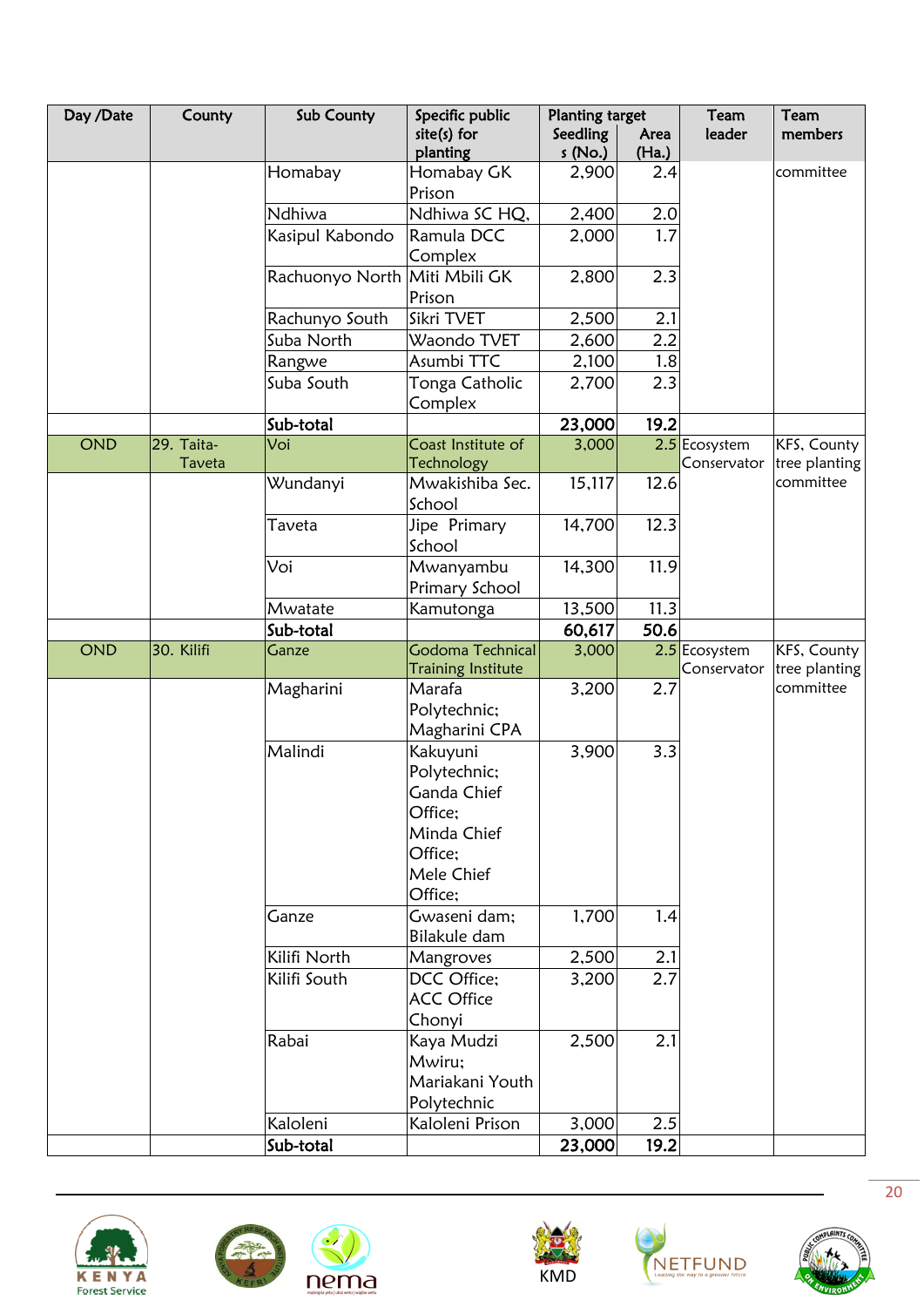| Day /Date  | County    | Sub County         | Specific public             | <b>Planting target</b> |       | Team          | Team          |
|------------|-----------|--------------------|-----------------------------|------------------------|-------|---------------|---------------|
|            |           |                    | $site(s)$ for               | Seedling               | Area  | leader        | members       |
|            |           |                    | planting                    | s(No.)                 | (Ha.) |               |               |
| <b>OND</b> | 31. Lamu  | Lamu West          | <b>Belebele</b>             | 5,000                  |       | 4.2 Ecosystem | KFS,          |
|            |           |                    | catchment, hindi            |                        |       | Conservato    | County        |
|            |           | Lamu West          | Mada Mahanga,               | 235,000                | 21.0r |               | tree          |
|            |           |                    | Navy, mada                  |                        |       |               | planting      |
|            |           |                    | maweni, Witu,               |                        |       |               | committee     |
|            |           |                    | Kenya marine                |                        |       |               |               |
|            |           |                    | training college-           |                        |       |               |               |
|            |           |                    | mukowe, Witu                |                        |       |               |               |
|            |           |                    | forest mambo                |                        |       |               |               |
|            |           |                    | sana, kipini                |                        |       |               |               |
|            |           |                    | provisional                 |                        |       |               |               |
|            |           |                    | Forest, lake                |                        |       |               |               |
|            |           |                    | Kenyatta,                   |                        |       |               |               |
|            |           |                    | Mukogwe<br>matondoni        |                        |       |               |               |
|            |           |                    | channel, Pate               |                        |       |               |               |
|            |           |                    | island                      |                        |       |               |               |
|            |           | Lamu East          | Kiunga                      | 60,000                 | 36.3  |               |               |
|            |           |                    | manyanye, Ali               |                        |       |               |               |
|            |           |                    | Bin Muhammed,               |                        |       |               |               |
|            |           |                    | Mpeketoni,                  |                        |       |               |               |
|            |           | Lamu West          | Witu Forest                 | 5,000                  | 4.0   |               |               |
|            |           |                    | Station                     |                        |       |               |               |
|            |           | Sub-total          |                             | 305,000                | 65.5  |               |               |
| <b>OND</b> | 32. Nyeri | Nyeri South        | Mukurweini                  | 5,000                  |       | 4.2 Ecosystem | KFS, County   |
|            |           |                    | <b>Technical Training</b>   |                        |       | Conservator   | tree planting |
|            |           |                    | Institute                   |                        |       |               | committee     |
|            |           | Kieni East         | Nanyuki Forest              | 20,000                 | 16.7  |               |               |
|            |           |                    | station                     |                        |       |               |               |
|            |           |                    | Naromoru forest             | 20,000                 | 16.7  |               |               |
|            |           |                    | station                     |                        |       |               |               |
|            |           |                    | Kabaru Forest               | 25,000                 | 20.8  |               |               |
|            |           |                    | station                     |                        |       |               |               |
|            |           | Mathira East       | Chehe forest                | 30,000                 | 25.0  |               |               |
|            |           |                    | station                     |                        |       |               |               |
|            |           | Nyeri Central/     | Muringato<br>Forest station | 32000                  | 26.7  |               |               |
|            |           | Kieni West<br>Tetu |                             | 30,000                 | 25.0  |               |               |
|            |           |                    | Kabage Forest<br>station    |                        |       |               |               |
|            |           | Tetu               | Zaina Forest                | 27,000                 | 22.5  |               |               |
|            |           |                    | station                     |                        |       |               |               |
|            |           | Tetu               | Kiandogoro                  | 25,000                 | 20.8  |               |               |
|            |           |                    | Forest station              |                        |       |               |               |
|            |           | Nyeri Central      | Muruguru Primary            | 20000                  | 16.5  |               |               |
|            |           |                    | Schl                        |                        |       |               |               |
|            |           | Nyeri South        | Mathenge                    | 32,254                 | 26.9  |               |               |
|            |           |                    | Technical Institute         |                        |       |               |               |
|            |           | Mathira East       | Gitunduti Pri Schl          | 25,800                 | 21.5  |               |               |
|            |           | Mathira West       | Rititi Pri. Schl            | 26000                  | 21.7  |               |               |









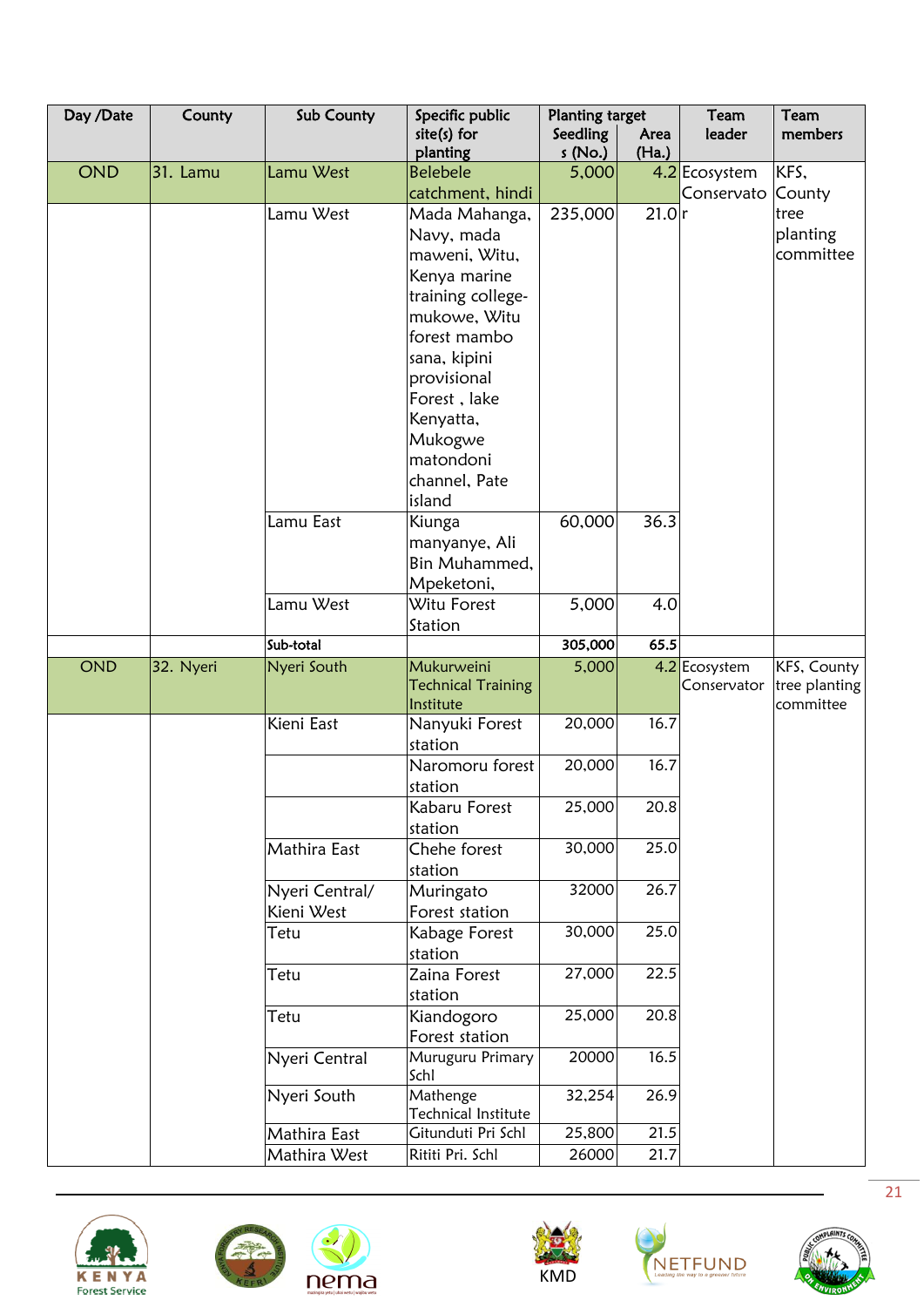| Day /Date | County        | Sub County      | Specific public       | <b>Planting target</b> |       | Team          | Team          |
|-----------|---------------|-----------------|-----------------------|------------------------|-------|---------------|---------------|
|           |               |                 | $site(s)$ for         | Seedling               | Area  | leader        | members       |
|           |               |                 | planting              | s (No.)                | (Ha.) |               |               |
|           |               | Kieni East      | Nderiti Aguthi Pri    | 19,500                 | 16.3  |               |               |
|           |               |                 | Schl                  |                        |       |               |               |
|           |               | Kieni West      | Mwireri Sec           | 20,900                 | 17.4  |               |               |
|           |               |                 | School                |                        |       |               |               |
|           |               | Tetu            | Kiandu Sec Schl,      | 25,000                 | 20.8  |               |               |
|           |               |                 | Ihithe Sec Schl       |                        |       |               |               |
|           |               | Mukurwe-ini     | Kanunga Pri Schl,     | 20,000                 | 16.7  |               |               |
|           |               | Sub-total       |                       | 403,454                | 336.2 |               |               |
| OND       | 33. Nyandarua | Oljororok       | Nyandarua             | 10,000                 |       | 8.3 Ecosystem | KFS, County   |
|           |               |                 | Institute of          |                        |       | Conservator   | tree planting |
|           |               |                 | <b>Technology</b>     |                        |       |               | committee     |
|           |               | Kinangop        | South Kinangop        | 14,000                 | 11.7  |               |               |
|           |               |                 | <b>Forest Station</b> |                        |       |               |               |
|           |               | Nyandarua south | North Kinangop        | 17,000                 | 14.2  |               |               |
|           |               |                 | <b>Forest Station</b> |                        |       |               |               |
|           |               | Oljororok       | Olbollosat Forest     | 16,600                 | 13.8  |               |               |
|           |               |                 | Station               |                        |       |               |               |
|           |               |                 | Geta Forest           | 18,660                 | 15.6  |               |               |
|           |               | Kipipiri        |                       |                        |       |               |               |
|           |               |                 | Station               |                        |       |               |               |
|           |               | Ndaragua        | Muririchwa            | 32,340                 | 27.0  |               |               |
|           |               |                 | primary, Umonja       |                        |       |               |               |
|           |               |                 | mbuyu primary,        |                        |       |               |               |
|           |               |                 | Muruai primary,       |                        |       |               |               |
|           |               |                 | kahuho,               |                        |       |               |               |
|           |               |                 | primary,              |                        |       |               |               |
|           |               |                 | Shamata Girls,        |                        |       |               |               |
|           |               |                 | Kirima                |                        |       |               |               |
|           |               |                 | secondary,            |                        |       |               |               |
|           |               |                 | Kirima                |                        |       |               |               |
|           |               |                 |                       |                        |       |               |               |
|           |               |                 | dispensary,           |                        |       |               |               |
|           |               |                 | Simbara primary,      |                        |       |               |               |
|           |               |                 | Murisho               |                        |       |               |               |
|           |               |                 | primary,              |                        |       |               |               |
|           |               |                 | Mungetho              |                        |       |               |               |
|           |               |                 | primary, Ponndo       |                        |       |               |               |
|           |               |                 | Secondary             |                        |       |               |               |
|           |               | Kipipiri        | Kimuru Primary        | 34,000                 | 28.3  |               |               |
|           |               |                 | and Secondary,        |                        |       |               |               |
|           |               |                 | Kabati Primary,       |                        |       |               |               |
|           |               |                 | Kianjogu              |                        |       |               |               |
|           |               |                 |                       |                        |       |               |               |
|           |               |                 | primary and           |                        |       |               |               |
|           |               |                 | secondary,            |                        |       |               |               |
|           |               |                 | Manunga               |                        |       |               |               |
|           |               |                 | Secondary             |                        |       |               |               |
|           |               | Olkalau         | Kiandumba             | 31,800                 | 26.5  |               |               |
|           |               |                 | Primary, Kihoto       |                        |       |               |               |
|           |               |                 | Secondary,            |                        |       |               |               |
|           |               |                 | Kianda Primary,       |                        |       |               |               |
|           |               |                 | Highland              |                        |       |               |               |









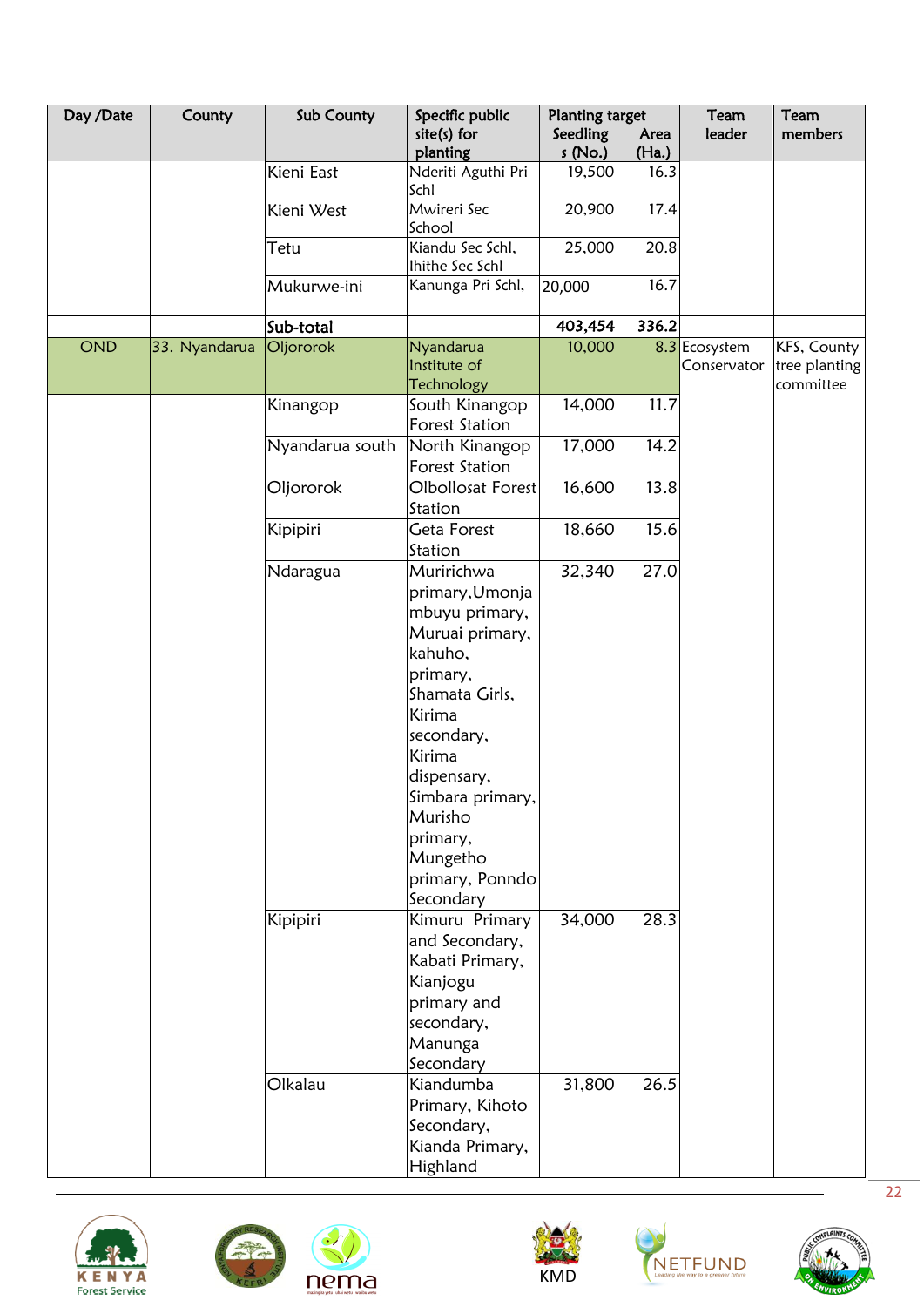| Day /Date | County | Sub County | Specific public              | <b>Planting target</b> |               | Team   | Team    |
|-----------|--------|------------|------------------------------|------------------------|---------------|--------|---------|
|           |        |            | $site(s)$ for                | Seedling               | Area<br>(Ha.) | leader | members |
|           |        |            | planting<br>Primary, Salient | s(No.)                 |               |        |         |
|           |        |            | Secondary,                   |                        |               |        |         |
|           |        |            |                              |                        |               |        |         |
|           |        |            | Gichogu                      |                        |               |        |         |
|           |        |            | Secondary,                   |                        |               |        |         |
|           |        |            | Kanjogu                      |                        |               |        |         |
|           |        |            | Primary,                     |                        |               |        |         |
|           |        |            | Mungathika                   |                        |               |        |         |
|           |        |            | Primary,                     |                        |               |        |         |
|           |        |            | Mukindu                      |                        |               |        |         |
|           |        |            | Secondary and                |                        |               |        |         |
|           |        |            | Dispensary,                  |                        |               |        |         |
|           |        |            | Kiandumba                    |                        |               |        |         |
|           |        |            | Primary, Samba               |                        |               |        |         |
|           |        |            | Primary,                     |                        |               |        |         |
|           |        |            | Meragine DCC                 |                        |               |        |         |
|           |        |            | compound, ACC                |                        |               |        |         |
|           |        |            | Cpmpound,                    |                        |               |        |         |
|           |        |            | Munoro Dam,                  |                        |               |        |         |
|           |        |            | Wiyumereria                  |                        |               |        |         |
|           |        |            | Chiefs camp                  |                        |               |        |         |
|           |        | Kinangop   | Githinji Primary,            | 35,000                 | 29.2          |        |         |
|           |        |            | Rwanyambo                    |                        |               |        |         |
|           |        |            | Primary, Kahugi              |                        |               |        |         |
|           |        |            | Primary, Heni                |                        |               |        |         |
|           |        |            | Primary,                     |                        |               |        |         |
|           |        |            | Koinange                     |                        |               |        |         |
|           |        |            | Primary,                     |                        |               |        |         |
|           |        |            | Njambini                     |                        |               |        |         |
|           |        |            | Polytechnic,                 |                        |               |        |         |
|           |        |            | Munyaka                      |                        |               |        |         |
|           |        |            | Secondary, Kinja             |                        |               |        |         |
|           |        |            | Primary and                  |                        |               |        |         |
|           |        |            | secondary,                   |                        |               |        |         |
|           |        |            | Gathara Primary              |                        |               |        |         |
|           |        |            | and secondary.               |                        |               |        |         |
|           |        | Oljororok  | Kianjata Primary,            | 31,600                 | 26.3          |        |         |
|           |        |            | Lesirko Primary,             |                        |               |        |         |
|           |        |            | Kirima Primary,              |                        |               |        |         |
|           |        |            | Ngano Health                 |                        |               |        |         |
|           |        |            | caree,                       |                        |               |        |         |
|           |        |            | Nyandarua                    |                        |               |        |         |
|           |        |            | Rehabilitation               |                        |               |        |         |
|           |        |            | centre, Gatitu               |                        |               |        |         |
|           |        |            | Primary,                     |                        |               |        |         |
|           |        |            | kilimangai                   |                        |               |        |         |
|           |        |            | Primary, Weru                |                        |               |        |         |
|           |        |            | Secondary,                   |                        |               |        |         |
|           |        |            | Karanda primary              |                        |               |        |         |
|           |        |            | and secondary,               |                        |               |        |         |









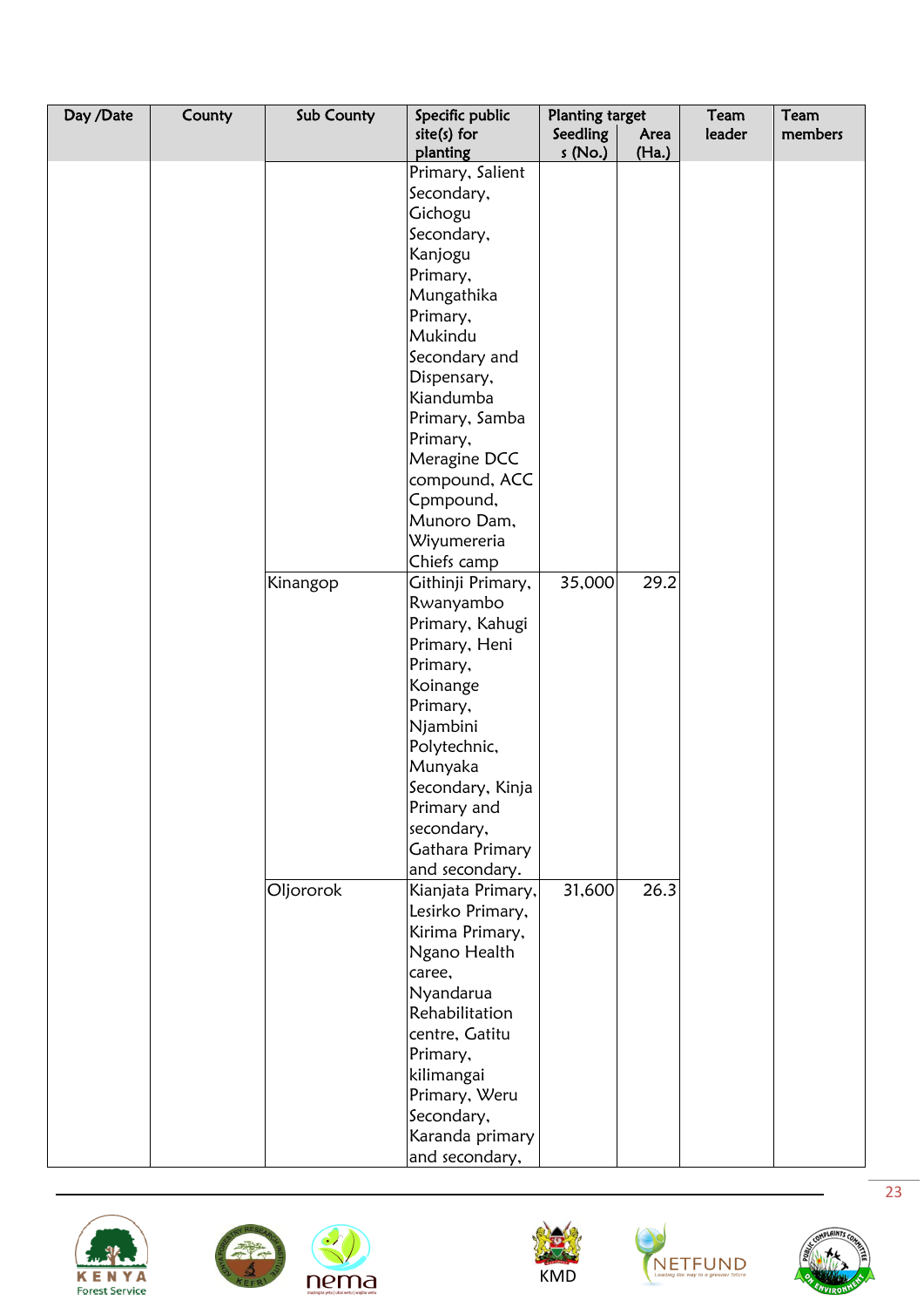| Day /Date  | County       | Sub County     | Specific public        | <b>Planting target</b> |       | Team          | Team          |
|------------|--------------|----------------|------------------------|------------------------|-------|---------------|---------------|
|            |              |                | $site(s)$ for          | Seedling               | Area  | leader        | members       |
|            |              |                | planting               | s(No.)                 | (Ha.) |               |               |
|            |              |                | Olobolossat Belt       |                        |       |               |               |
|            |              | Sub-total      |                        | 241,000                | 200.8 |               |               |
| <b>OND</b> | 34. Laikipia | Laikipia West  | Lusoi hills            | 10,000                 |       | 8.3 Ecosystem | KFS, County   |
|            |              |                |                        |                        |       | Conservator   | tree planting |
|            |              |                |                        |                        |       |               | committee     |
|            |              | Laikipia West  | South Marmanet         | 42,000                 | 35.0  |               |               |
|            |              |                | Forest Station,        |                        |       |               |               |
|            |              |                | Matanya                |                        |       |               |               |
|            |              |                | Dispensary,            |                        |       |               |               |
|            |              |                | Matanya Chiefs         |                        |       |               |               |
|            |              |                | camp                   |                        |       |               |               |
|            |              | Laikipia East  | Mukogodo               | 38,000                 | 31.7  |               |               |
|            |              |                | Forest Station/        |                        |       |               |               |
|            |              |                | Laikipia East          |                        |       |               |               |
|            |              |                | Vocational             |                        |       |               |               |
|            |              |                | training centre,       |                        |       |               |               |
|            |              |                | St Benedict            |                        |       |               |               |
|            |              |                | Catholic centre,       |                        |       |               |               |
|            |              |                |                        |                        |       |               |               |
|            |              |                | Liki river Wrua,       |                        |       |               |               |
|            |              |                | Nanyuki river          |                        |       |               |               |
|            |              |                | wrua, KDF              |                        |       |               |               |
|            |              |                | Nanyuki, Githuci       |                        |       |               |               |
|            |              |                | Dispensary             |                        |       |               |               |
|            |              | Laikipia West  | Lariak Forest          | 45,600                 | 38.0  |               |               |
|            |              |                | Station,               |                        |       |               |               |
|            |              |                | Muthengera             |                        |       |               |               |
|            |              |                | Chiefs                 |                        |       |               |               |
|            |              |                | camp/Dispensary        |                        |       |               |               |
|            |              | Laikipia West  | Wiyumiririe            | 35,400                 | 29.5  |               |               |
|            |              |                | settlement             |                        |       |               |               |
|            |              |                | scheme, Shalom         |                        |       |               |               |
|            |              |                | dispensary,            |                        |       |               |               |
|            |              |                | Rumuruti               |                        |       |               |               |
|            |              |                | Township, Along        |                        |       |               |               |
|            |              |                | Ewaso Nyiro            |                        |       |               |               |
|            |              |                | riverline, Lariak      |                        |       |               |               |
|            |              |                | primary                |                        |       |               |               |
|            |              | Laikipia East  | Kalalu                 | 40,000                 | 33.3  |               |               |
|            |              |                | Dispensary, Solio      |                        |       |               |               |
|            |              |                | Primary, Solio         |                        |       |               |               |
|            |              |                | settlement             |                        |       |               |               |
|            |              |                | scheme, chiefs         |                        |       |               |               |
|            |              |                | office compound        |                        |       |               |               |
|            |              | Laikipia North | DCCs office            | 30,000                 | 25.0  |               |               |
|            |              |                | Doldol, St Marys       |                        |       |               |               |
|            |              |                | primary                |                        |       |               |               |
|            |              | Sub-total      |                        | 241,000                | 200,8 |               |               |
| <b>OND</b> | 35. Kiambu   | Thika East     | <b>Thika Technical</b> | 10,000                 | 8.3   |               |               |
|            |              |                | Institute of Science   |                        |       |               |               |









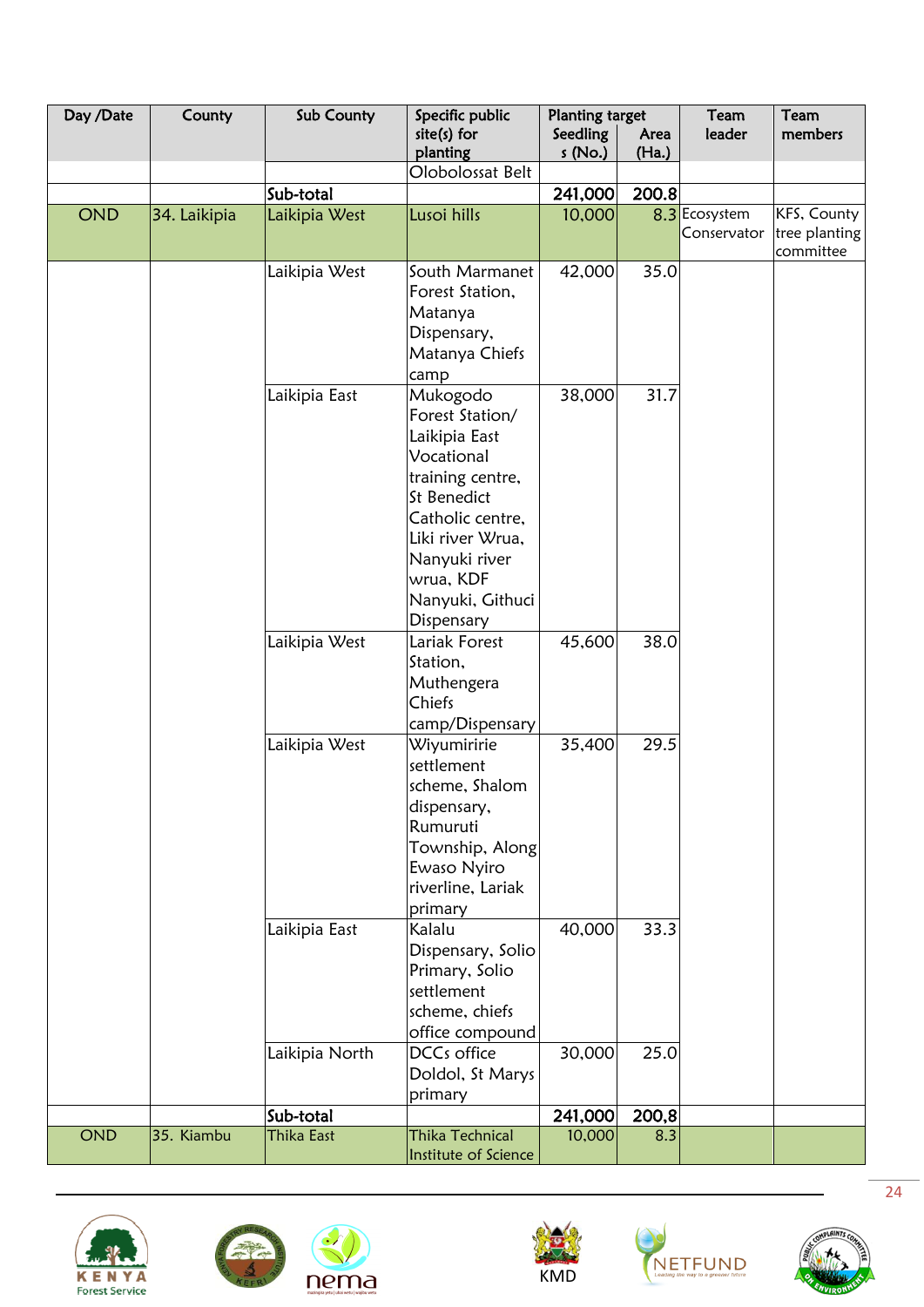| Day /Date | County      | Sub County      | Specific public                                                            | <b>Planting target</b> |               | Team                         | Team                                      |
|-----------|-------------|-----------------|----------------------------------------------------------------------------|------------------------|---------------|------------------------------|-------------------------------------------|
|           |             |                 | $site(s)$ for<br>planting                                                  | Seedling<br>s(No.)     | Area<br>(Ha.) | leader                       | members                                   |
|           |             |                 | & Technology                                                               |                        |               |                              |                                           |
|           |             | Kikuyu          | Nachu<br>Polytechnic,<br>Thogotho<br>College                               | 10,000                 |               | 8.3 Ecosystem<br>Conservator | KFS, County<br>tree planting<br>committee |
|           |             | Gatundu North   | Kieni Forest<br>Station                                                    | 10,000                 | 8.3           |                              |                                           |
|           |             | Githunguri      | Kamiti<br>Catchement<br>(Gatitu), Ruiru<br>Dam                             | 23,500                 | 19.6          |                              |                                           |
|           |             | Lari Sub        | Makaimei Farm<br>Demo, Kagwe<br>Show Ground,<br>Bathi River<br><b>Bank</b> | 15,200                 | 12.7          |                              |                                           |
|           |             | Limuru          | Ndiuni Chief's<br>Camp                                                     | 10,300                 | 8.6           |                              |                                           |
|           |             | Thika West      | JKUAT, DCC's<br>office                                                     | 10,000                 | 8.3           |                              |                                           |
|           |             | Thika East      | DCC's office,<br>Magogoni Chiefs<br>Camp and<br>Hospital                   | 10,000                 | 8.3           |                              |                                           |
|           |             | Ruiru           | Ruiru training<br>college,                                                 | 10,606                 | 8.8           |                              |                                           |
|           |             | Gatundu west    | Gathaiti Chiefs<br>Camp, Kanyoni<br>Chiefs Camp,                           | 16,000                 | 13.3          |                              |                                           |
|           |             | Gatundu South   | Gatundu<br>Catholic Church,                                                | 14,500                 | 12.1          |                              |                                           |
|           |             | Lari            | Kamae Forest<br>station                                                    | 10,000                 | 8.3           |                              |                                           |
|           |             |                 | Kinale Forest<br>Station                                                   | 10,000                 | 8.3           |                              |                                           |
|           |             |                 | Uplands                                                                    | 10,000                 | 8.3           |                              |                                           |
|           |             | Sub-total       |                                                                            | 170,106                | 141.8         |                              |                                           |
| OND       | 36. Kajiado | Kajiado Central | Masai Technical                                                            | 5,000                  |               | 13 Ecosystem<br>Conservator  | KFS, County<br>tree planting<br>committee |
|           |             | Kajiado North   | Ngong hills<br>forest Station                                              | 20,000                 | 16.7          |                              |                                           |
|           |             | Kajiado South   | Oloitoktok<br>forest station                                               | 15,590                 | 13.0          |                              |                                           |
|           |             | Kajiado Central | Namanga Forest<br>Station                                                  | 18,000                 | 15.0          |                              |                                           |
|           |             | Kajiado West    | Kisamis CDF,<br>Oletepsi primary                                           | 5,000                  | 4.2           |                              |                                           |
|           |             | Kajiado Central | illbissil primary/                                                         | 18,000                 | 15.0          |                              |                                           |





 $\mathbf{d}$ 





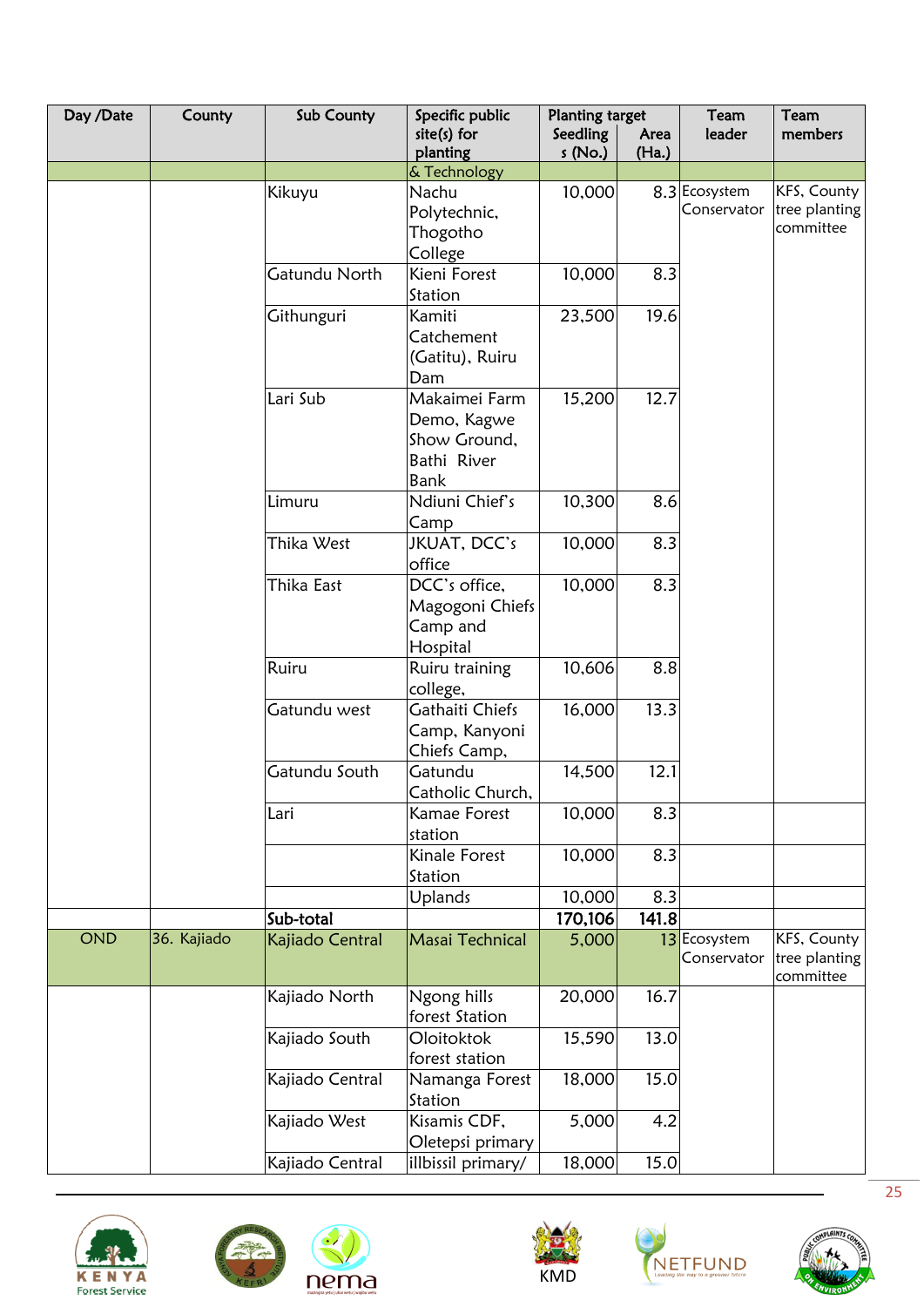| Day /Date  | County                   | Sub County      | Specific public             | <b>Planting target</b> |               | Team          | Team                         |
|------------|--------------------------|-----------------|-----------------------------|------------------------|---------------|---------------|------------------------------|
|            |                          |                 | $site(s)$ for<br>planting   | Seedling<br>s (No.)    | Area<br>(Ha.) | leader        | members                      |
|            |                          |                 | Bissill market,             |                        |               |               |                              |
|            |                          |                 | Kumpa Primary               |                        |               |               |                              |
|            |                          | Kajiado East    | <b>KAG East</b>             | 8,000                  | 6.7           |               |                              |
|            |                          |                 | University,                 |                        |               |               |                              |
|            |                          |                 | <b>Ngama</b>                |                        |               |               |                              |
|            |                          |                 | Dispensary                  |                        |               |               |                              |
|            |                          | Kajiado South   | Loitokitok Multi            | 18,000                 | 15.0          |               |                              |
|            |                          |                 | purpose<br>technical school |                        |               |               |                              |
|            |                          | Kajiado North   | Kiserian dam                | 17,000                 | 14.2          |               |                              |
|            |                          | Sub-total       |                             | 124,590                | 103.8         |               |                              |
| <b>OND</b> | 37. Nairobi              | Westlands       | <b>Kabete National</b>      | 5,000                  |               | 4.2 Ecosystem | KFS, County                  |
|            |                          |                 | Polytechnic                 |                        |               | Conservator   | tree planting<br>committee   |
|            |                          | Westlands       | Karura Forest               | 10,000                 | 8.3           |               |                              |
|            |                          |                 | Station                     |                        |               |               |                              |
|            |                          | Dagoreti        | Ngong Forest                | 30,000                 | 25.0          |               |                              |
|            |                          |                 | Station                     |                        |               |               |                              |
|            |                          | Makadara        | Ofafa Jericho               | 6,700                  | 5.6           |               |                              |
|            |                          | Embakasi        | Donholm                     | 7,200                  | 6.0           |               |                              |
|            |                          |                 | primary                     |                        |               |               |                              |
|            |                          | Kamukunji       | Gituamba                    | 3,345                  | 2.8           |               |                              |
|            |                          |                 | Primary,                    |                        |               |               |                              |
|            |                          |                 | Kamkunji Primari            |                        |               |               |                              |
|            |                          | Starehe         | Starehe primary             | 5,500                  | 4.6           |               |                              |
|            |                          | Njiru           | Ruai Primary                | 6,000                  | 5.0           |               |                              |
|            |                          | Westlands       | Kabete<br>rehabilitation    | 22,000                 | 18.3          |               |                              |
|            |                          | Kasarani        | Golden Estate               | 6,600                  | 5.5           |               |                              |
|            |                          | Dagoretti       | Lenana primary              | 3,000                  | 2.5           |               |                              |
|            |                          | Lang'ata        | Ngei Primary,               | 10,000                 | 8.3           |               |                              |
|            |                          |                 | Langata prison              |                        |               |               |                              |
|            |                          | Sub-totals      |                             | 115,345                | 96.1          |               |                              |
| <b>OND</b> | 38. Samburu              | Samburu Central | Loroghi Forest              | 3,000                  |               | 2.5 Ecosystem | KFS, County                  |
|            |                          |                 | station                     |                        |               | Conservator   | tree planting<br>committee   |
|            |                          | Samburu Central | <b>Maralal Forest</b>       | 11,000                 | 9.2           |               |                              |
|            |                          |                 | Station                     |                        |               |               |                              |
|            |                          | Samburu North   | North Horr                  | 2,000                  | 1.7           |               |                              |
|            |                          |                 | Forest Station              |                        |               |               |                              |
|            |                          | Samburu East    | Wamba Hill                  | 2,000                  | 1.7           |               |                              |
| <b>OND</b> | 39. Uasin-Gishu Kapsaret | Sub-total       | <b>Eldoret National</b>     | 18,000<br>10,000       | 15.0          | 8.3 Ecosystem |                              |
|            |                          |                 | Polytechnic                 |                        |               | Conservator   | KFS, County<br>tree planting |
|            |                          |                 |                             |                        |               |               | committee                    |
|            |                          | Ainabkoi        | Kipkurere forest            | 166,000                | 138.3         |               |                              |
|            |                          |                 | Station                     |                        |               |               |                              |
|            |                          | Kapsaret        | Tartar Primary              | 26,500                 | 22.1          |               |                              |
|            |                          |                 | School                      |                        |               |               |                              |









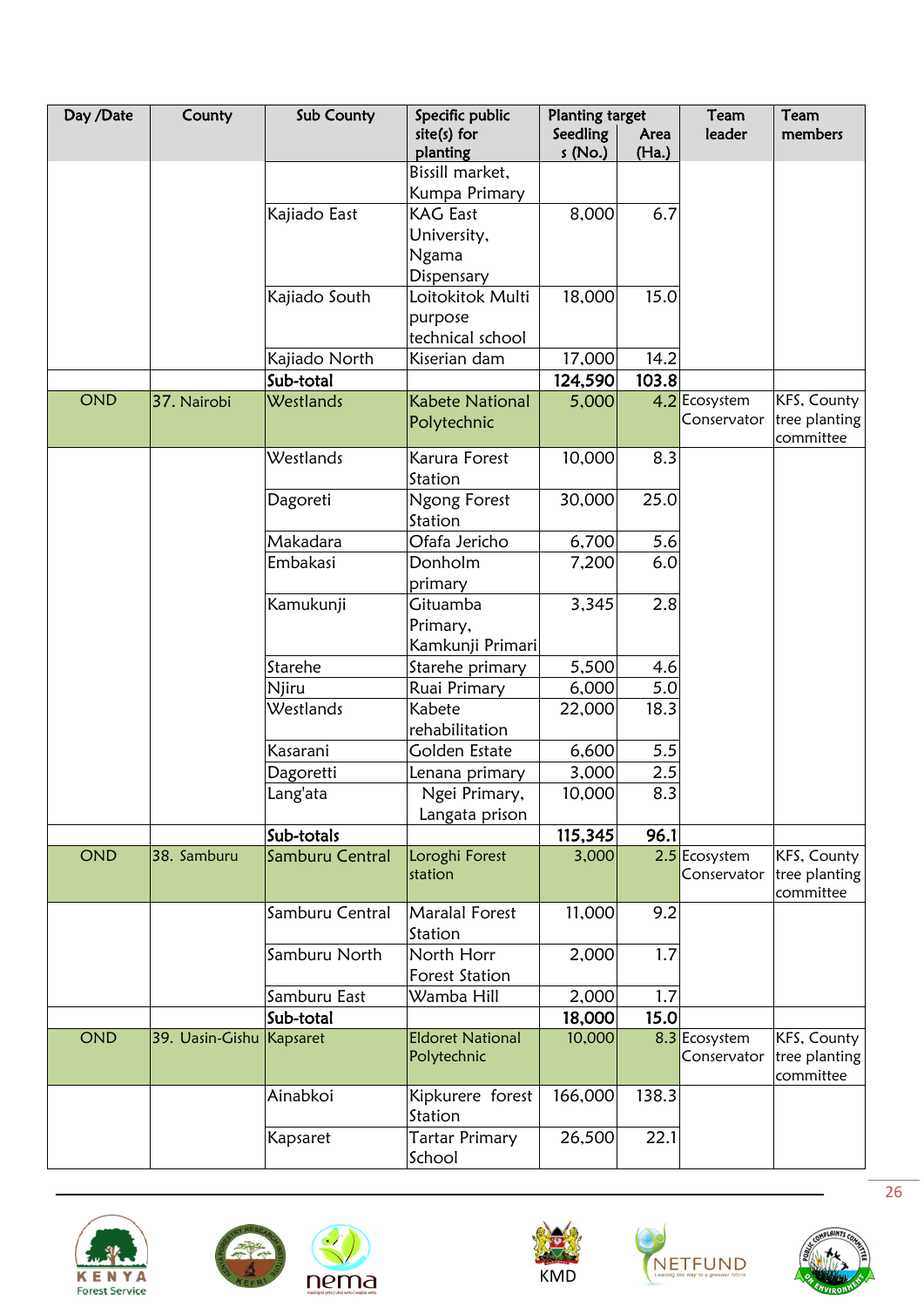| Day /Date  | County    | Sub County                        | Specific public                                                                   | <b>Planting target</b> |               | Team                         | Team                                            |
|------------|-----------|-----------------------------------|-----------------------------------------------------------------------------------|------------------------|---------------|------------------------------|-------------------------------------------------|
|            |           |                                   | $site(s)$ for<br>planting                                                         | Seedling<br>s(No.)     | Area<br>(Ha.) | leader                       | members                                         |
|            |           | <b>Kesses</b>                     | Moi University;<br>Chepkoiyo Sec &<br>Primary                                     | 28,000                 | 23.3          |                              |                                                 |
|            |           | Ainabkoi                          | Rift Valley TTI;<br>Plateau Primary<br>School                                     | 30,000                 | 25.0          |                              |                                                 |
|            |           | Moiben                            | University of<br>Eldoret; Toroch<br>Moi Primary                                   | 24,000                 | 20.0          |                              |                                                 |
|            |           | Turbo                             | Maanzini Forest;<br><b>AIC Kamuret</b><br>Sec. School                             | 24,000                 | 20.0          |                              |                                                 |
|            |           | Soy                               | Ziwa TTI; Limoi<br>Primary School                                                 | 26,500                 | 22.1          |                              |                                                 |
|            |           | Sub-totals                        |                                                                                   | 335,000                | 279.1         |                              |                                                 |
| <b>OND</b> |           | 40. Trans Nzoia Trans Nzoia West  | Kitale National<br>Polytechnic                                                    | 10,000                 |               | 8.3 Ecosystem<br>Conservator | KFS, County<br>tree planting<br>committee       |
|            |           | Trans Nzoia West                  | Baraton Girls,<br>Kiminini<br>Secondary,<br>Mfupi<br>Secondary, River<br>Klmimini | 30,000                 | 25.0          |                              |                                                 |
|            |           | Trans Nzoia East                  | Mlimani<br>Primary,<br>Kesogon Primary                                            | 10,584                 | 8.8           |                              |                                                 |
|            |           | <b>Endebes</b>                    | Salama Shopping<br>centre Primary,                                                | 26,466                 | 22.1          |                              |                                                 |
|            |           | Endebes                           | Saboti Forest<br>Station                                                          | 82,800                 | 51.8          |                              |                                                 |
|            |           | Trans Nzoia West Kiptogot Station |                                                                                   | 20,000                 | 16.7          |                              |                                                 |
|            |           | <b>Endebes</b>                    | Suam Forest<br>Station                                                            | 14,000                 | 11.7          |                              |                                                 |
|            |           | Sub-totals                        |                                                                                   | 193,850                | 144.4         |                              |                                                 |
| <b>OND</b> | 41. Nandi | Nandi East                        | Olelessos<br><b>Technical</b><br><b>Training Institute</b>                        | 10,000                 |               | 8.3 Ecosystem<br>Conservato  | KFS,<br>County<br>tree<br>planting<br>committee |
|            |           | Nandi North                       | Kimondi Forest<br>Station                                                         | 12,000                 | 10.0          |                              |                                                 |
|            |           | Aldai                             | Kobujoi Forest<br>Station                                                         | 8,000                  | 6.7           |                              |                                                 |
|            |           | Nandi North                       | Kapchorua<br><b>Forest Station</b>                                                | 10,000                 | 8.3           |                              |                                                 |
|            |           |                                   | North Nandi<br>Forest station                                                     | 186,600                | 88.8          |                              |                                                 |
|            |           |                                   | <b>Tinderet Forest</b>                                                            | 10,000                 | 8.3           |                              |                                                 |









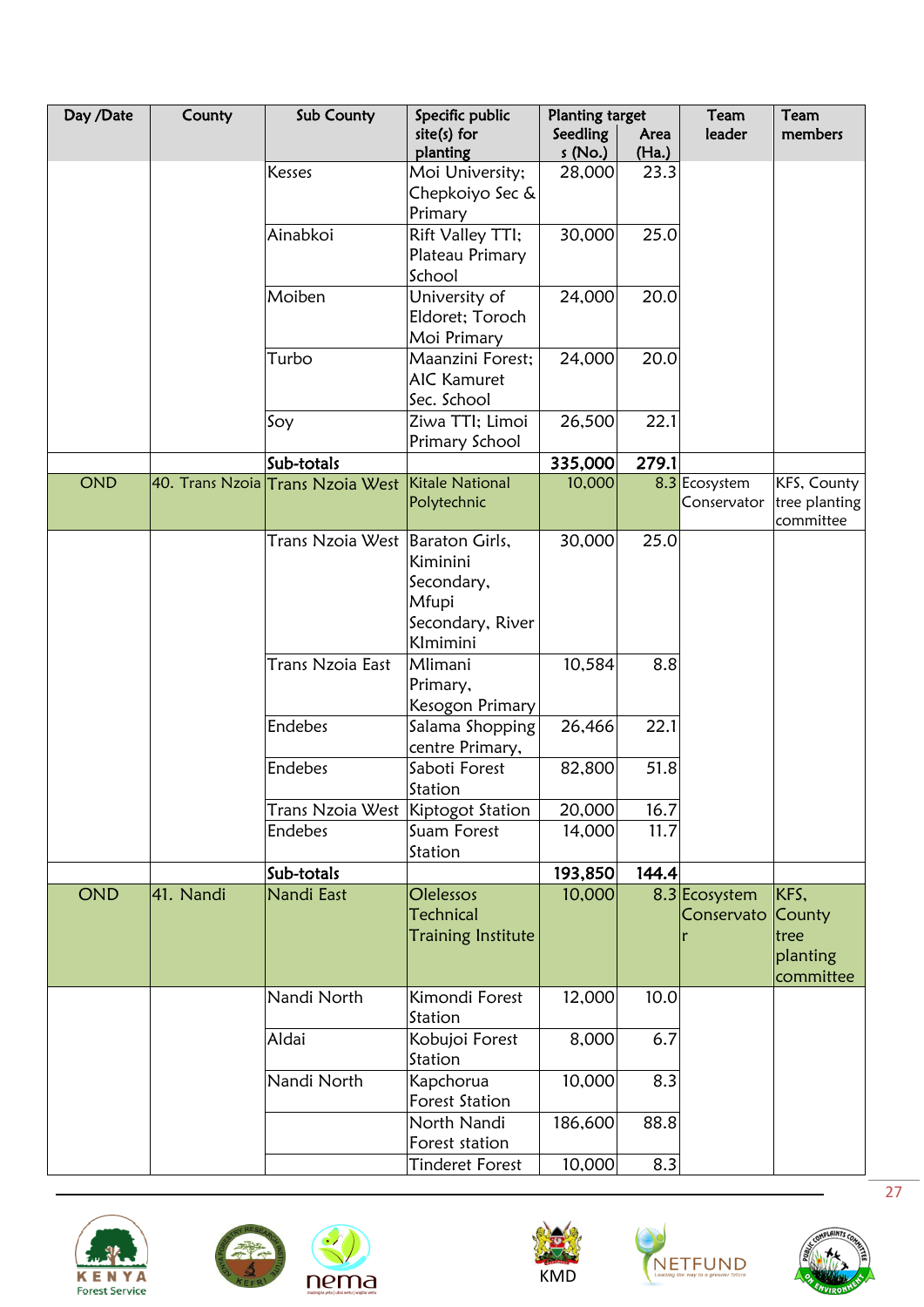| Day /Date  | County      | Sub County        | Specific public                                             | <b>Planting target</b> |               | Team                         | Team                                                  |
|------------|-------------|-------------------|-------------------------------------------------------------|------------------------|---------------|------------------------------|-------------------------------------------------------|
|            |             |                   | $site(s)$ for<br>planting                                   | Seedling<br>s(No.)     | Area<br>(Ha.) | leader                       | members                                               |
|            |             |                   | Station                                                     |                        |               |                              |                                                       |
|            |             | Tinderet          | Fr. Martin Boyle<br>Sec. school                             | 10,000                 | 8.3           |                              |                                                       |
|            |             | Nandi East        | Olessos<br>technical<br>institute                           | 13,000                 | 10.8          |                              |                                                       |
|            |             | Emgwen            | Kabsabet Bible<br>College                                   | 7,500                  | 6.3           |                              |                                                       |
|            |             | Chesumei          | Mosoriot<br>Medical college,<br>Kapkechat<br>primary        | 8,000                  | 6.7           |                              |                                                       |
|            |             | Mosop             | Kaiboi Technical                                            | 6,500                  | 5.4           |                              |                                                       |
|            |             | Aldai             | Kaptumo Pr. &<br>secondary, Aldai<br>technical<br>institute | 14,500                 | 12.1          |                              |                                                       |
|            |             | Sub-total         |                                                             | 295,500                | 180.2         |                              |                                                       |
| <b>OND</b> | 42. Turkana | Turkana Central   | Turkana<br>University                                       | 3,000                  |               | 2.5 Ecosystem<br>Conservator | KFS, County<br>tree planting<br>committee             |
|            |             | Turkana Central   | Lodwar KMTC                                                 | 2,000                  | 1.7           |                              |                                                       |
|            |             | Turkana South     | Katilu Secondary                                            | 4,000                  | 3.3           |                              |                                                       |
|            |             | Turkana North     | Todonyang<br>primary                                        | 2,000                  | 1.7           |                              |                                                       |
|            |             | Loima             | Loima Forest                                                | 7,500                  | 6.3           |                              |                                                       |
|            |             | Kibish            | Kibish primary                                              | 2,000                  | 1,7           |                              |                                                       |
|            |             | Turkana East      | Kalokol Primary                                             | 5,500                  | 4.6           |                              |                                                       |
|            |             | Turkana West      | Kalobeyei camp                                              | 5,000                  | 4.2           |                              |                                                       |
|            |             | Sub-total         |                                                             | 31,000                 | 25.8          |                              |                                                       |
| <b>OND</b> | 43. Busia   | <b>Teso South</b> | Benga College                                               | 5,000                  |               | 4.2 Ecosystem                | KFS, County<br>Conservator tree planting<br>committee |
|            |             | Marachi           | Marachi boys sec                                            | 5,000                  | 4.2           |                              |                                                       |
|            |             | Matayos           | <b>Busia Polytechnic</b>                                    | 6,000                  | 5.0           |                              |                                                       |
|            |             | Nambale           | Nmbale<br>Polytechnic                                       | 5,000                  | 4.2           |                              |                                                       |
|            |             | Funyula           | Funyula primary                                             | 5,000                  | 4.2           |                              |                                                       |
|            |             | Sub-total         |                                                             | 27,000                 | 21.8          |                              |                                                       |
| OND        | 44. Kericho | <b>Bureti</b>     | <b>Buret Technical</b><br><b>Training Institute</b>         | 10,000                 |               | 8.3 Ecosystem<br>Conservator | KFS, County<br>tree planting<br>committee             |
|            |             | Kuresoi           | Kuresoi Forest<br>Station                                   | 45,000                 | 37.5          |                              |                                                       |
|            |             | Kipkelion East    | Londiani Forest<br>Station                                  | 31,000                 | 25.8          |                              |                                                       |
|            |             |                   | Makutano Forest<br>Station                                  | 40,500                 | 33.8          |                              |                                                       |
|            |             | Sigoet/soin       | Sorget Forest                                               | 32,000                 | 26.7          |                              |                                                       |









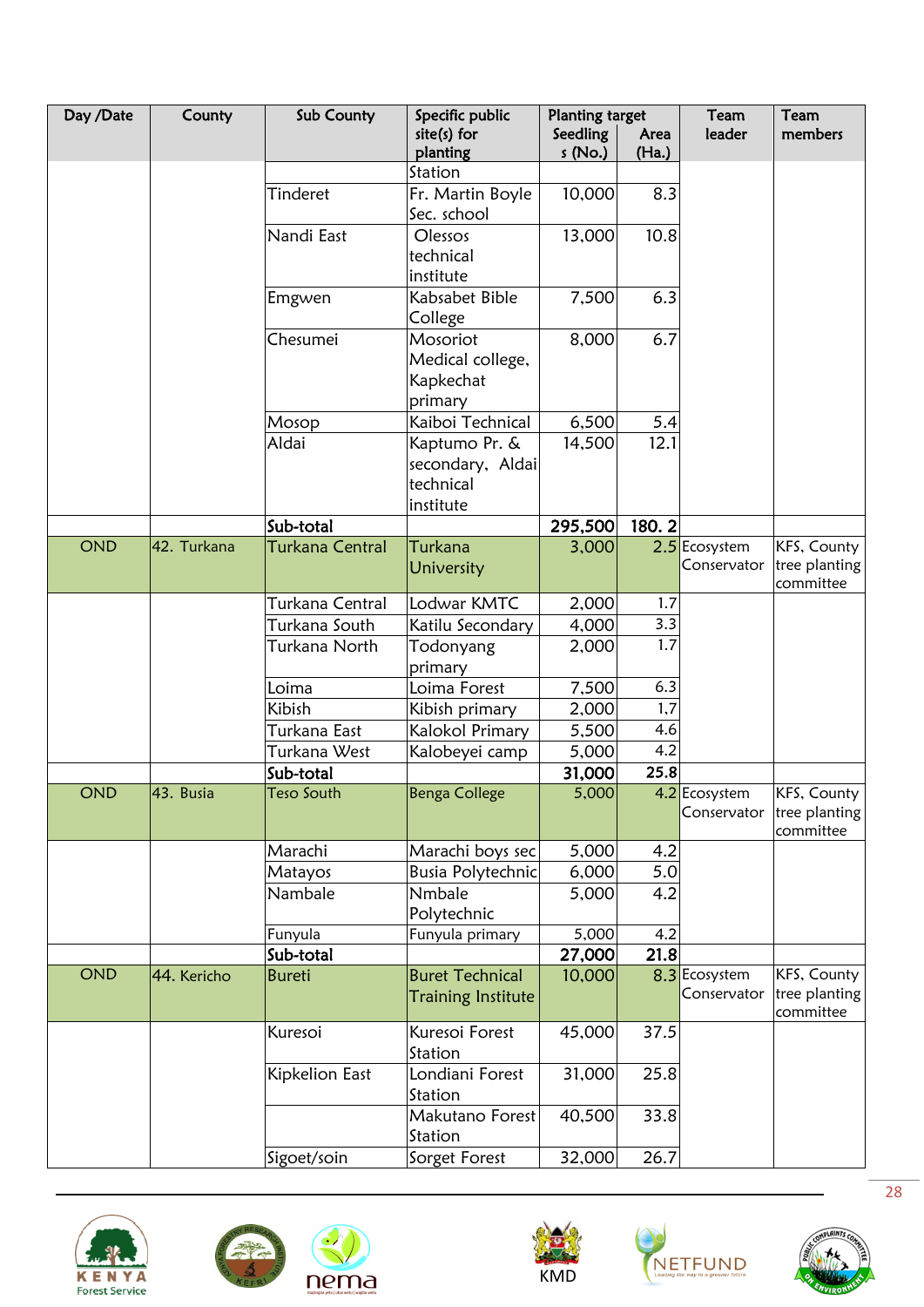| Day /Date | County | Sub County     | Specific public                    | <b>Planting target</b> |               | Team   | Team    |
|-----------|--------|----------------|------------------------------------|------------------------|---------------|--------|---------|
|           |        |                | $site(s)$ for<br>planting          | Seedling<br>s (No.)    | Area<br>(Ha.) | leader | members |
|           |        |                | Station                            |                        |               |        |         |
|           |        |                | Kericho Forest                     | 15,000                 | 12.5          |        |         |
|           |        |                | Station                            |                        |               |        |         |
|           |        |                | <b>Malagat Forest</b>              | 18,300                 | 15.3          |        |         |
|           |        |                | Station                            |                        |               |        |         |
|           |        |                | Tendeno Forest                     | 16,800                 | 14.0          |        |         |
|           |        |                | Station                            |                        |               |        |         |
|           |        |                | Maramara Forest                    | 10,000                 | 8.3           |        |         |
|           |        |                | Station                            |                        |               |        |         |
|           |        | Kericho West   | <b>Ndoinet Forest</b>              | 9,000                  | 7.5           |        |         |
|           |        |                | Station                            |                        |               |        |         |
|           |        |                | Itare Forest                       | 11,000                 | 9.2           |        |         |
|           |        |                | Station                            |                        |               |        |         |
|           |        | Kericho East   | Chepsoo/Chepn                      | 15,800                 | 13.2          |        |         |
|           |        |                | getunyi/Kipkero                    |                        |               |        |         |
|           |        |                | n/lemeywet/kam<br>asian/kiptumoi   |                        |               |        |         |
|           |        |                | catchments                         |                        |               |        |         |
|           |        | Sigoet/soin    | Apsitii Degraded                   | 12,000                 | 10.0          |        |         |
|           |        |                | site,                              |                        |               |        |         |
|           |        |                | Ainepkorik/Chep                    |                        |               |        |         |
|           |        |                | kotok/kebeneti                     |                        |               |        |         |
|           |        |                | water                              |                        |               |        |         |
|           |        |                | catchments,                        |                        |               |        |         |
|           |        |                | Nyamurwo                           |                        |               |        |         |
|           |        |                | stream                             |                        |               |        |         |
|           |        | Kipkelion West | Kipkelion River,                   | 16,900                 | 14.1          |        |         |
|           |        |                | Ngedelel                           |                        |               |        |         |
|           |        |                | Polytechnic,                       |                        |               |        |         |
|           |        |                | Kabeiyot                           |                        |               |        |         |
|           |        |                | catchement                         |                        |               |        |         |
|           |        | Bureti         | Kipchabai/Kiptab                   | 20,000                 | 16.7          |        |         |
|           |        |                | ai springs,                        |                        |               |        |         |
|           |        |                | Butereti TTI,                      |                        |               |        |         |
|           |        |                | Chemtui/Anapkir<br>igit/Anapkimogo |                        |               |        |         |
|           |        |                | ik/ngeremwo/kip                    |                        |               |        |         |
|           |        |                | kechiri/chalwok                    |                        |               |        |         |
|           |        |                | bei, Boroiwek/Ch                   |                        |               |        |         |
|           |        |                | ebinyiny/Tabet/                    |                        |               |        |         |
|           |        |                | water points,                      |                        |               |        |         |
|           |        | Kericho west   | Kiptule,                           | 10,000                 | 8.3           |        |         |
|           |        |                | chemasusotet,                      |                        |               |        |         |
|           |        |                | Cheptigit                          |                        |               |        |         |
|           |        |                | catrchements,                      |                        |               |        |         |
|           |        |                | Kirongisiet river,                 |                        |               |        |         |
|           |        |                | Birirbei water                     |                        |               |        |         |
|           |        |                | source                             |                        |               |        |         |
|           |        | Kipkelion East | Lemotit Hill,                      | 10,200                 | 8.5           |        |         |









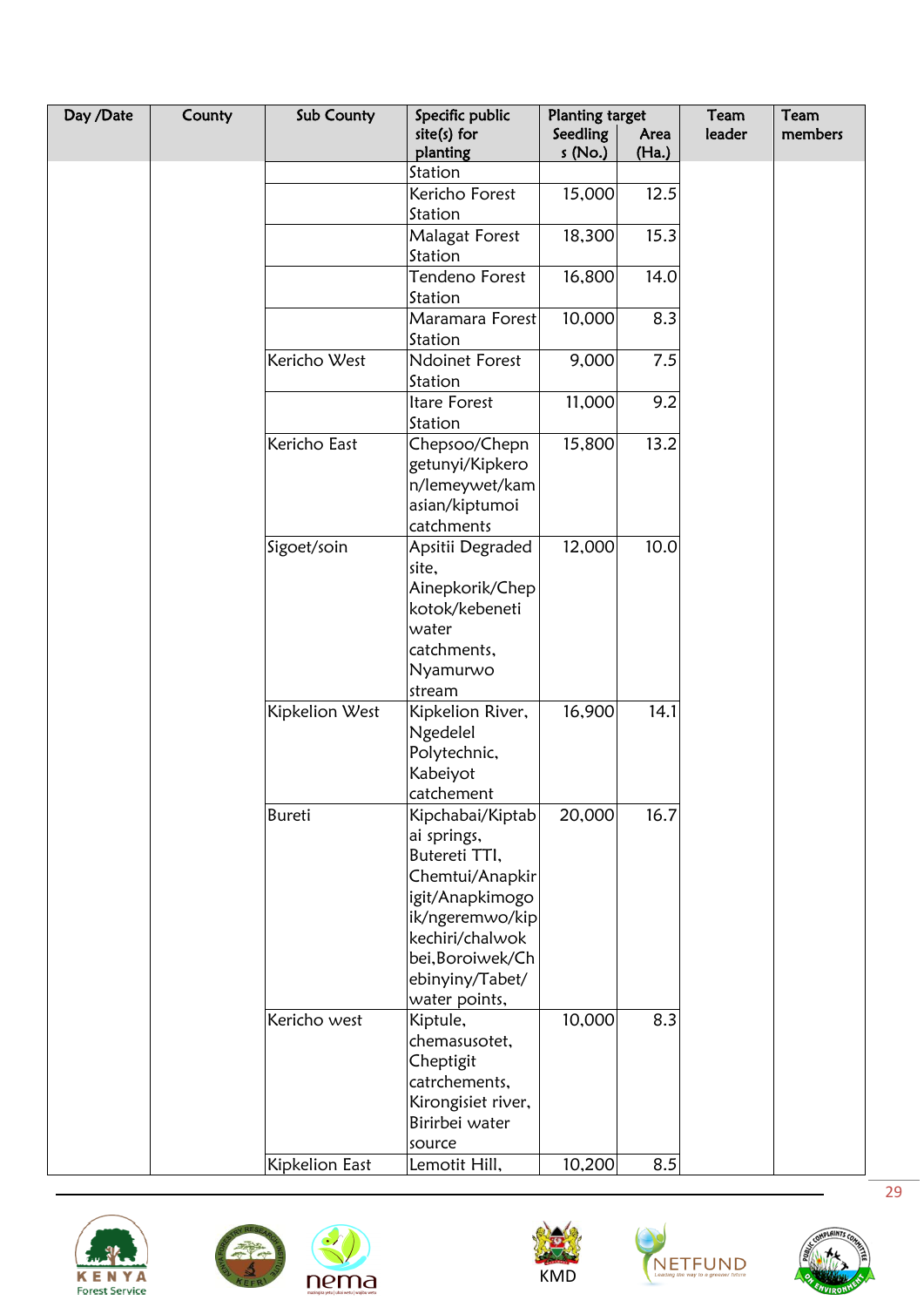| Day /Date  | County     | Sub County            | Specific public           | <b>Planting target</b> |               | Team          | Team               |
|------------|------------|-----------------------|---------------------------|------------------------|---------------|---------------|--------------------|
|            |            |                       | $site(s)$ for<br>planting | Seedling<br>s (No.)    | Area<br>(Ha.) | leader        | members            |
|            |            |                       | Koibei/Kimugul/           |                        |               |               |                    |
|            |            |                       | Chelating/                |                        |               |               |                    |
|            |            |                       | Barotion/Chepch           |                        |               |               |                    |
|            |            |                       | oliet Dams,               |                        |               |               |                    |
|            |            |                       | Lemeywet                  |                        |               |               |                    |
|            |            |                       | spring, Benditai          |                        |               |               |                    |
|            |            |                       | Cattle Dip,               |                        |               |               |                    |
|            |            | Sub-total             |                           | 323,500                | 269.5         |               |                    |
| <b>OND</b> | 45. Nakuru | <b>Nakuru Central</b> | <b>Rift Valley</b>        | 10,000                 |               | 8.3 Ecosystem | <b>KFS, County</b> |
|            |            |                       | Institute of              |                        |               | Conservator   | tree planting      |
|            |            |                       | <b>Technology</b>         |                        |               |               | committee          |
|            |            | Nakuru North          | <b>Bahati Forest</b>      | 14,000                 | 11.7          |               |                    |
|            |            |                       | Station                   |                        |               |               |                    |
|            |            | Nakuru North          | Dundori Forest            | 10,000                 | 8.3           |               |                    |
|            |            |                       | Station                   |                        |               |               |                    |
|            |            | Molo                  | Kiptunga Forest           | 13,000                 | 10.8          |               |                    |
|            |            |                       | Station                   |                        |               |               |                    |
|            |            | Molo                  | Mariashoni                | 10,000                 | 8.3           |               |                    |
|            |            |                       | <b>Forest Station</b>     |                        |               |               |                    |
|            |            | Njoro                 | Logoman Forest            | 15,000                 | 12.5          |               |                    |
|            |            |                       | Station                   |                        |               |               |                    |
|            |            | Njoro                 | Sururu Forest             | 10,000                 | 8.3           |               |                    |
|            |            |                       | Station                   |                        |               |               |                    |
|            |            | Nakuru Central        | Menengai Forest           | 10,000                 | 8.3           |               |                    |
|            |            |                       | Station                   |                        |               |               |                    |
|            |            | Molo                  | Molo Forest               | 10,000                 | 8.3           |               |                    |
|            |            |                       | Station                   |                        |               |               |                    |
|            |            | Molo                  | <b>Baraget Forest</b>     | 10,000                 | 8.3           |               |                    |
|            |            |                       | Station                   |                        |               |               |                    |
|            |            | Gilgil                | Eburu Forest              | 16,000                 | 13.3          |               |                    |
|            |            |                       | Station                   |                        |               |               |                    |
|            |            | Njoro                 | <b>Nessuit Forest</b>     | 11,600                 | 9.7           |               |                    |
|            |            |                       | Station                   |                        |               |               |                    |
|            |            | Njoro                 | Teret Forest              | 7,532                  | 6.3           |               |                    |
|            |            |                       | Station                   |                        |               |               |                    |
|            |            | Njoro                 | Likia Forest              | 8,200                  | 6.8           |               |                    |
|            |            |                       | Station                   |                        |               |               |                    |
|            |            | Kuresoi North         | Saino Forest              | 17,000                 | 14.2          |               |                    |
|            |            |                       | Station                   |                        |               |               |                    |
|            |            | Molo                  | Gakonya Farm              | 15,000                 | 12.5          |               |                    |
|            |            | Njoro                 | Njoro                     | 12,000                 | 10.0          |               |                    |
|            |            |                       | River/Logoman             |                        |               |               |                    |
|            |            | Naivasha              | Naivasha                  | 8,400                  | 7.0           |               |                    |
|            |            |                       | Maximum prison            |                        |               |               |                    |
|            |            | Gilgil                | <b>KDF Gilgil farm</b>    | 9,000                  | 7.5           |               |                    |
|            |            | Kuresoi South         | Marindas ADC              | 7,200                  | 6.0           |               |                    |
|            |            |                       | farm                      |                        |               |               |                    |
|            |            | Kuresoi North         | Baraka Training           | 14,000                 | 11.7          |               |                    |
|            |            |                       | College                   |                        |               |               |                    |





 $\mathbf{d}$ 





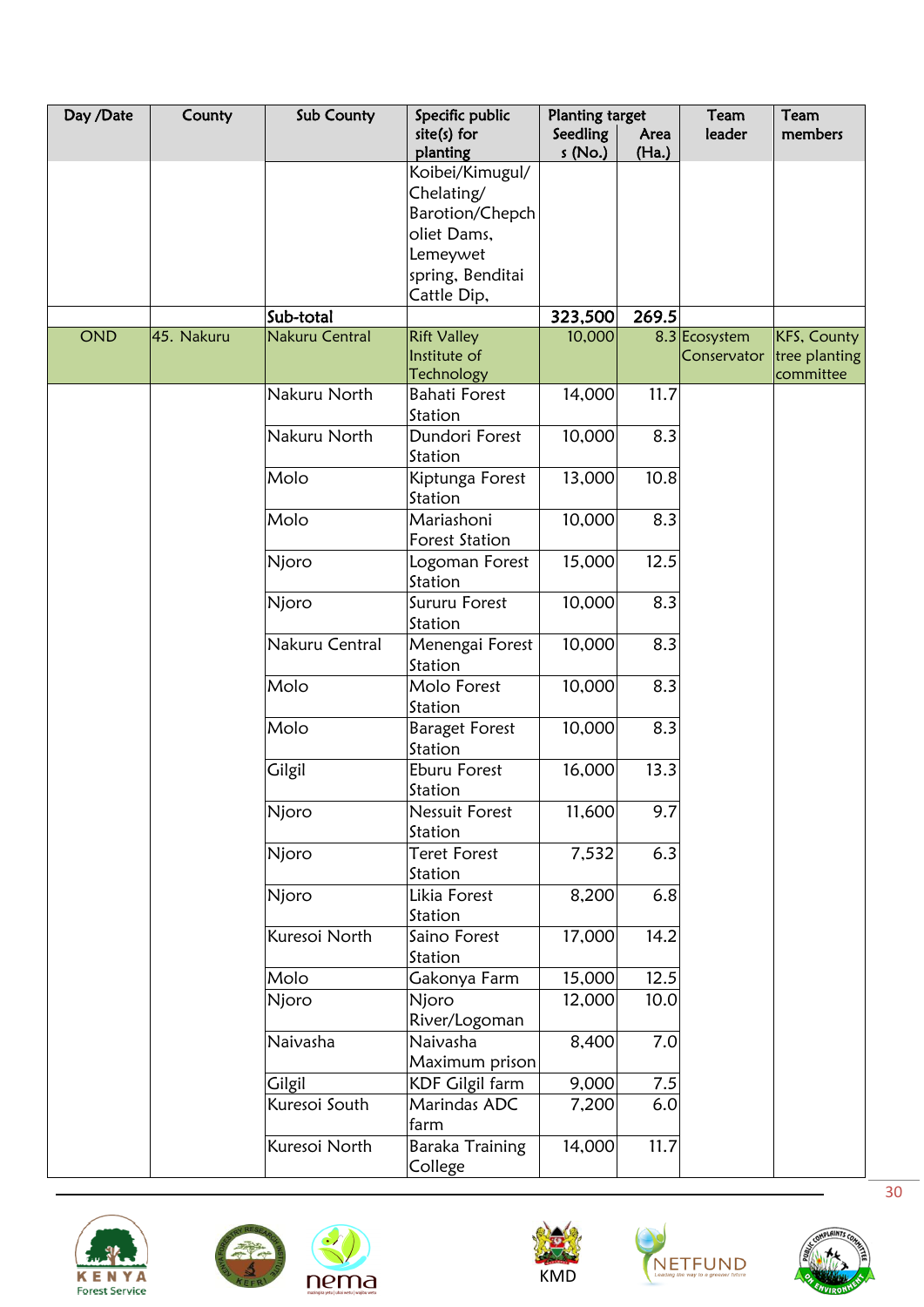| Day /Date  | County      | Sub County             | Specific public                              | <b>Planting target</b> |               | Team                         | Team          |
|------------|-------------|------------------------|----------------------------------------------|------------------------|---------------|------------------------------|---------------|
|            |             |                        | $site(s)$ for                                | Seedling               | Area          | leader                       | members       |
|            |             | Subukia                | planting<br>Subukia                          | s(No.)                 | (Ha.)<br>11.0 |                              |               |
|            |             |                        | national shrine,                             | 13,200                 |               |                              |               |
|            |             |                        | loldorodo                                    |                        |               |                              |               |
|            |             | Rongai                 | Rift valley                                  | 12,400                 | 10.3          |                              |               |
|            |             |                        | institute of                                 |                        |               |                              |               |
|            |             |                        | technology                                   |                        |               |                              |               |
|            |             | Sub-total              |                                              | 277,532                | 231.2         |                              |               |
| <b>OND</b> | 46. Bomet   |                        | SQT Technical                                | 10,000                 |               | 8.3 Ecosystem                | KFS, County   |
|            |             |                        | <b>Training Institute</b>                    |                        |               | Conservator                  | tree planting |
|            |             |                        |                                              |                        |               |                              | committee     |
|            |             | Chepalungu             | Chepalungu                                   | 15,000                 | 12.5          |                              |               |
|            |             |                        | Forest Station,                              |                        |               |                              |               |
|            |             |                        | Kabason pastors                              |                        |               |                              |               |
|            |             |                        | college,                                     |                        |               |                              |               |
|            |             |                        | chepkosa                                     |                        |               |                              |               |
|            |             |                        | dispensary,                                  |                        |               |                              |               |
|            |             |                        | segmik technical,                            |                        |               |                              |               |
|            |             |                        | kamunduki                                    |                        |               |                              |               |
|            |             |                        | dispensary, lalet                            |                        |               |                              |               |
|            |             |                        | dam                                          |                        |               |                              |               |
|            |             |                        | Konoin Forest                                | 5,000                  | 4.2           |                              |               |
|            |             |                        | Station                                      |                        |               |                              |               |
|            |             | Sotik                  | Sotik Prison,                                | 6,500                  | 5.4           |                              |               |
|            |             |                        | Surujat Technical                            |                        |               |                              |               |
|            |             |                        | training institute,                          |                        |               |                              |               |
|            |             |                        | Kipngosos water                              |                        |               |                              |               |
|            |             |                        | supply                                       |                        |               |                              |               |
|            |             | <b>Bomet East</b>      | Chemaner                                     | 9,200                  | 7.7           |                              |               |
|            |             |                        | Polytechnic,                                 |                        |               |                              |               |
|            |             |                        | Tergat                                       |                        |               |                              |               |
|            |             |                        | Polytechnic,                                 |                        |               |                              |               |
|            |             |                        | Siwot technical,                             |                        |               |                              |               |
|            |             |                        | Sot Technica,                                |                        |               |                              |               |
|            |             |                        | Ndaraweta                                    |                        |               |                              |               |
|            |             |                        | Dispensary                                   |                        |               |                              |               |
|            |             | <b>Bomet Central</b>   | Kaplelechi                                   | 10,000                 | 8.3           |                              |               |
|            |             |                        | polytechnic,                                 |                        |               |                              |               |
|            |             |                        | cheboingong                                  |                        |               |                              |               |
|            |             |                        | spring, Emkwen                               |                        |               |                              |               |
|            |             |                        | youth                                        |                        |               |                              |               |
|            |             |                        | polytechnic                                  |                        |               |                              |               |
| <b>OND</b> |             | Sub-total              |                                              | 55,700                 | 46.4          |                              | KFS, County   |
|            | 47. Baringo | Mogotio                | Emining                                      | 10,000                 |               | 8.3 Ecosystem<br>Conservator | tree planting |
|            |             |                        | <b>Technical</b>                             |                        |               |                              | committee     |
|            |             |                        | <b>Training Institute</b><br>Kabarnet Forest |                        | 10.0          |                              |               |
|            |             | <b>Baringo Central</b> | Station                                      | 12,000                 |               |                              |               |
|            |             |                        |                                              |                        | 4.2           |                              |               |
|            |             |                        | Tenges Forest<br>Station                     | 5,000                  |               |                              |               |
|            |             |                        |                                              |                        |               |                              |               |









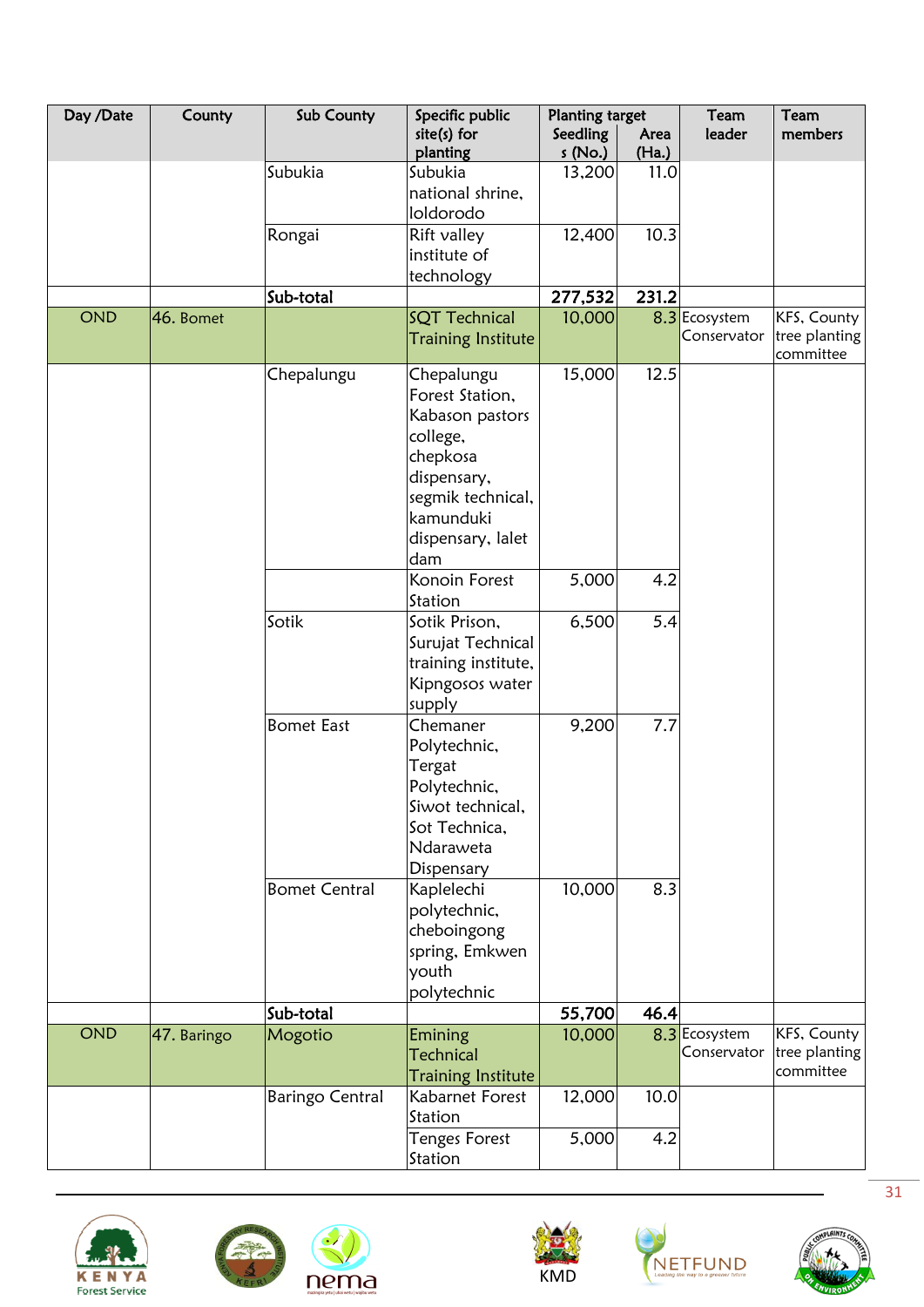| Day /Date | County | Sub County             | Specific public            | <b>Planting target</b> |               | Team   | Team    |
|-----------|--------|------------------------|----------------------------|------------------------|---------------|--------|---------|
|           |        |                        | $site(s)$ for<br>planting  | Seedling<br>s(No.)     | Area<br>(Ha.) | leader | members |
|           |        | Marigat                | Ol' arabel Forest          | 4,200                  | 3.5           |        |         |
|           |        |                        | Station                    |                        |               |        |         |
|           |        |                        | <b>Marigat Forest</b>      | 12,000                 | 10.0          |        |         |
|           |        |                        | Station                    |                        |               |        |         |
|           |        | Eldama Ravine          | Chemususu                  | 8,000                  | 6.7           |        |         |
|           |        |                        | <b>Forest Station</b>      |                        |               |        |         |
|           |        |                        | Chemorgok                  | 9,100                  | 7.6           |        |         |
|           |        |                        | <b>Forest Station</b>      |                        |               |        |         |
|           |        |                        | Esageri Forest             | 6,000                  | 5.0           |        |         |
|           |        |                        | Station                    |                        |               |        |         |
|           |        |                        | Koibatek Forest<br>Station | 31,000                 | 25.8          |        |         |
|           |        |                        | Maji Mazuri                | 24,300                 | 20.3          |        |         |
|           |        |                        | <b>Forest Station</b>      |                        |               |        |         |
|           |        |                        | Narasha Forest             | 18,500                 | 15.4          |        |         |
|           |        |                        | Station                    |                        |               |        |         |
|           |        |                        | Sabatia Forest             | 14,000                 | 11.7          |        |         |
|           |        |                        | Station                    |                        |               |        |         |
|           |        |                        | Kiptuget Forest            | 13,800                 | 11.5          |        |         |
|           |        |                        | Station                    |                        |               |        |         |
|           |        | Eldama Ravine          | Eldama Ravine              | 15,000                 | 12.5          |        |         |
|           |        | (Koibatek)             | VTTI, AP Lines,            |                        |               |        |         |
|           |        |                        | Koibatek FTC               |                        |               |        |         |
|           |        | Mogotio                | Mogotio                    | 6,000                  | 5.0           |        |         |
|           |        |                        | subcouny HQ,               |                        |               |        |         |
|           |        |                        | Mogotio SC                 |                        |               |        |         |
|           |        |                        | Hospital,                  |                        |               |        |         |
|           |        |                        | Emining                    |                        |               |        |         |
|           |        |                        | Polytechnic,               |                        |               |        |         |
|           |        |                        | <b>Elkipolos Health</b>    |                        |               |        |         |
|           |        |                        | Centre,                    |                        |               |        |         |
|           |        |                        | <b>ACC/DCC Eming</b>       |                        |               |        |         |
|           |        |                        | office, Mogotio            |                        |               |        |         |
|           |        |                        | SC Forest Office           |                        |               |        |         |
|           |        | Marigat                | Mukutani                   | 4,000                  | 3.3           |        |         |
|           |        | <b>Baringo Central</b> | Baringo TTI,               | 9,100                  | 7.6           |        |         |
|           |        |                        | Kituro VTTI,               |                        |               |        |         |
|           |        |                        | Kabaranet youth            |                        |               |        |         |
|           |        |                        | Polytechnic,               |                        |               |        |         |
|           |        |                        | Kenya School of            |                        |               |        |         |
|           |        |                        | Government                 |                        |               |        |         |
|           |        |                        | Baringo,                   |                        |               |        |         |
|           |        |                        | Kabaranet                  |                        |               |        |         |
|           |        |                        | Referal Hospital           |                        | 6.7           |        |         |
|           |        | Baringo North          | Kabaratonjo                | 8,000                  |               |        |         |
|           |        |                        | Hospital,                  |                        |               |        |         |
|           |        |                        | Kabaratonjo                |                        |               |        |         |
|           |        |                        | youth                      |                        |               |        |         |
|           |        |                        | Polytechnic,               |                        |               |        |         |





 $\mathbf{c}$ 





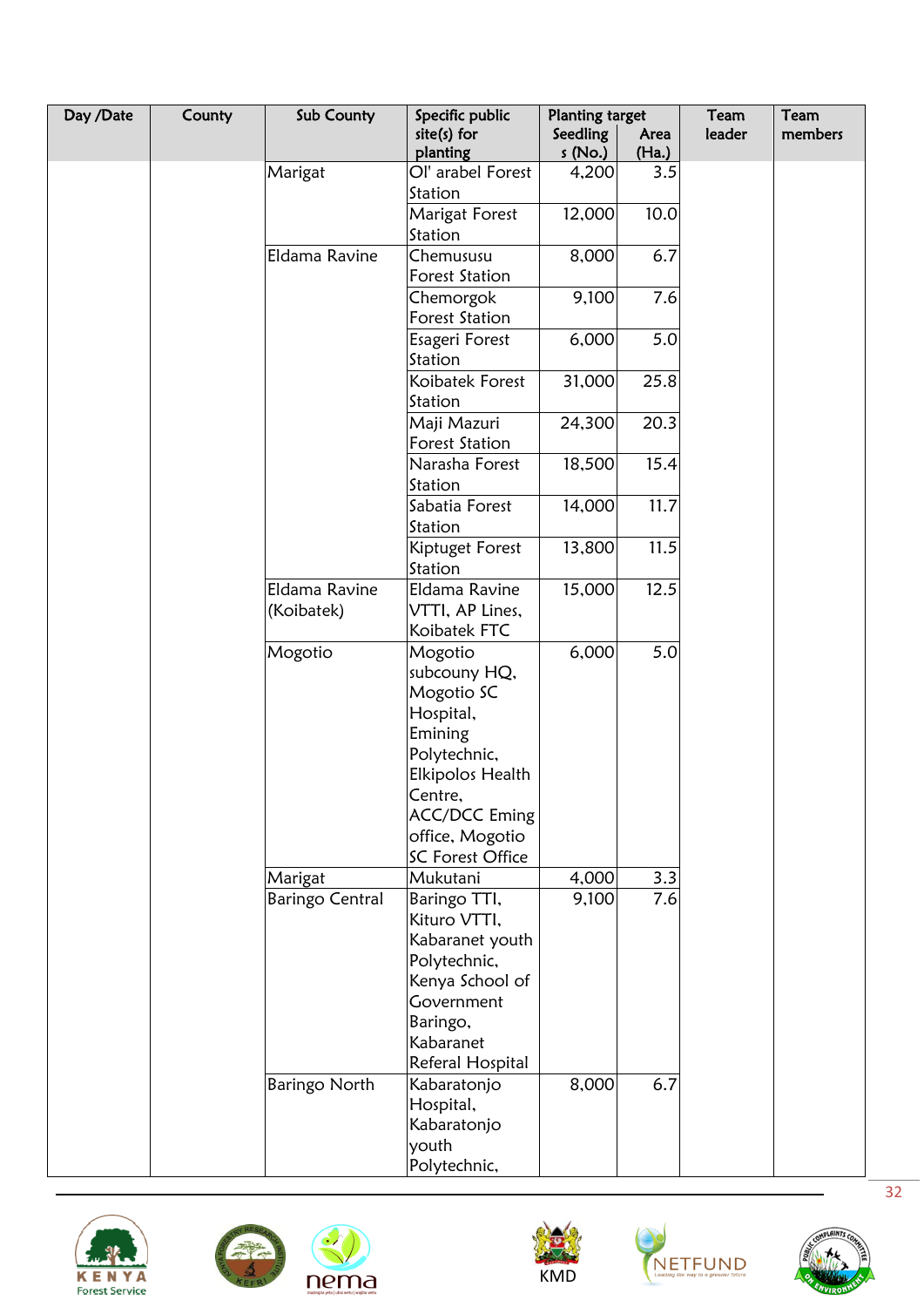| Day /Date | County | Sub County | Specific public<br>$site(s)$ for | Planting target<br>Seedling | Area  | Team<br>leader | Team<br>members |
|-----------|--------|------------|----------------------------------|-----------------------------|-------|----------------|-----------------|
|           |        |            | planting                         | s(No.)                      | (Ha.) |                |                 |
|           |        |            | Kachepkor                        |                             |       |                |                 |
|           |        |            | Polytechnic,                     |                             |       |                |                 |
|           |        |            | Trimionin                        |                             |       |                |                 |
|           |        |            | Dispensary,                      |                             |       |                |                 |
|           |        |            | Baringo                          |                             |       |                |                 |
|           |        |            | Technical                        |                             |       |                |                 |
|           |        |            | <b>Training</b>                  |                             |       |                |                 |
|           |        |            | institute, Kui Kui               |                             |       |                |                 |
|           |        |            | health center                    |                             |       |                |                 |
|           |        | Sub-total  |                                  | 210,000                     | 175   |                |                 |
|           | Total  |            |                                  | 5,466,444                   | 4,229 |                |                 |